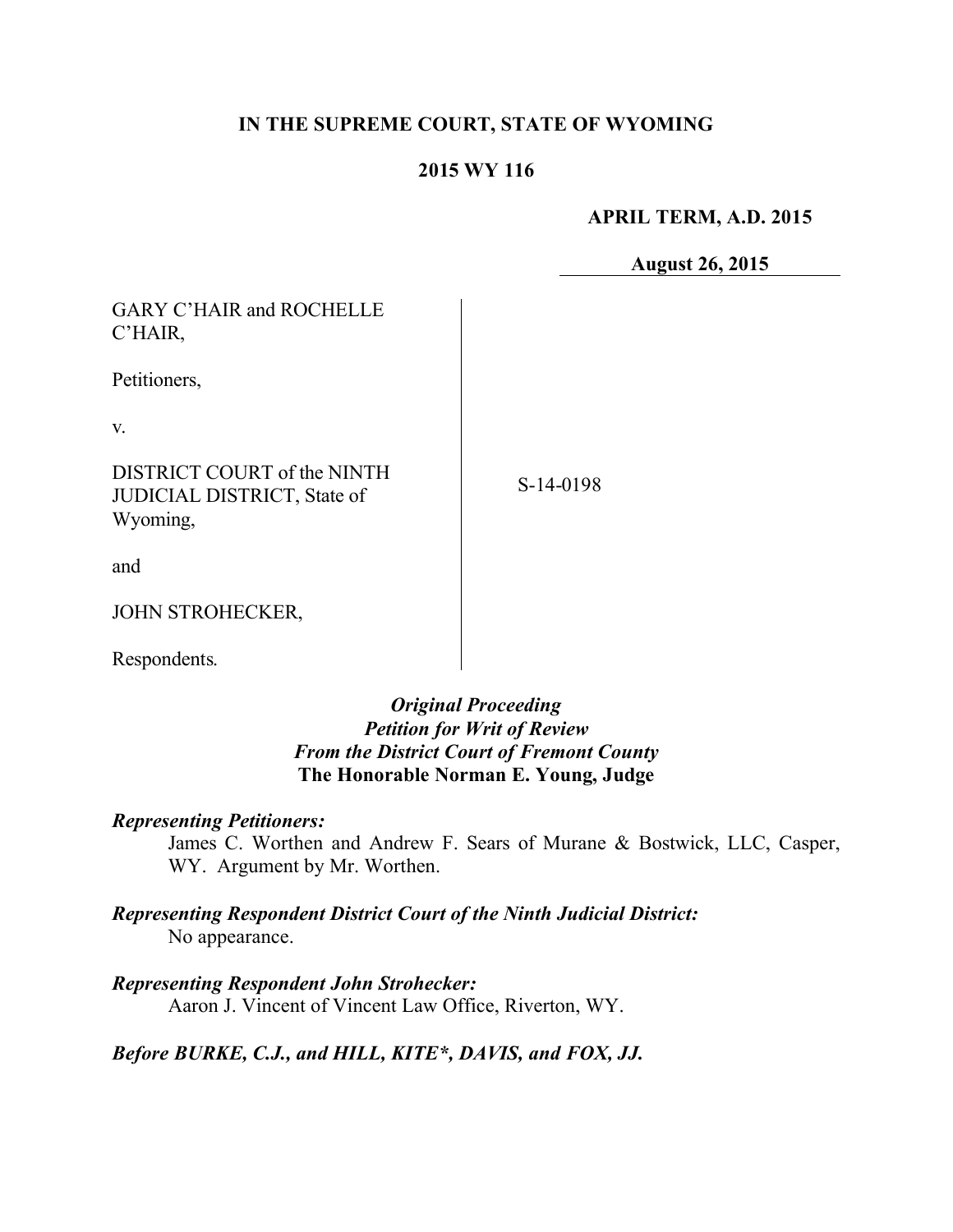\* Justice Kite retired from judicial office effective August 3, 2015, and pursuant to Article 5, § 5 of the Wyoming Constitution and Wyo. Stat. Ann. § 5-1-106(f) (LexisNexis 2015) she was reassigned to act on this matter on August 4, 2015.

**HILL, J.**, delivers the opinion of the Court; **BURKE, C.J.,** files a dissenting opinion.

**NOTICE: This opinion is subject to formal revision before publication in Pacific Reporter Third. Readers are requested to notify the Clerk of the Supreme Court, Supreme Court Building, Cheyenne, Wyoming 82002, of any typographical or other formal errors so that correction may be made before final publication in the permanent volume.**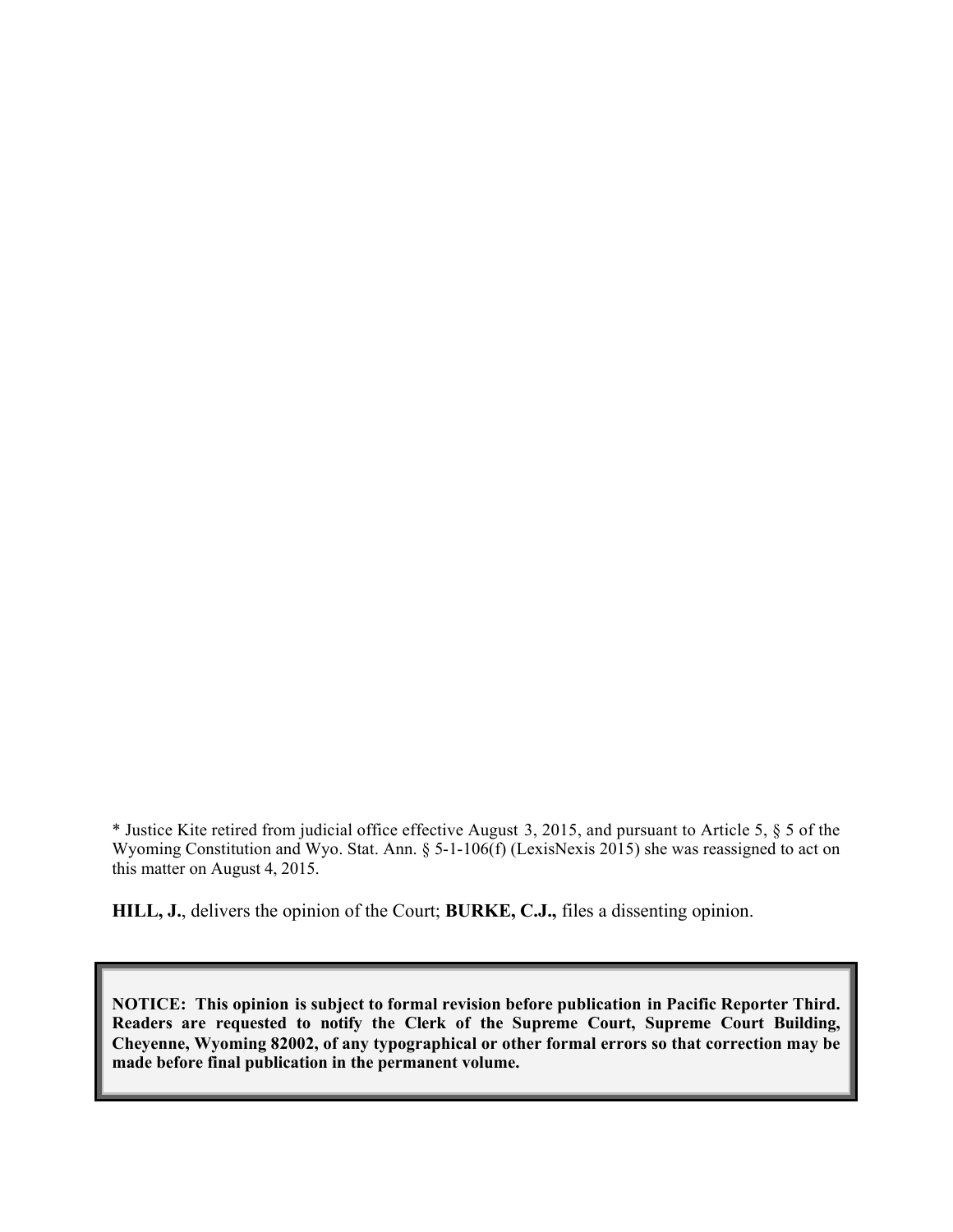#### **HILL,** Justice.

[¶1] Plaintiff, John Strohecker, a non-Indian, filed a complaint in state district court against Defendants, Gary C'Hair and Rochelle C'Hair, both enrolled members of the Northern Arapaho Tribe, for injuries sustained in a vehicle accident that occurred on Wyoming Highway 789 within the boundaries of the Wind River Indian Reservation. Defendants filed a motion for summary judgment asserting that the district court lacked subject matter jurisdiction because Defendants are members of the Northern Arapaho Tribe and the accident occurred on the reservation. Defendants also asserted that the two-year statute of limitations dictated by the Shoshone and Arapaho Law and Order Code should apply to bar Plaintiff's action. The district court denied Defendants' summary judgment motion, and Defendants filed a petition for writ of review in this Court. We granted the petition and now affirm the district court's decision.

### **ISSUES**

[¶2] Defendants state the issues for our review as follows:

Issue 1 – Does the Ninth Judicial District Court lack subject matter jurisdiction over [Defendants] Gary and Rochelle C'Hair pursuant to the case of *State ex rel. Peterson v. Ninth Judicial District*, 617 P.2d 1056 (Wyo. 1980)?

Issue 2 – Are [Plaintiff] Strohecker's claims time barred pursuant to Wyoming Statute Section 1-3-117, *Lex Loci Delicti* and the Shoshone and Arapaho Law and Order Section 1-8-6, Limitation of Civil Actions?

# **FACTS**

[¶3] On July 27, 2009, Plaintiff, John Strohecker, who is a non-Indian resident of Riverton, Wyoming, was traveling southbound on Wyoming Highway 789 from his home in Riverton to Lander, Wyoming. As Plaintiff passed the parking lot of the Northern Arapaho 789 Smokeshop/Casino, Defendant Gary C'Hair pulled out of the parking lot and struck the vehicle Mr. Strohecker was driving. Mr. C'Hair is an enrolled member of the Northern Arapaho Tribe, and was driving a vehicle belonging to his sister, Rochelle C'Hair, who is also an enrolled member of the Northern Arapaho Tribe. At the time of the accident, Ms. C'Hair was a resident of Natrona County. Mr. C'Hair's place of residence currently and at the time of the accident is unknown.

[¶4] Plaintiff and his passenger, Sara Miller, were injured in the accident, and Ms. Miller called 911 to report the accident. Ms. Miller was informed that "the BIA, Highway Patrol, and Fremont County Sheriff's dispatchers would be notified of the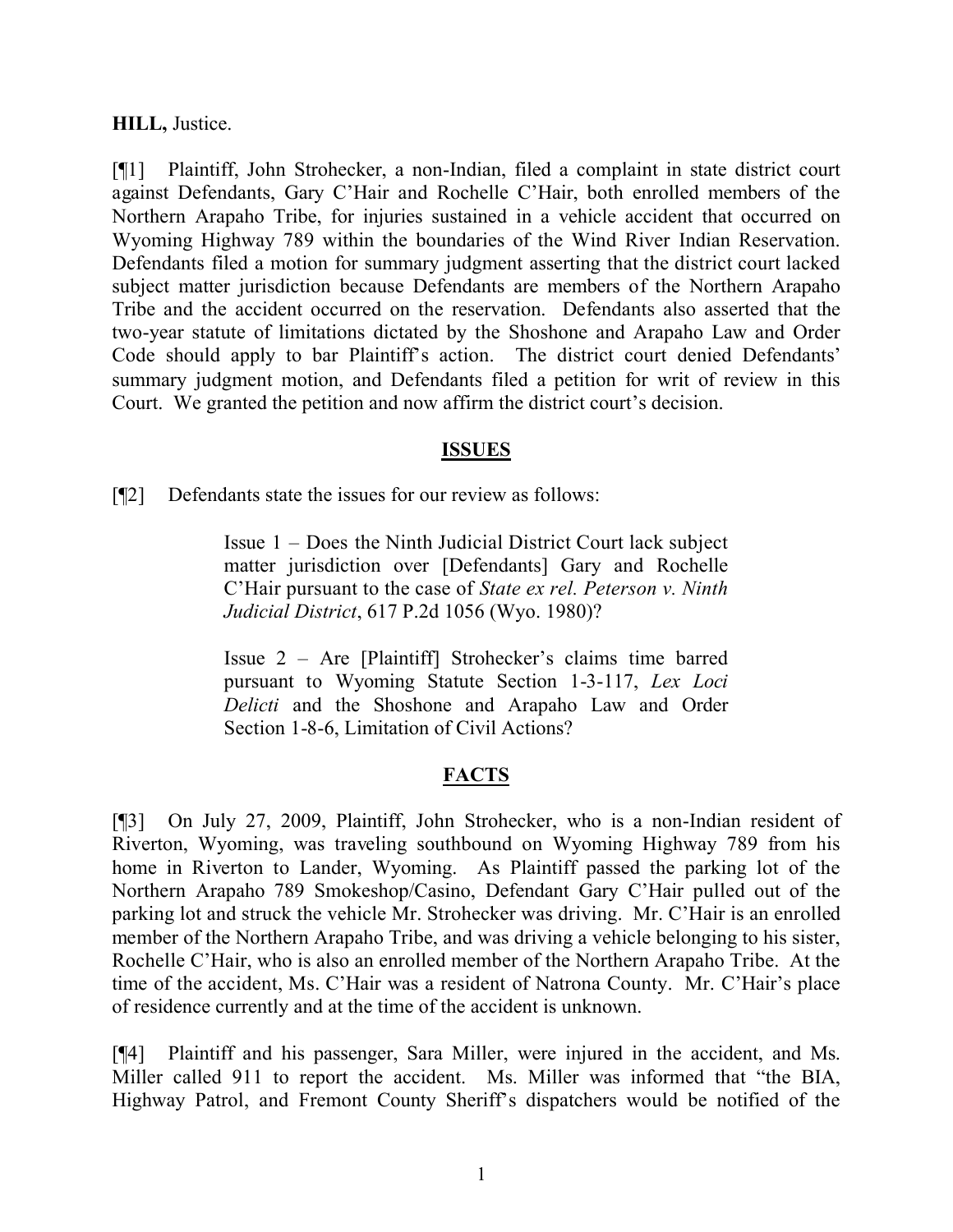wreck to provide a rapid response to the scene." A BIA officer and the Wyoming Highway Patrol responded to the accident, along with an ambulance that transported Plaintiff and Ms. Miller to the hospital in Riverton. The BIA officer issued a citation to Gary C'Hair under the Shoshone and Arapaho Law and Order Code.

[¶5] On February 26, 2013, Plaintiff filed a complaint against Gary C'Hair in the Ninth Judicial District Court for Fremont County, Wyoming, seeking damages for injuries caused by Mr. C'Hair's negligent operation of a motor vehicle. On March 19, 2013, Plaintiff filed an amended complaint, adding Rochelle C'Hair as a defendant and alleging negligent entrustment of a vehicle as the cause of action against Ms. C'Hair. On April 19, 2013, Mr. C'Hair filed his answer to the amended complaint, and on May 23, 2013, Ms. C'Hair filed her answer. Both answers generally asserted lack of subject matter jurisdiction as an affirmative defense.

[¶6] On November 27, 2013, Plaintiff filed a complaint in the Shoshone and Arapaho Tribal Court. The complaint named Gary and Rochelle C'Hair, as well as Ms. C'Hair's insurer, Colorado Casualty Insurance Co., as defendants, and alleged causes of action for negligence and negligent entrustment of a vehicle. Shortly thereafter counsel for the parties exchanged correspondence concerning the filing in Tribal Court. Counsel for Defendants wrote, in part:

> I received your email and the attached Complaint filed in tribal court. I am disappointed that you have chosen to file another lawsuit in tribal court. I think that your original choice of filing in state court is where this case needs to be tried.

> Because you have now filed in tribal court where the law is different and is interpreted differently than in state court you have exposed my clients to the potential for inconsistent results. Furthermore they will be subjected to duplicative discovery. Consequently, we will be filing a motion in state court for a stay of proceedings until we can get the matter of which court is going to try the case sorted out.

[¶7] Plaintiff's counsel responded:

\* \* \* The Answers filed on behalf of Rochelle C'Hair and Gary C'Hair in the State Court Action both contain a Statement of Affirmative Defenses. The very first defense alleges the State District Court lacks subject matter jurisdiction in the case, the second claims the State District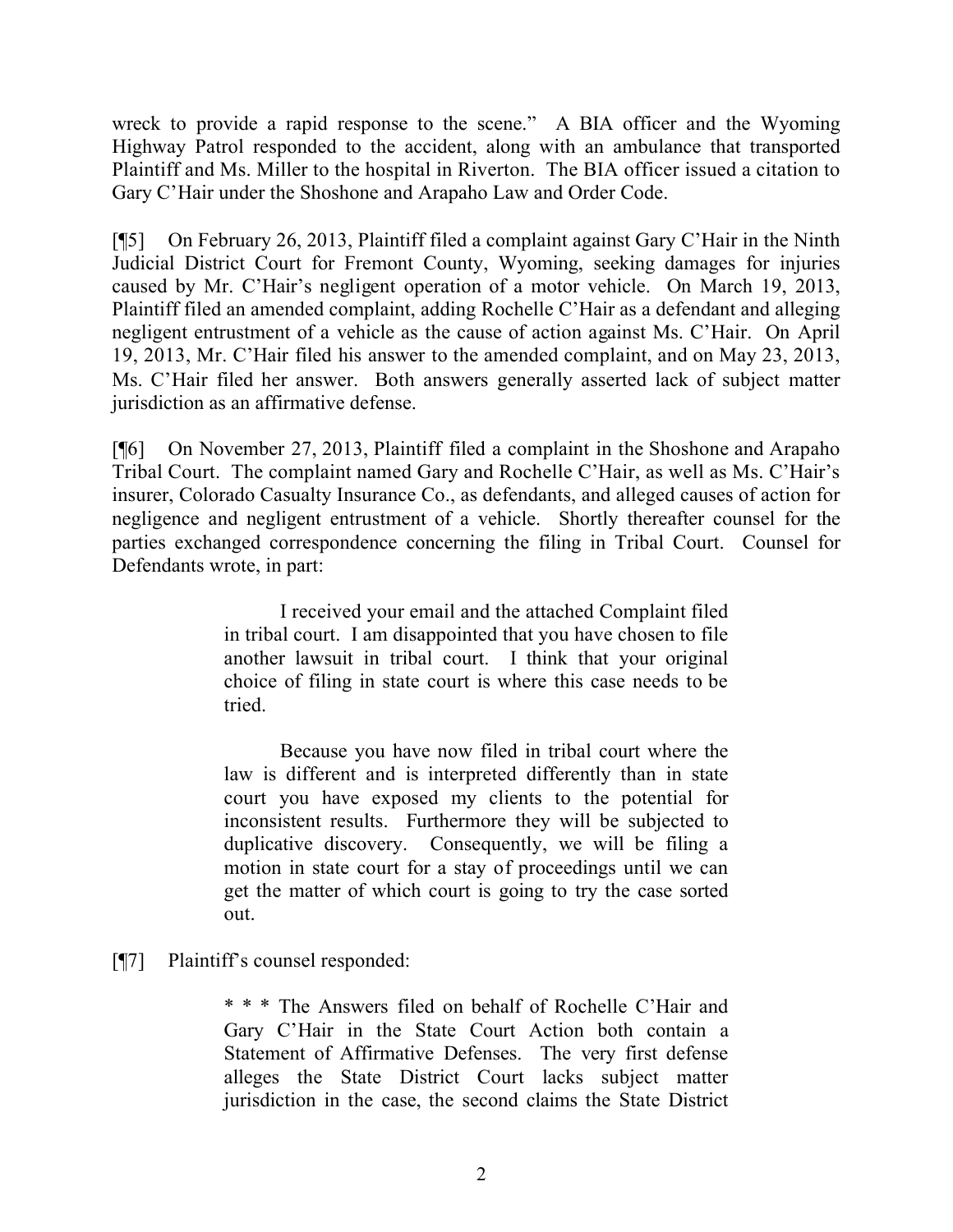Court lacks personal jurisdiction over the C'Hairs and the third claims that the venue is improper in the State District Court.  $***$ 

We have now filed the action in Tribal Court because we are concerned that, if the case is tried in State District Court and a favorable result is obtained, your clients and the insurance company client will then argue the State District Court was without subject matter jurisdiction so any Judgment rendered amounts to a nullity.

[¶8] On February 7, 2014, the district court, on the agreement of the parties, entered an order staying the state action. On April 11, 2014, the Tribal Court entered an order dismissing Plaintiff's complaint with prejudice, explaining:

> The Court concludes Plaintiff's claims against Defendants Gary and Rochelle C'Hair are time barred by S&A LOC [Shoshone & Arapaho Law and Order Code] § 1- 8-6 as any claim against Defendants was required to be brought by Plaintiff within two (2) years of the date of the accident, which would have been on or about July 27, 2011.

[¶9] On April 24, 2014, Plaintiff filed a motion to lift the stay of the state action. On that same date, Defendants filed a motion for summary judgment asserting they were entitled to judgment on the grounds that Plaintiff's claims were barred by the applicable statute of limitations and the doctrine of *res judicata* precluded relitigation of that issue. Following Plaintiff's response to the summary judgment motion, Defendants submitted a reply memorandum, in which they asserted the district court's lack of subject matter jurisdiction as an additional ground for summary judgment.

[¶10] On July 23, 2014, the district court entered an order denying Defendants' summary judgment motion. The court found that its exercise of jurisdiction would not infringe on tribal sovereignty, and that based on the location of the accident on a state highway, it had at a minimum concurrent jurisdiction over the action. The court also rejected Defendants' statute of limitations argument, explaining:

> The Court also finds that the State is not required by law to borrow the statute of limitations of the Shoshone and Arapaho Law and Order Code. W.S. 1-3-117 states, "If by the laws of the state or country where the cause of action arose the action is barred, it is also barred in this state." The Wind River Indian Reservation does not qualify as another state or country outside the State of Wyoming, and as a result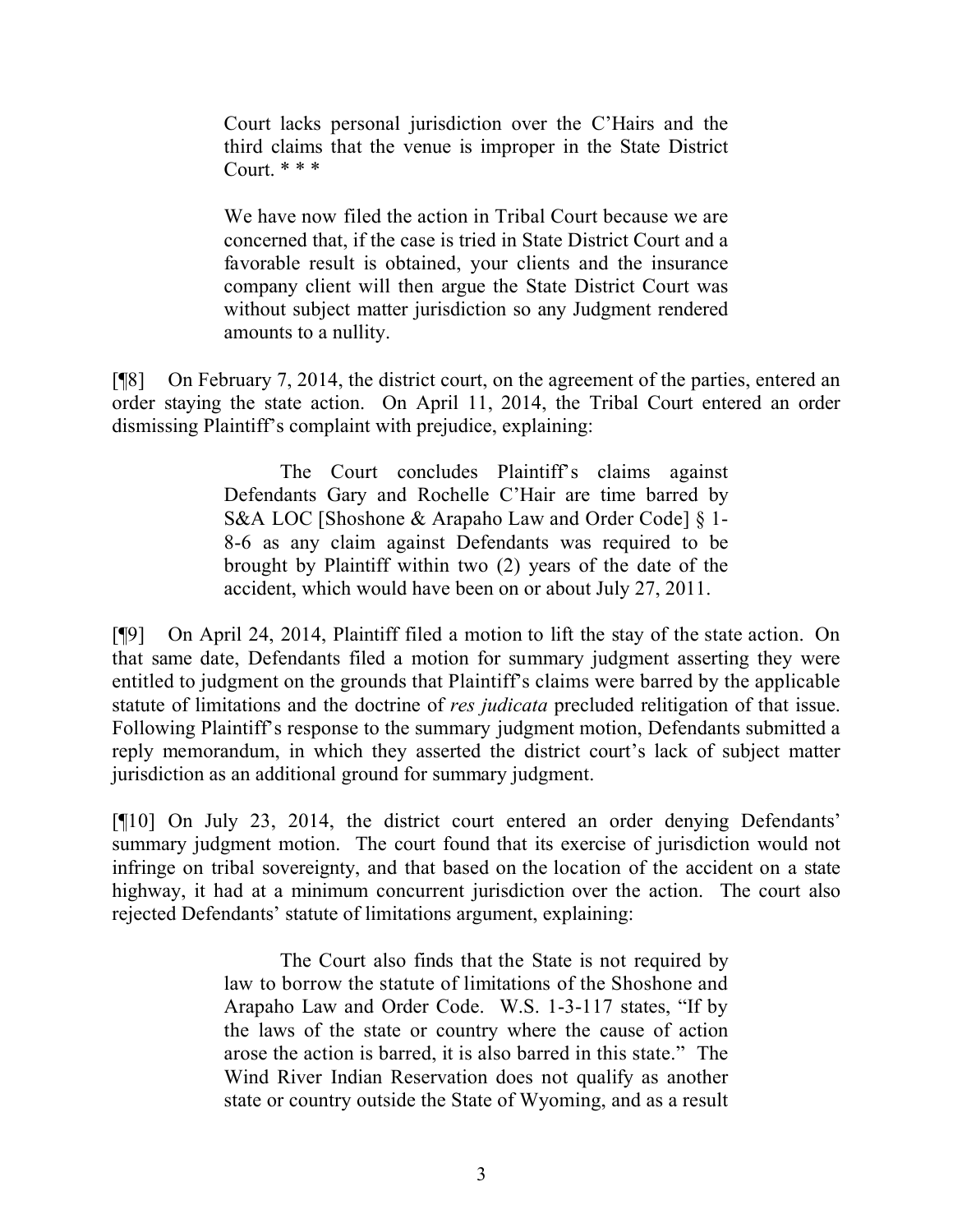the car accident did not occur in a state or country outside of Wyoming. Absent an express statement from the state legislature, this Court will not interpret the statute as extending to the laws of the Reservation.

[¶11] On August 7, 2014, Defendants filed a "Petition for Writ of Prohibition or in the alternative Petition for Writ of Review." On August 27, 2014, this Court granted the petition for writ of review.<sup>1</sup>

#### **STANDARD OF REVIEW**

[¶12] This appeal is before this Court on the denial of Defendants' summary judgment motion. The denial of a summary judgment motion is ordinarily not a final appealable order, *Irene v. Seneca Ins. Co., Inc.*, 2014 WY 145, ¶ 23, 337 P.3d 483, 492 (Wyo. 2104), but because we granted Defendants' petition for writ of review, we review the district court's decision as follows:

As a matter of federal law Indian Tribes have the inherent authority to govern themselves apart from each other. Both NAT [Northern Arapaho Tribe] and EST [Eastern Shoshone Tribe] have enacted laws in the areas of governance, housing, enrollment, family support and gaming. The effect of these laws extends only to each tribe and its members. However the effect of enacting a separate statute of limitations amendment such as the one passed by NAT has a direct effect that goes beyond that Tribe and is members. It applies to all cases where the Tribe and its members are a party. If NAT or its members sue a non-member of the Tribe the statute of limitation is lengthened when applied. As a result this law is unlike those involved in governance, housing, family support and gaming which do not have a direct effect outside the Tribe and its members.

The lengthening of the statute of limitations when the adverse party is a nonmember of NAT alters their right not to be sued after two years. This right can be changed by NAT for itself and its members; however this amendment goes beyond that to alter or change the rights of non-members.

Consequently in order to lengthen the existing two-year statute of limitations in SALOC (Shoshone & Arapaho Law & Order Code) Section 1-8-6, the JBC [Joint Business Council] or both tribes separately need[ed] to amend it because the rights contained within it, extends to all persons within the jurisdiction of the Shoshone and Arapaho Tribal Court.

<sup>&</sup>lt;sup>1</sup> While Defendants' petition for writ of review was pending, Plaintiff sought reinstatement of his action in tribal court based on an amendment to the Northern Arapaho Code that revised the statute of limitations to provide for a four-year statute of limitations for all civil matters brought by or against the Northern Arapaho Tribe or its members. The amendment authorized reinstatement of cases dismissed as untimely and required any reinstatement request to be filed within one year of the amended Code's enactment. On April 3, 2015, the Tribal Court entered an order denying Plaintiff's request for reinstatement. The Tribal Court explained (citations omitted):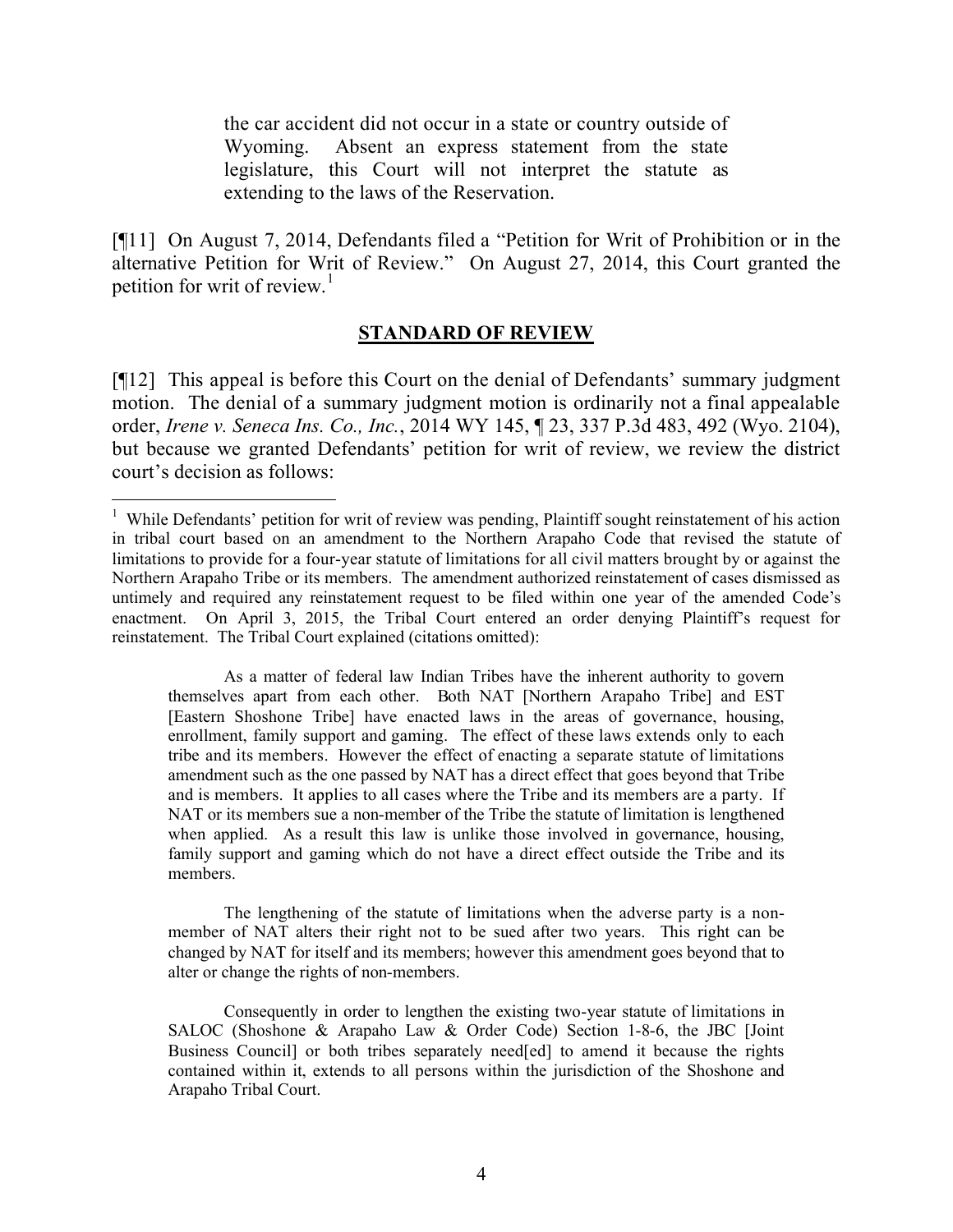Summary judgment is appropriate when there are no genuine issues of material fact and the moving party is entitled to judgment as a matter of law. *Comet Energy Servs., LLC v. Powder River Oil & Gas Ventures, LLC*, 2008 WY 69, ¶ 5, 185 P.3d 1259, 1261 (Wyo.2008). When summary judgment involves a purely legal determination, we review *de novo* the trial court's summary judgment decision. *Glenn v. Union Pacific R.R. Co.*, 2008 WY 16, ¶ 6, 176 P.3d 640, 642 (Wyo.2008).

*Campbell County Mem'l Hosp. v. Pfeifle*, 2014 WY 3, ¶ 11, 317 P.3d 573, 576 (Wyo. 2014).

[¶13] "The existence of subject matter jurisdiction is a question of law that we review *de novo*." *Harmon v. Star Valley Med. Ctr.*, 2014 WY 90, ¶ 14, 331 P.3d 1174, 1178 (Wyo. 2014) (quoting *Excel Constr.*, *Inc. v. Town of Lovell*, 2011 WY 166, ¶ 12, 268 P.3d 238, 241 (Wyo. 2011)). Whether an action is barred by the statute of limitations is likewise a question of law that we review *de novo*. *Inman v. Boykin*, 2014 WY 94, ¶ 21, 330 P.3d 275, 281 (Wyo. 2014) (citing *Hoke v. Motel 6 Jackson*, 2006 WY 38, ¶ 6, 131 P.3d 369, 373 (Wyo. 2006)).

## **DISCUSSION**

[¶14] We address first the question of the district court's subject matter jurisdiction and second the question whether Plaintiff's cause of action is barred by the applicable statute of limitations.

## **A. Subject Matter Jurisdiction**

[¶15] This Court has held that when addressing questions of state versus tribal court jurisdiction, "we construe the subject-matter jurisdiction issue as a question of federal law, [and] we must, therefore, rely for guidance on United States Supreme Court opinions." *State ex rel. Peterson v. Dist. Court of Ninth Judicial Dist.*, 617 P.2d 1056, 1060 (Wyo. 1980); *see also Boller v. Key Bank of Wyoming*, 829 P.2d 260, 261-63 (Wyo. 1992) (applying federal law to uphold state court jurisdiction over non-Indian bank's foreclosure action against enrolled member of Shoshone Indian Tribe where mortgage was on fee land located on reservation). Because the parties disagree on how the controlling United States Supreme Court precedent has progressed and how this Court has previously interpreted that precedent, we will begin our jurisdictional analysis with an outline of the controlling Supreme Court decisions and how that precedent has developed and been applied. We will then apply the principles drawn from the controlling precedent to review the district court's exercise of jurisdiction in this case.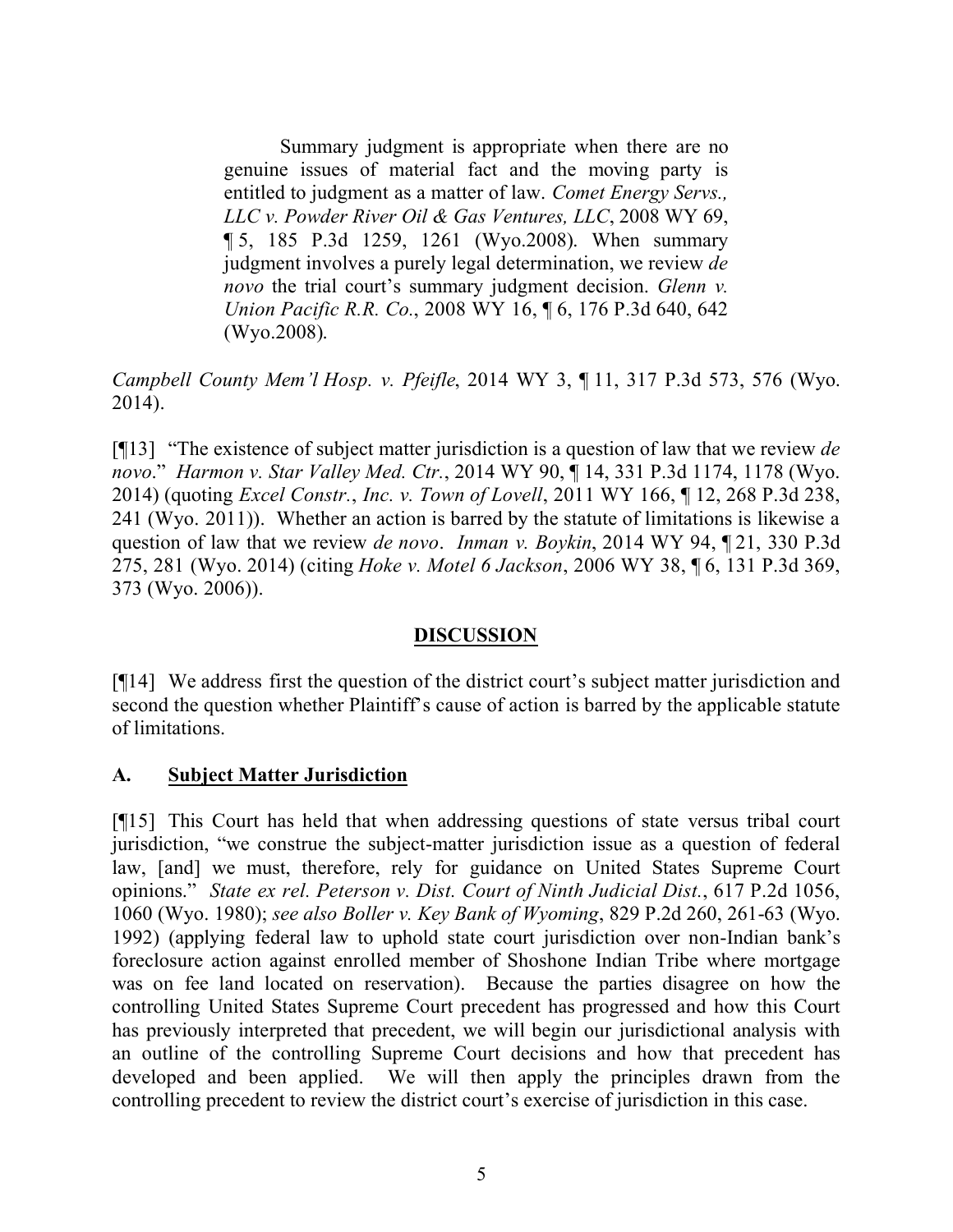## **1. United States Supreme Court Precedent**

[¶16] The Supreme Court long ago recognized that "Indian nations are 'distinct political communities, having territorial boundaries, within which their authority is exclusive[.]'" *McClanahan v. State Tax Comm'n of Arizona*, 411 U.S. 164, 168, 93 S.Ct. 1257, 1260, 36 L.Ed.2d 129 (1973) (quoting *Worcester v. Georgia*, 6 Pet. 515, 557, 8 L.Ed. 483 (1832)). This doctrine of Indian sovereignty has evolved over time, however, to take into consideration state interests that may be implicated in an exercise of regulatory or adjudicative jurisdiction. The Supreme Court explained:

> This is not to say that the Indian sovereignty doctrine, with its concomitant jurisdictional limit on the reach of state law, has remained static during the 141 years since *Worcester* was decided. Not surprisingly, the doctrine has undergone considerable evolution in response to changed circumstances. As noted above, the doctrine has not been rigidly applied in cases where Indians have left the reservation and become assimilated into the general community. *See, e.g., Oklahoma Tax Comm'n v. United States*, 319 U.S. 598, 63 S.Ct. 1284, 87 L.Ed. 1612 (1943). Similarly, notions of Indian sovereignty have been adjusted to take account of the State's legitimate interests in regulating the affairs of non-Indians. *See, e.g., New York ex rel. Ray v. Martin*, 326 U.S. 496, 66 S.Ct. 307, 90 L.Ed. 261 (1946); *Draper v. United States*, 164 U.S. 240, 17 S.Ct. 107, 41 L.Ed. 419 (1896); *Utah & Northern R. Co. v. Fisher*, 116 U.S. 28, 6 S.Ct. 246, 29 L.Ed.2d 542 (1885).

*McClanahan*, 411 U.S. at 171, 93 S.Ct. at 1261-62.

[¶17] Two analyses designed to resolve conflicts between state and tribal jurisdiction have emerged from Supreme Court decisions: the infringement test drawn from *Williams v. Lee*, 358 U.S. 217, 79 S.Ct. 269, 3 L.Ed.2d 251 (1959), which looks to whether a state's exercise of jurisdiction over a matter will infringe on tribal self government, and the analysis announced in *Montana v. United States*, 450 U.S. 544, 101 S.Ct. 1245, 67 L.Ed.2d 493 (1981), which looks to whether tribal sovereignty requires tribal jurisdiction over a non-Indian or non-Indian activities. *See Cordova v. Holwegner*, 971 P.2d 531, 537 (Wash. Ct. App. 1999) ("The [*Williams*] infringement test and the *Montana* analysis examine the limits of tribal inherent sovereignty from different perspectives, the former by examining the extent of state jurisdiction and the latter by examining the extent of tribal jurisdiction.").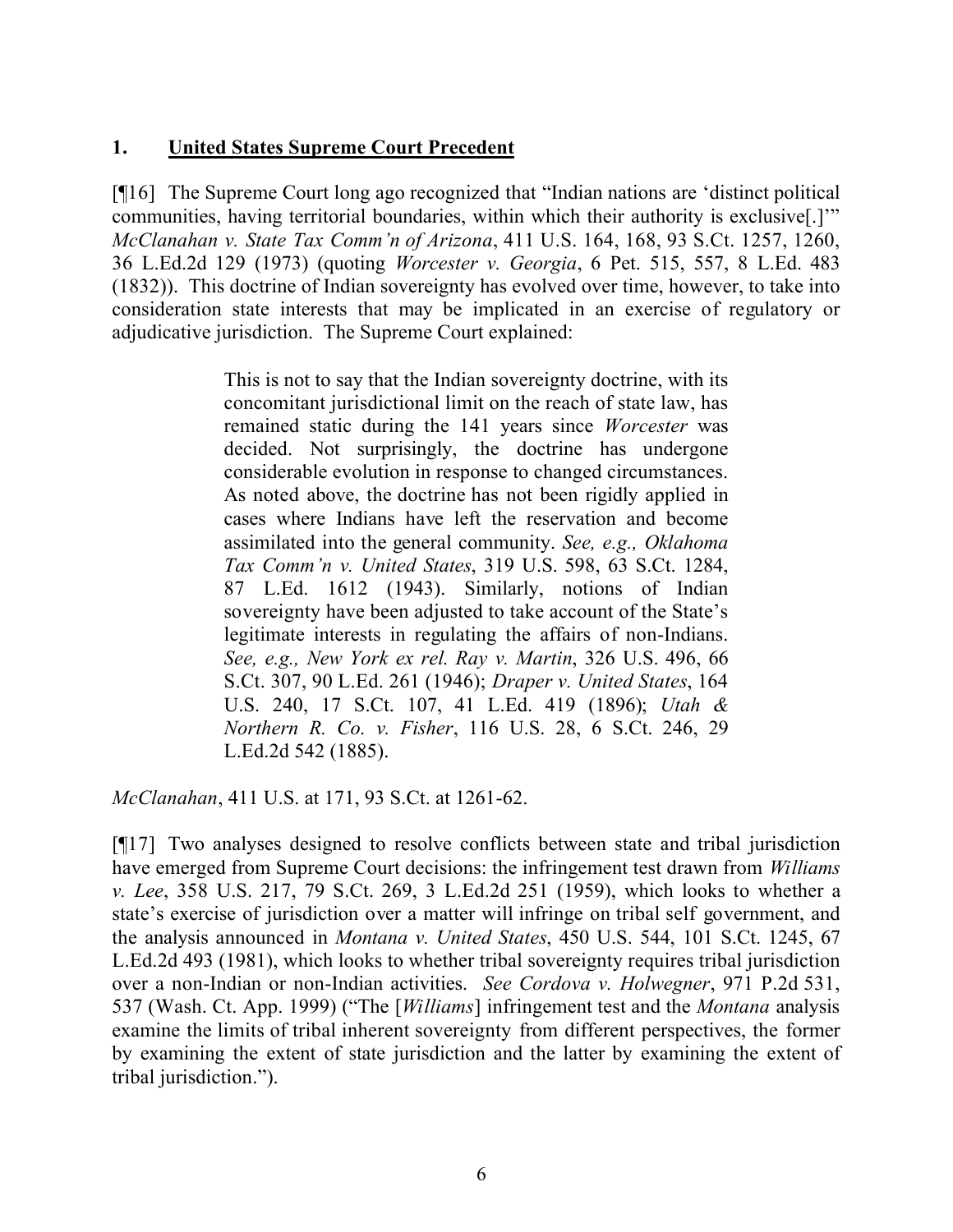#### **a.** *Williams v. Lee*

[¶18] We begin with *Williams* and its progeny. In *Williams*, the Supreme Court held that a state court lacked subject matter jurisdiction over a collection action brought by a non-Indian store owner against tribal members who lived on the reservation where the store was located. *Williams*, 358 U.S at 217-18, 79 S.Ct. at 269. In so holding, the Court announced what has become known as the *Williams* infringement test: "Essentially, absent governing Acts of Congress, the question has always been whether the state action infringed on the right of reservation Indians to make their own laws and be ruled by them." *Id.*, 358 U.S. at 220; 79 S.Ct. at 271. In applying the test to the facts before it, the Court reasoned:

> There can be no doubt that to allow the exercise of state jurisdiction here would undermine the authority of the tribal courts over Reservation affairs and hence would infringe on the right of the Indians to govern themselves. It is immaterial that respondent is not an Indian. He was on the Reservation and the transaction with an Indian took place there. *Cf*. *Donnelly v. United States, supra; Williams v. United States*, *supra*. The cases in this Court have consistently guarded the authority of Indian governments over their reservations. Congress recognized this authority in the Navajos in the Treaty of 1868, and has done so ever since. If this power is to be taken away from them, it is for Congress to do it. *Lone Wolf v. Hitchcock*, 187 U.S. 553, 564-566, 23 S.Ct. 216, 220- 221, 47 L.Ed. 299.

*Williams*, 358 U.S. at 223, 79 S.Ct. at 272.

[¶19] The *Williams* test applies primarily in matters where a non-Indian is involved or non-Indian interests are implicated. *McClanahan*, 411 U.S. at 179, 93 S.Ct. at 1266. In *McClanahan*, the Court explained:

> It must be remembered that cases applying the *Williams* test have dealt principally with situations involving non-Indians. *See also Organized Village of Kake v. Egan*, 369 U.S., at 75- 76, 82 S.Ct., at 570-571. In these situations, both the tribe and the State could fairly claim an interest in asserting their respective jurisdictions. The *Williams* test was designed to resolve this conflict by providing that the State could protect its interest up to the point where tribal self-government would be affected.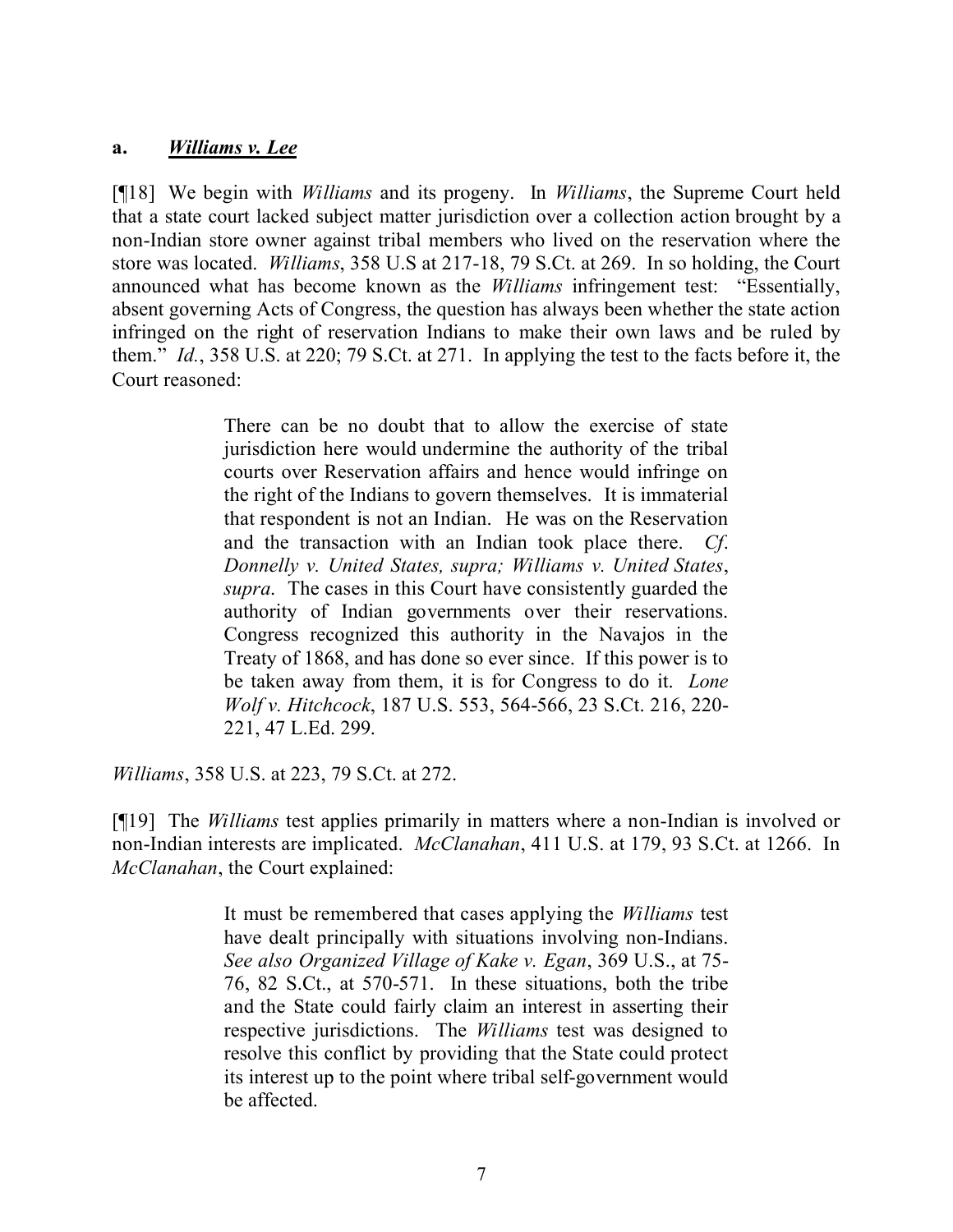*McClanahan*, 411 U.S. at 179, 93 S.Ct. at 1266; *but see Fisher v. Dist. Court of Sixteenth Judicial Dist. of Montana*, 424 U.S. 382, 386, 96 S.Ct. 943, 946, 47 L.Ed.2d 106 (1976) (acknowledging that *Williams* test generally applies where case involves a non-Indian, but nonetheless applying the analysis to reject state court jurisdiction over adoption proceeding where all parties were tribal members living on reservation).

[¶20] In subsequent cases, the Supreme Court clarified that the *Williams* analysis requires a two-part inquiry:

> Congress has broad power to regulate tribal affairs under the Indian Commerce Clause, Art. 1, § 8, cl. 3. *See United States v. Wheeler*, *supra*, at 322-323, 98 S.Ct., at 1085–1086. This congressional authority and the "semi-independent position" of Indian tribes have given rise to two independent but related barriers to the assertion of state regulatory authority over tribal reservations and members. First, the exercise of such authority may be pre-empted by federal law. *See*, *e.g.*, *Warren Trading Post Co. v. Arizona Tax Comm'n*, 380 U.S. 685, 85 S.Ct. 1242, 14 L.Ed.2d 165 (1965); *McClanahan v. Arizona State Tax Comm'n*, *supra*. Second, it may unlawfully infringe "on the right of reservation Indians to make their own laws and be ruled by them." *Williams v. Lee*, 358 U.S. 217, 220, 79 S.Ct. 269, 271, 3 L.Ed.2d 251 (1959). *See also Washington v. Yakima Indian Nation*, 439 U.S. 463, 502, 99 S.Ct. 740, 762, 58 L.Ed.2d 740 (1979); *Fisher v. District Court*, 424 U.S. 382, 96 S.Ct. 943, 47 L.Ed.2d 106 (1976) (per curiam ); *Kennerly v. District Court of Montana*, 400 U.S. 423, 91 S.Ct. 480, 27 L.Ed.2d 507 (1971). The two barriers are independent because either, standing alone, can be a sufficient basis for holding state law inapplicable to activity undertaken on the reservation or by tribal members.

*White Mountain Apache Tribe v. Bracker*, 448 U.S. 136, 142-43, 100 S.Ct. 2578, 2580, 65 L.Ed.2d 665 (1980) (footnote omitted); *see also Three Affiliated Tribes of Fort Berthold Reservation v. Wold Eng'g, P.C.*, 467 U.S. 138, 147, 104 S.Ct. 2267, 2274, 81 L.Ed.2d 113 (1984) (state may exercise jurisdiction so long as it is not preempted by incompatible federal law and does not infringe on the right of reservation Indians to make their own laws and be ruled by them).

[¶21] Although *White Mountain* applied the two-part *Williams* analysis to a state's exercise of regulatory authority, and thus couched the analysis as one applying to an assertion of regulatory jurisdiction, it is clear that the analysis applies equally to state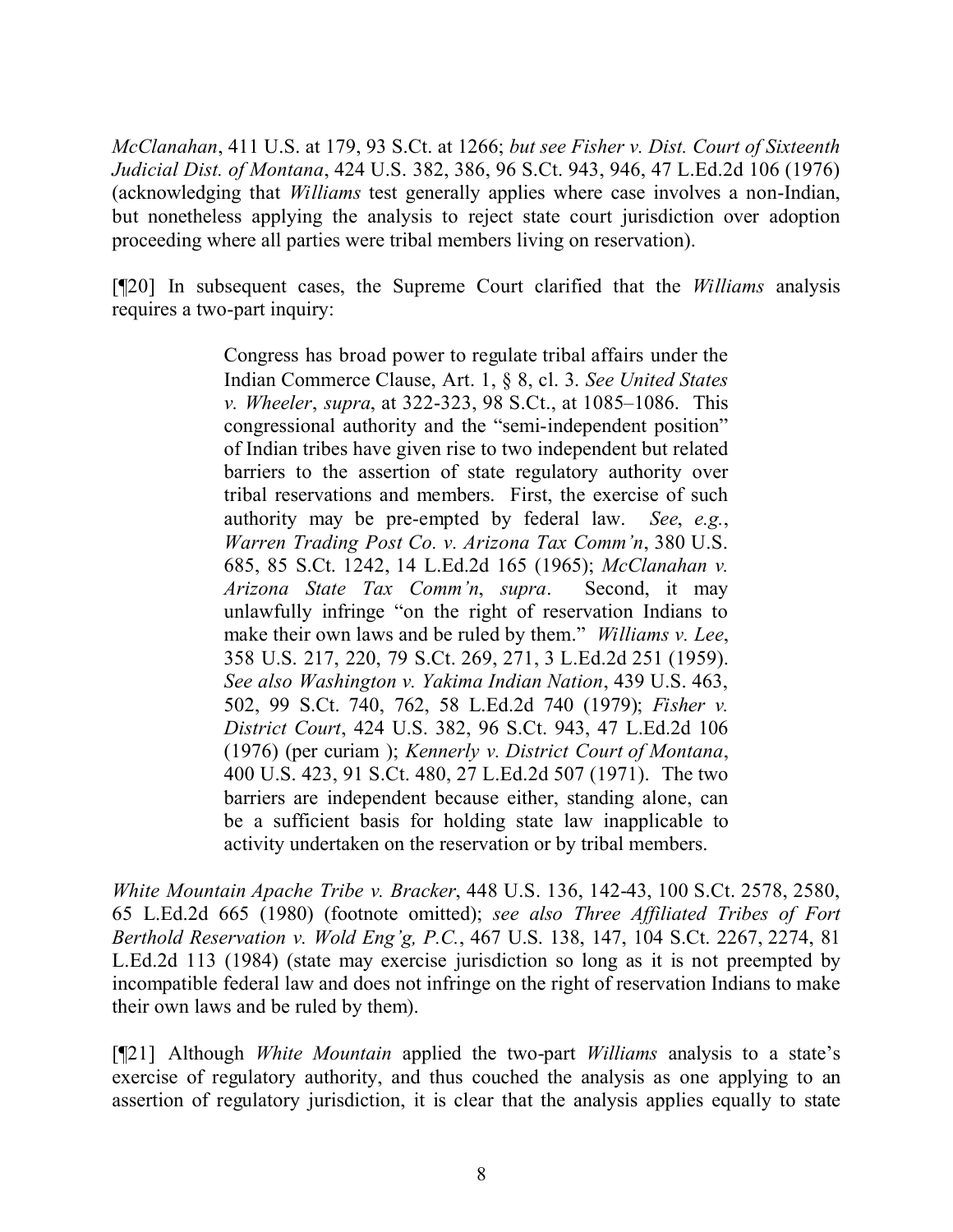assertions of adjudicatory jurisdiction. *See*, *e.g.*, *Three Affiliated Tribes*, 467 U.S. at 148- 51, 104 S.Ct. at 2274-76 (state court jurisdiction over tribe's claims against non-Indian contractor would not run afoul of *Williams*); *Fisher*, 424 U.S. at 387-88, 96 S.Ct. at 947 (rejecting state court jurisdiction over adoption proceeding where all parties were tribal members living on reservation). In either case, whether a state is asserting regulatory or adjudicatory jurisdiction, the required analysis examines whether the exercise of state jurisdiction will interfere with federal objectives or tribal self government. *See White Mountain*, 448 U.S. at 145-48, 100 S.Ct. at 2585-86 (rejecting state license and use taxes on non-Indian logging corporations operating solely on reservation based on Interior Secretary's extensive authority to promulgate rules governing the harvest and sale of reservation timber and the related purpose of promoting self-sustaining tribal communities); *Fisher*, 424 U.S. at 387-90, 96 S.Ct. at 947-48 (finding state court jurisdiction over adoption proceeding where all parties were tribal members would infringe on tribal self government and was preempted by overriding federal policy contained in Indian Reorganization Act); *Three Affiliated Tribes*, 467 U.S. at 140, 104 S.Ct at 2270 (holding that state court jurisdiction over tribe's breach of contract action against its non-Indian contractor would not infringe on tribe's right to self government and was not preempted by requirements of federal law governing state jurisdiction).

[¶22] In summary, *Williams* and its progeny stand for the rule that a state may assert jurisdiction over an activity or a dispute involving a non-Indian and arising within the boundaries of a tribal reservation if: 1) the state's exercise of authority is not preempted by incompatible federal law; and 2) the state's exercise of authority does not infringe on the right of reservation Indians to make their own laws and be ruled by them. *Three Affiliated Tribes*, 467 U.S. at 147, 104 S.Ct. at 2274 (citing *Williams*, 358 U.S. at 220, 79 S.Ct. at 270; *White Mountain*, 448 U.S. at 142, 100 S.Ct. at 2583). As the Supreme Court has observed, "The upshot has been the repeated statements of this Court to the effect that, even on reservations, state laws may be applied unless such application would interfere with reservation self-government or would impair a right granted or reserved by federal law." *Mescalero Apache Tribe v. Jones*, 411 U.S. 145, 148, 93 S.Ct. 1267, 1270, 36 L.Ed.2d 114 (1973) (citations omitted).

[¶23] When considering the limitations on state court jurisdiction over matters potentially implicating both state and tribal interests, it is clear that the governing analysis has long been and continues to be the *Williams* test. Indeed, our Court and numerous other state jurisdictions have applied and continue to apply the *Williams* test to determine the extent of state court jurisdiction over actions involving tribal members. *See*, *e.g., Boller*, 829 P.2d at 261-63 (applying *Williams* analysis to uphold state court jurisdiction over non-Indian bank's foreclosure action against tribal member); *Peterson*, 617 P.2d at 1061 (applying *Williams* test to reject state court jurisdiction over action arising from vehicle accident occurring on reservation); *Outsource Serv. Mgmt., LLC v. Nooksack Bus. Corp.*, 333 P.3d 380, 382-83 (Wash. 2014) (applying *Williams* test to allow state court jurisdiction over non-Indian plaintiff's action to enforce contract against tribal entity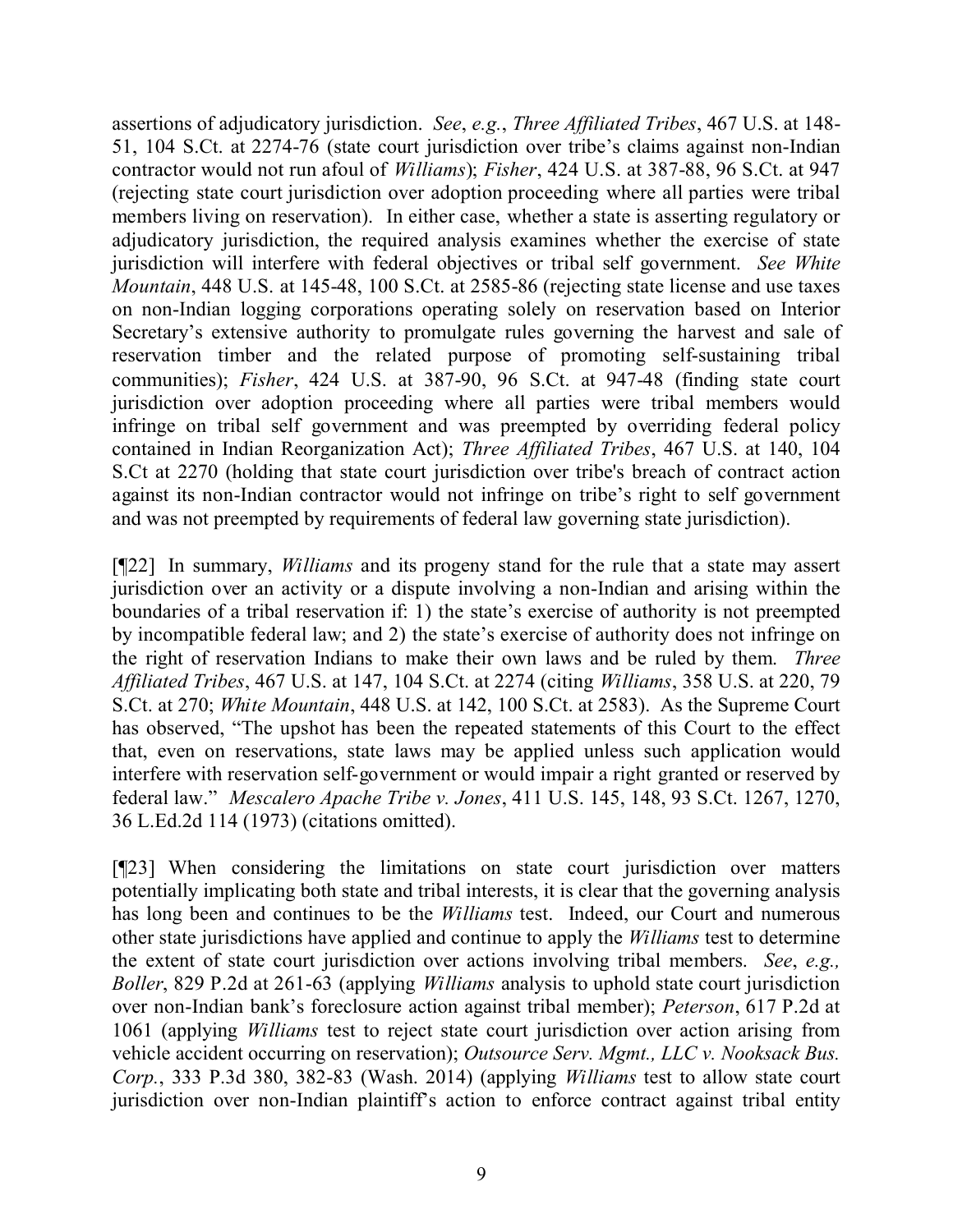where contract was entered into on reservation and tribal entity consented to state court jurisdiction under terms of contract); *Gustafson v. Estate of Poitra*, 2011 ND 150, ¶ 10, 800 N.W.2d 842, 846-47 (ND 2011) (applying *Williams* test to reject state court jurisdiction over property dispute brought by non-Indian against tribal member concerning tribe-owned property located partially within reservation); *In re Estate of Big Spring*, 2011 MT 109, ¶ 50, 255 P.3d 121, 134-35 (Mont. 2011) (applying *Williams* test to reject Montana state court jurisdiction over probate action involving only tribal members and property located within reservation); *Risse v. Meeks*, 1998 SD 112, ¶ 11, 585 N.W.2d 875, 877 (S.D. 1998) (applying *Williams* test to allow state court jurisdiction over non-Indian plaintiff's action against tribal members for damage caused to land outside reservation by trespass of defendants' cattle but rejecting state court jurisdiction over punitive damages claim related to fencing within reservation boundaries); *Begay v. Roberts*, 807 P.2d 1111, 1114, 1116-17 (Az. Ct. App. 1990) (applying *Williams* test to allow state court jurisdiction over action by non-Indian plaintiff against tribal member for breach of vehicle purchase contract entered off reservation but rejecting state court jurisdiction to enter garnishment order against tribal member's wages earned on reservation); *Wells v. Wells*, 451 N.W.2d 402, 405-06 (S.D. 1990) (applying *Williams* test to uphold state court jurisdiction over wife's divorce action against husband where both parties were tribal members but wife resided outside reservation); *Powell v. Farris*, 620 P.2d 525, 527-28 (Wash. 1980) (applying *Williams* test to uphold state court jurisdiction over a non-Indian's action against tribal member seeking partnership dissolution and accounting for business located on tribal trust land and licensed by tribal council); *State Sec., Inc. v. Anderson*, 506 P.2d 786, 788-89 (N.M. 1973) (applying *Williams* test to uphold state court jurisdiction over a non-Indian's breach of contract action against tribal member where contract entered into outside reservation).

[¶24] Although the *Williams* test is controlling in determining whether the district court properly assumed jurisdiction over the present case, we also must consider the principles announced by the Supreme Court in its 1981 decision in *Montana*, and the *Montana* line of cases. These cases are relevant to our analysis because, although they address tribal sovereignty from the perspective of limitations on tribal jurisdiction over non-Indians, rather than limitations on state jurisdiction, their holdings closely parallel the *Williams* analysis and inform the application of that analysis. *See*, *e.g.*, *Cordova*, 971 P.2d at 537 (recognizing overlap of *Williams* and *Montana* analyses and describing them as "merely different formulations of the same underlying concept"). We turn then to the *Montana* line of cases.

# **b.** *Montana v. United States*

[¶25] In *Montana*, the Court held that the Crow Indian Tribe's sovereign power did not include authority to regulate non-Indian fishing and hunting on lands located within the boundaries of the reservation but owned in fee by non-Indians. *Montana*, 450 U.S. at 566, 101 S.Ct. at 1259. In so ruling, the Court held that "the inherent sovereign powers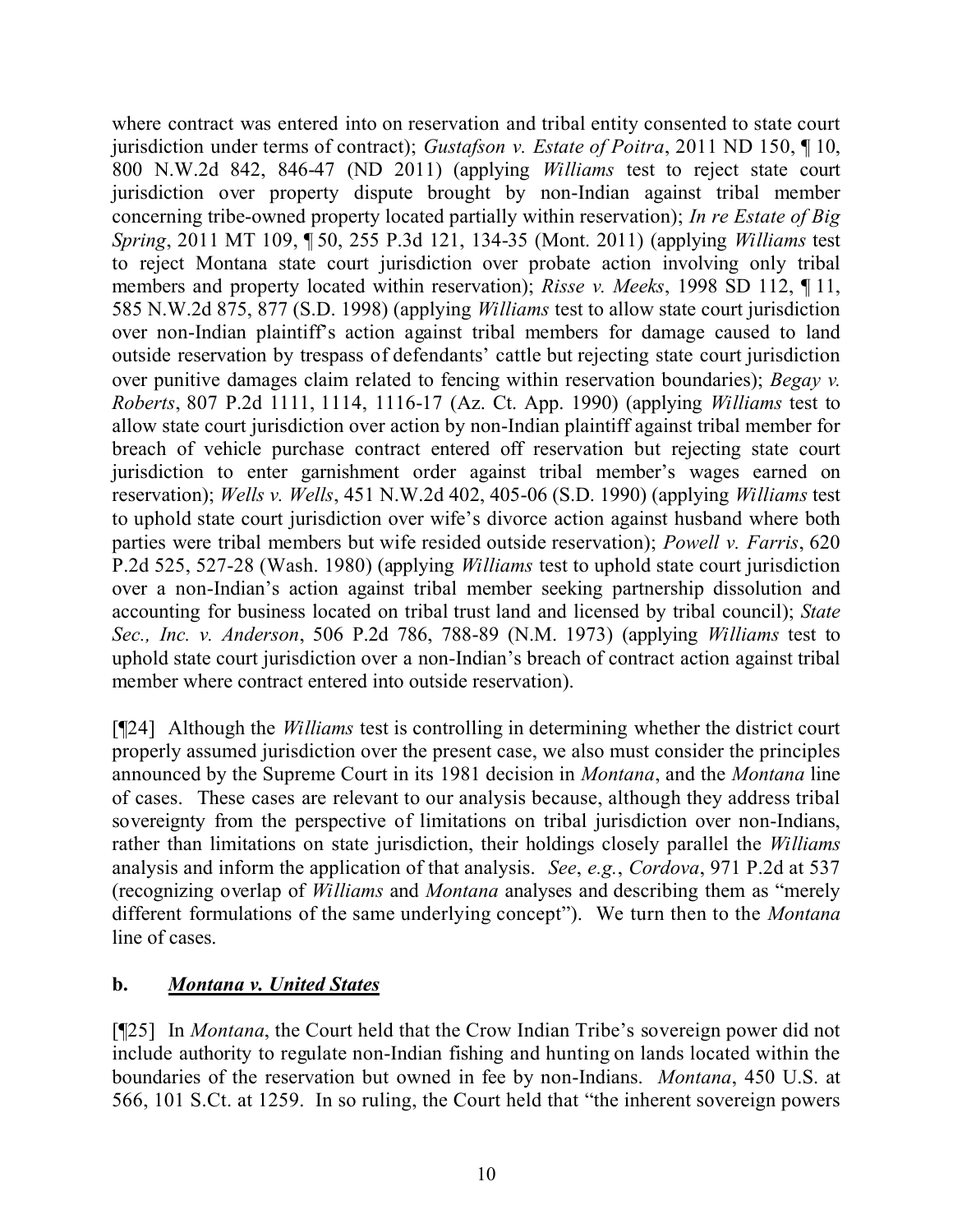of an Indian tribe do not extend to the activities of nonmembers of the tribe." *Id.*, 450 U.S. at 565, 101 S.Ct. at 1258. The Court then announced two exceptions to that principle, outlining the circumstances under which a tribe may exercise jurisdiction over a non-Indian on the tribe's reservation:

> To be sure, Indian tribes retain inherent sovereign power to exercise some forms of civil jurisdiction over non-Indians on their reservations, even on non-Indian fee lands. A tribe may regulate, through taxation, licensing, or other means, the activities of nonmembers who enter consensual relationships with the tribe or its members, through commercial dealing, contracts, leases, or other arrangements. *Williams v. Lee*, *supra*, at 223, 79 S.Ct., at 272; *Morris v. Hitchcock*, 194 U.S. 384, 24 S.Ct. 712, 48 L.Ed. 1030; *Buster v. Wright*, 135 F. 947, 950 (CA8); *see Washington v. Confederated Tribes of Colville Indian Reservation*, 447 U.S. 134, 152-154, 100 S.Ct. 2069, 2080-2082, 65 L.Ed.2d 10. A tribe may also retain inherent power to exercise civil authority over the conduct of non-Indians on fee lands within its reservation when that conduct threatens or has some direct effect on the political integrity, the economic security, or the health or welfare of the tribe. *See Fisher v. District Court*, 424 U.S. 382, 386, 96 S.Ct. 943, 946, 47 L.Ed.2d 106; *Williams v. Lee, supra*, at 220, 79 S.Ct., at 270; *Montana Catholic Missions v. Missoula County*, 200 U.S. 118, 128-129, 26 S.Ct. 197, 200-201, 50 L.Ed. 398; *Thomas v. Gay*, 169 U.S. 264, 273, 18 S.Ct. 340, 343, 42 L.Ed. 740.

*Montana*, 450 U.S. at 565-66, 101 S.Ct. at 1258 (footnote omitted).

[¶26] Following its decision in *Montana*, the Supreme Court continued to apply the principles announced in that case to determine tribal regulatory authority over non-Indian conduct on non-Indian land within a reservation. *See, e.g.*, *Brendale v. Confederated Tribes and Bands of Yakima Nation*, 492 U.S. 408, 423-24, 109 S.Ct. 2994, 3004-05, 106 L.Ed.2d 343 (1989) (tribe lacked authority to zone fee lands owned by non-Indians on portion of reservation open to general public); *South Dakota v. Bourland*, 508 U.S. 679, 689, 113 S.Ct. 2309, 2316-17, 124 L.Ed.2d 606 (1993) (tribe lacked authority to regulate hunting and fishing by non-Indians on land and water located within reservation but acquired by the United States for operation of a dam and reservoir). In 1997, the Court extended the *Montana* test beyond tribal regulatory jurisdiction and applied it to determine tribal adjudicative jurisdiction. *Strate v. A-1 Contractors*, 520 U.S. 438, 117 S.Ct. 1404, 137 L.Ed.2d 661 (1997).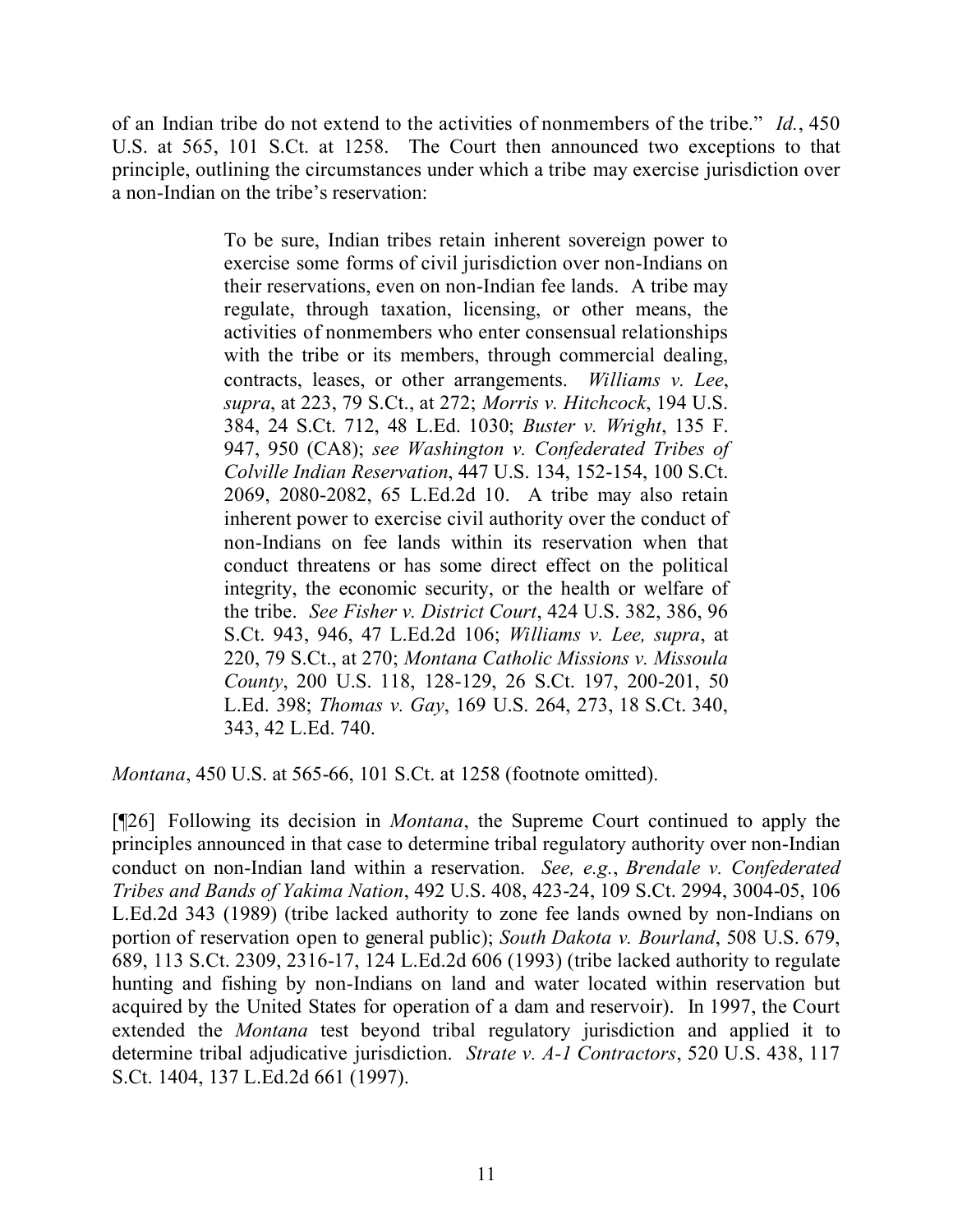[¶27] In *Strate*, the Supreme Court addressed tribal court jurisdiction over a personal injury action arising from an automobile accident that occurred on a state highway within reservation boundaries. *Strate*, 520 U.S. at 442-43, 117 S.Ct. at 1407-08. Both parties to the action were non-Indian. *Id*. In considering whether the tribal court had jurisdiction over the matter, the Court first confronted the question whether the *Montana* analysis even applied in the context of adjudicative jurisdiction, given that *Montana* announced a rule governing tribal regulatory jurisdiction. *Id.* at 447-53, 117 S.Ct. at 1410-13. In holding that the *Montana* analysis was controlling, the Court reasoned:

> While *Montana* immediately involved regulatory authority, the Court broadly addressed the concept of "inherent sovereignty." *Id*., at 563, 101 S.Ct., at 1257. Regarding activity on non-Indian fee land within a reservation, *Montana* delineated—in a main rule and exceptions—the bounds of the power tribes retain to exercise "forms of civil jurisdiction over non-Indians." *Id.*, at 565, 101 S.Ct., at 1258. *As to nonmembers, we hold, a tribe's adjudicative jurisdiction does not exceed its legislative jurisdiction*. Absent congressional direction enlarging tribal-court jurisdiction, we adhere to that understanding. Subject to controlling provisions in treaties and statutes, and the two exceptions identified in *Montana*, the civil authority of Indian tribes and their courts with respect to non-Indian fee lands generally "do[es] not extend to the activities of nonmembers of the tribe." *Ibid*.

*Strate*, 520 U.S. at 453, 117 S.Ct. at 1413 (emphasis added).

[¶28] The next question the Supreme Court addressed in *Strate* concerned the status of the land on which the accident occurred. *Strate*, 520 U.S. at 454, 117 S.Ct. at 1413. Specifically, the plaintiff argued that the *Montana* analysis applied only in cases involving non-Indian activity on non-Indian fee land, and the state highway at issue in *Strate* was not non-Indian fee land but was instead located on lands held in trust for the tribe. *Id*. The Court rejected the plaintiff's argument and held:

> Forming part of the State's highway, the right-of-way is open to the public, and traffic on it is subject to the State's control. The Tribes have consented to, and received payment for, the State's use of the 6.59–mile stretch for a public highway. They have retained no gatekeeping right. So long as the stretch is maintained as part of the State's highway, the Tribes cannot assert a landowner's right to occupy and exclude. *Cf*. *Bourland*, 508 U.S., at 689, 113 S.Ct., at 2316–2317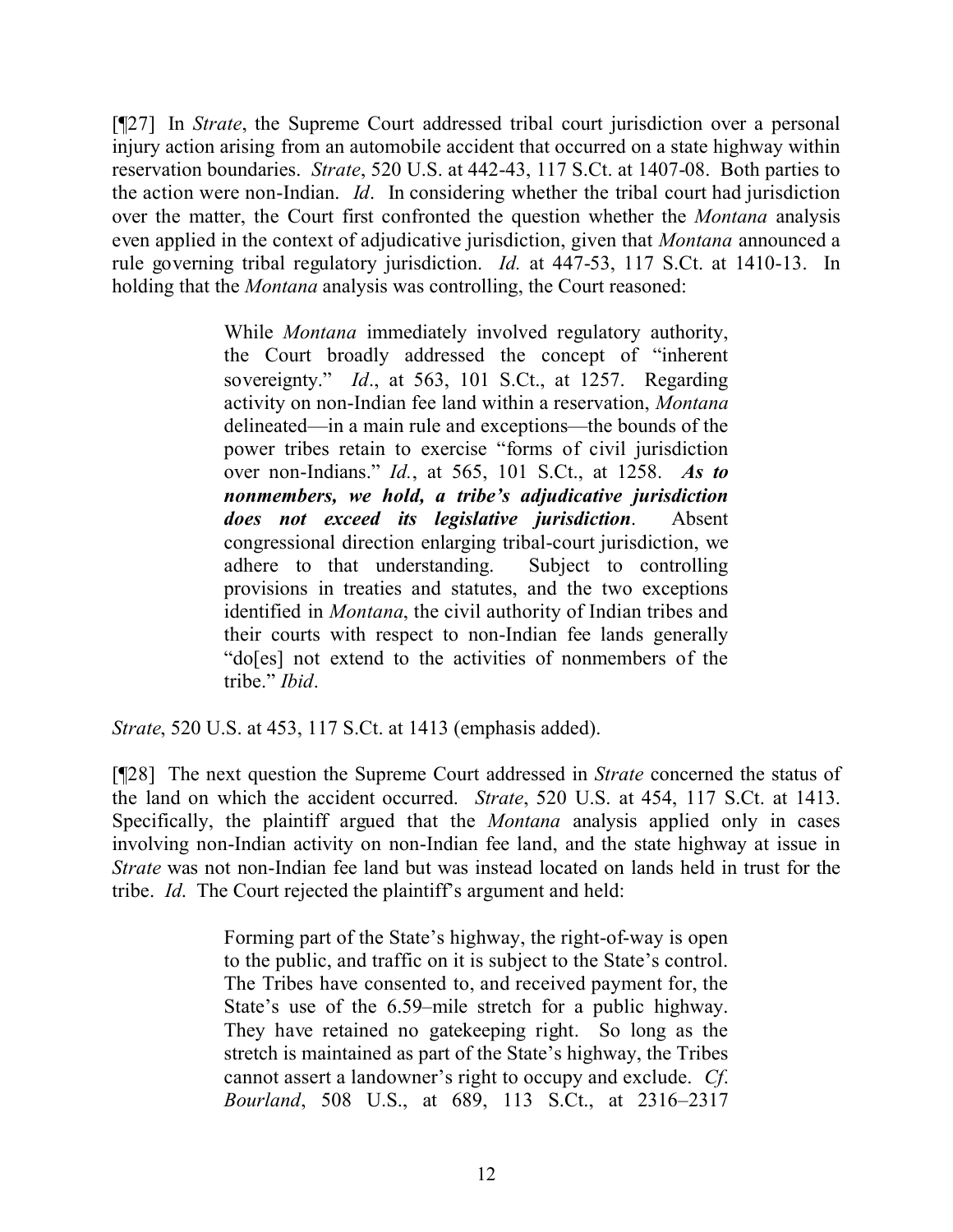(regarding reservation land acquired by the United States for operation of a dam and a reservoir, Tribe's loss of "right of absolute and exclusive use and occupation ... implies the loss of regulatory jurisdiction over the use of the land by others"). We therefore align the right-of-way, for the purpose at hand, with land alienated to non-Indians. Our decision in *Montana*, accordingly, governs this case.

*Strate*, 520 U.S. at 455-56, 117 S.Ct. at 1414 (footnote omitted).<sup>2</sup>

[¶29] Having determined that the accident occurred on the equivalent of non-Indian land, the Supreme Court concluded that what it had before it was a case concerning the conduct of non-Indians on non-Indian land, making *Montana* applicable to the determination of tribal court jurisdiction. *Strate*, 520 U.S. at 456, 117 S.Ct. at 1414. In applying the *Montana* test, the Court framed it as follows:

> *Montana* thus described a general rule that, absent a different congressional direction, Indian tribes lack civil authority over the conduct of nonmembers on non-Indian land within a reservation, subject to two exceptions: The first exception relates to nonmembers who enter consensual relationships with the tribe or its members; the second concerns activity that directly affects the tribe's political integrity, economic security, health, or welfare.

*Strate*, 520 U.S. at 446, 117 S.Ct. at 1409-10.

*Strate*, 520 U.S. at 456, 117 S.Ct. at 1414, n.11.

  $2\;\text{In so holding, the Court acknowledged that it was deviating from at least one statutory definition of }\;$ "Indian country" that included "rights-of-way running through [a] reservation." *Strate*, 520 U.S. at 454, 117 S.Ct. at 1413, n.9 (citing 18 U.S.C. § 1151). Additionally, while the Court concluded that the tribes had a diminished regulatory role on the state highway for purposes of civil jurisdiction, it acknowledged the tribes do retain criminal enforcement authority on the highway. The Court noted:

We do not here question the authority of tribal police to patrol roads within a reservation, including rights-of-way made part of a state highway, and to detain and turn over to state officers nonmembers stopped on the highway for conduct violating state law. Cf. *State v. Schmuck*, 121 Wash.2d 373, 390, 850 P.2d 1332, 1341 (en banc) (recognizing that a limited tribal power "to stop and detain alleged offenders in no way confers an unlimited authority to regulate the right of the public to travel on the Reservation's roads"), *cert. denied*, 510 U.S. 931, 114 S.Ct. 343, 126 L.Ed.2d 308 (1993).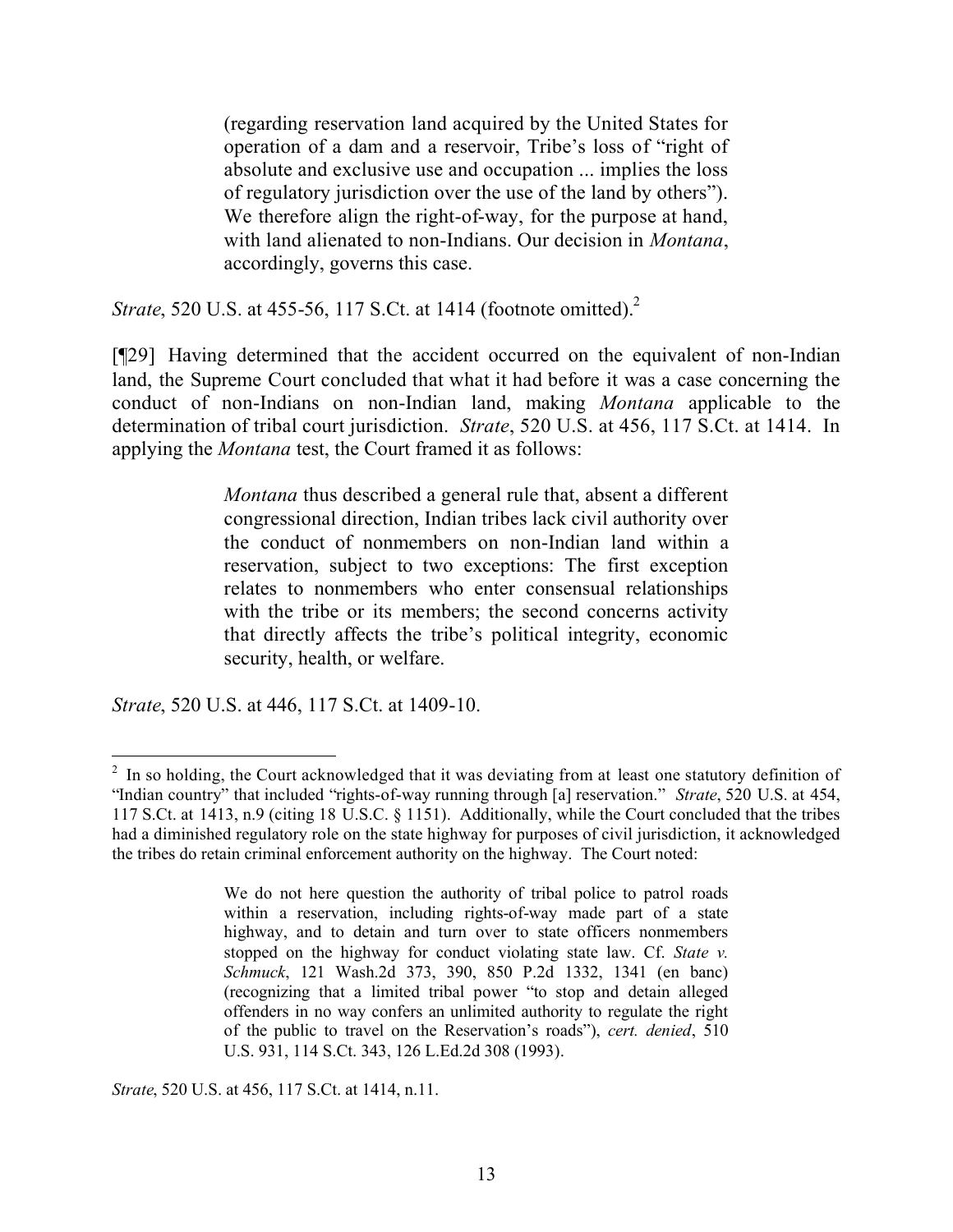#### [¶30] The Court held the first *Montana* exception was not applicable, explaining:

The first exception to the *Montana* rule covers "activities of nonmembers who enter consensual relationships with the tribe or its members, through commercial dealing, contracts, leases, or other arrangements." 450 U.S., at 565, 101 S.Ct., at 1258. The tortious conduct alleged in [Plaintiff's] complaint does not fit that description. The dispute, as the Court of Appeals said, is "distinctly non-tribal in nature." 76 F.3d, at 940. It "arose between two non-Indians involved in [a] runof-the-mill [highway] accident." *Ibid.* Although [Defendant] was engaged in subcontract work on the Fort Berthold Reservation, and therefore had a "consensual relationship" with the Tribes, "[Plaintiff] was not a party to the subcontract, and the [T]ribes were strangers to the accident." *Ibid*.

*Strate*, 520 U.S. at 456-57, 117 S.Ct. at 1415.

[¶31] The Court found the second *Montana* exception equally unavailing. The Court reasoned:

> The second exception to *Montana's* general rule concerns conduct that "threatens or has some direct effect on the political integrity, the economic security, or the health or welfare of the tribe." 450 U.S., at 566, 101 S.Ct., at 1258. Undoubtedly, those who drive carelessly on a public highway running through a reservation endanger all in the vicinity, and surely jeopardize the safety of tribal members. But if *Montana's* second exception requires no more, the exception would severely shrink the rule. \* \* \*

> > \* \* \* \*

Read in isolation, the *Montana* rule's second exception can be misperceived. Key to its proper application, however, is the Court's preface: "Indian tribes retain their inherent power [to punish tribal offenders,] to determine tribal membership, to regulate domestic relations among members, and to prescribe rules of inheritance for members.... But [a tribe's inherent power does not reach] beyond what is necessary to protect tribal self-government or to control internal relations." 450 U.S., at 564, 101 S.Ct., at 1257–1258. *Neither regulatory nor adjudicatory authority over the state highway accident*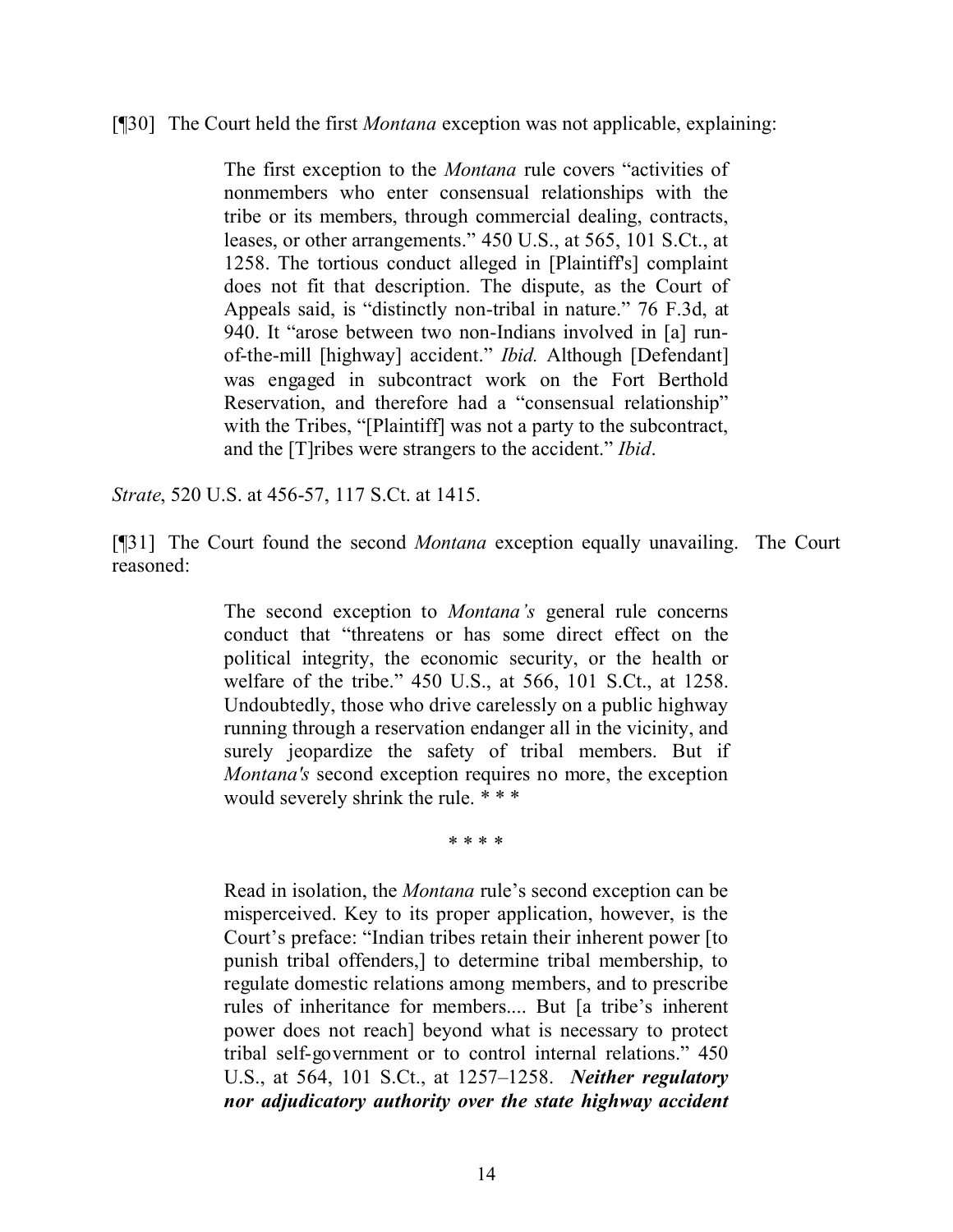*at issue is needed to preserve "the right of reservation Indians to make their own laws and be ruled by them." Williams*, 358 U.S., at 220, 79 S.Ct., at 271. The *Montana* rule, therefore, and not its exceptions, applies to this case.

[Plaintiff] may pursue her case against [Defendants] in the state forum open to all who sustain injuries on North Dakota's highway. Opening the Tribal Court for her optional use is not necessary to protect tribal self-government; and requiring [Defendants] to defend against this commonplace state highway accident claim in an unfamiliar court is not crucial to "the political integrity, the economic security, or the health or welfare of the [Three Affiliated Tribes]." *Montana*, 450 U.S., at 566, 101 S.Ct., at 1258.

*Strate*, 520 U.S. at 457-59, 117 S.Ct. at 1415-16 (footnotes omitted) (emphasis added).

[¶32] In two cases subsequent to *Strate*, the Supreme Court again applied its *Montana* analysis to determine tribal court jurisdiction. *See Plains Commerce Bank v. Long Family Land & Cattle Co.*, 554 U.S. 316, 128 S.Ct. 2709, 171 L.Ed.2d 457 (2008) (rejecting tribal jurisdiction over tribal member's claim against non-Indian bank alleging discrimination in bank's sale of non-Indian fee land located on reservation); *Nevada v. Hicks*, 533 U.S. 353, 121 S.Ct. 2304, 150 L.Ed.2d 398 (2001) (rejecting tribal court jurisdiction over tribal member's claims against state officials alleging violations of tribal law in execution of search warrant on reservation). Both cases focused on the required link between a tribe's regulatory and adjudicative authority, with the Court in *Plains Commerce* observing:

> Our cases have made clear that once tribal land is converted into fee simple, the tribe loses plenary jurisdiction over it. \*\*\* Moreover, when the tribe or tribal members convey a parcel of fee land "*to non-Indians*, [the tribe] loses any former right of absolute and exclusive use and occupation of the conveyed lands." *South Dakota v. Bourland*, 508 U.S. 679, 689, 113 S.Ct. 2309, 124 L.Ed.2d 606 (1993) (emphasis added). This necessarily entails "the loss of regulatory jurisdiction over the use of the land by others." *Ibid*.

*Plains Commerce*, 554 U.S. at 328-29, 128 S.Ct. at 2719; see also *Hicks*, 533 U.S. at 374, 121 S.Ct. at 2318.

[¶33] Applying the controlling precedent established by the *Williams* line of cases governing state court jurisdiction and the *Montana* line of cases addressing tribal court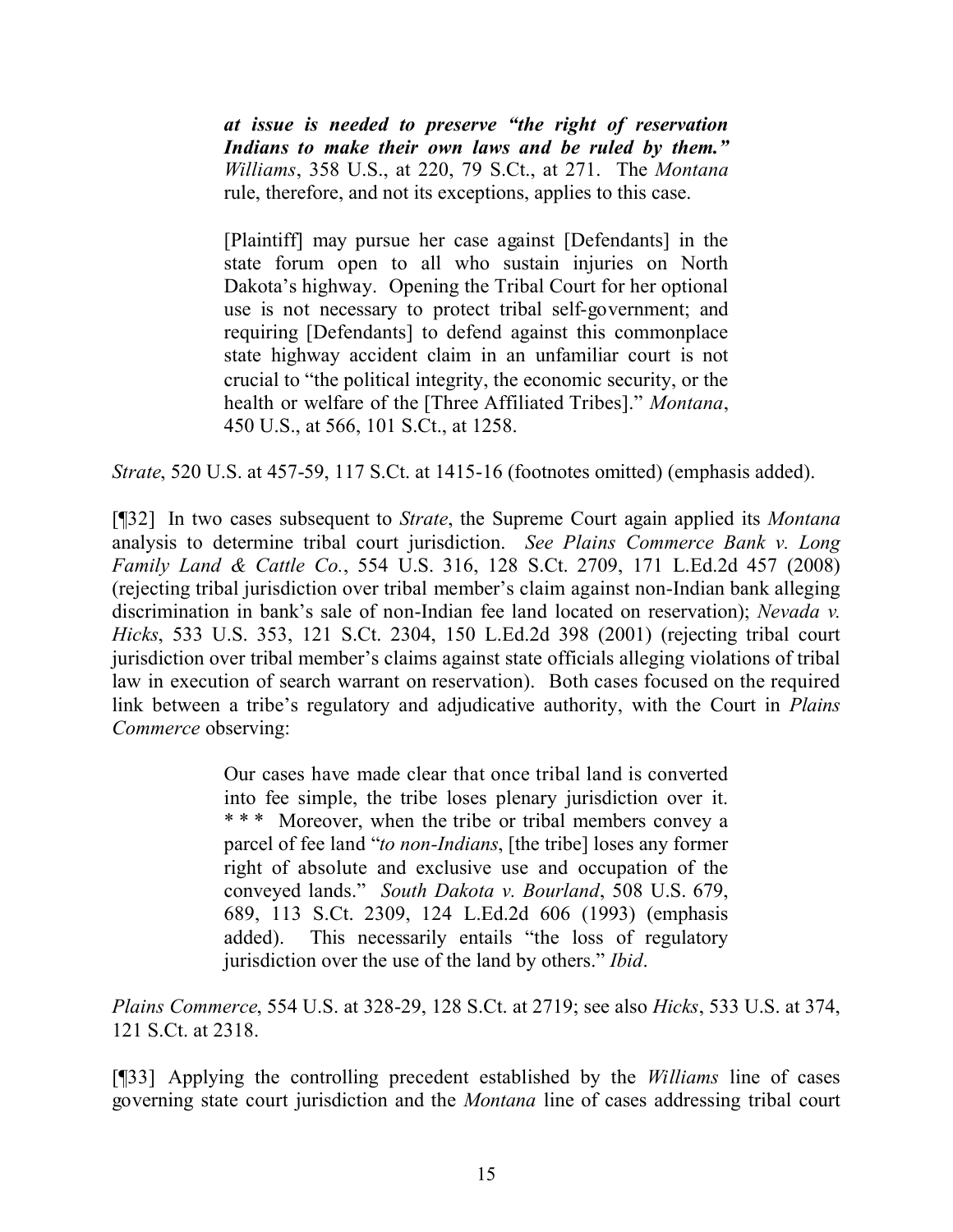jurisdiction, we turn to our review of the district court's exercise of subject matter jurisdiction in the present case.

### **2. Application of the Controlling Precedent**

[¶34] The district court ruled that it had jurisdiction over this action because its exercise of jurisdiction would not infringe on tribal sovereignty and because the accident occurred on a state highway. The court explained:

> The Court concludes that the State has, at a minimum, concurrent jurisdiction in this matter. The current case is distinct from *Peterson* [*v. Dist. Court of Ninth Judicial Dist.*, 617 P.2d 1056 (Wyo. 1980)]. The *Peterson* Court stated, "'absent governing Acts of Congress, the question has always been whether the state action infringed on the right(s) of reservation Indians to make their own laws and be ruled by them.'" *Peterson*, 617 P.2d at 1061 (citing *Williams v. Lee*, 358 U.S. 217, 220 (1959)). The conflict in *Peterson* was ultimately between two tribal members, while the current lawsuit involves one member and one non-member. As a result, the tribal interest in the present case is not as substantial, and the exercise of state jurisdiction does not infringe on tribal self-governance as it would in a case involving two tribal members.

> Furthermore, the ruling in *Strate* [*v. A-1 Contractors*, 520 U.S. 438 (1997)] indicates that the State has jurisdiction based on the location of the car accident. The Court found that a state highway on Reservation land was not considered to be tribal land for the purposes of jurisdiction. *See Strate*, 520 U.S. at 454. In *Montana v. United States*, 450 U.S. 544 (1981), the Court recognized that a tribe may exercise sovereign power over non-members on non-Indian land located within the boundaries of a reservation only in limited circumstances. This includes when the non-member "enter[s] consensual relationships with the tribe or its members," or when the non-member's conduct "threatens or has some direct effect on the political integrity, the economic security, or the health or welfare of the tribe." *Montana*, 450 U.S. at 566. The current suit does not invoke either of *Montana's* exceptions.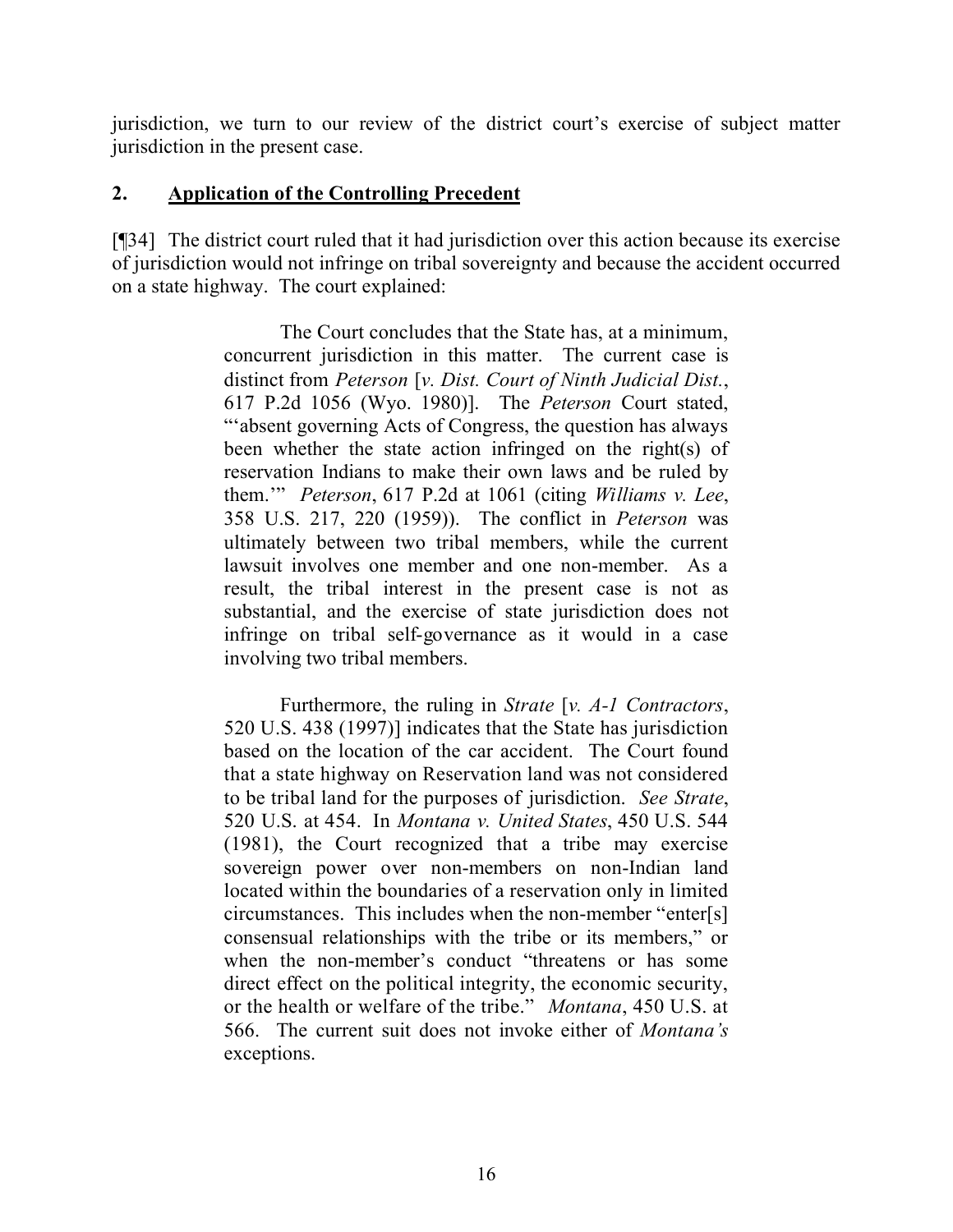[¶35] Defendants challenge the district court's ruling on three grounds. They argue: 1) this Court's decision in *Peterson* is controlling and dictates that the state court lacks jurisdiction; 2) any exercise of state court jurisdiction must be pursuant to Public Law 280; and 3) *Strate* does not apply because the Supreme Court's holding in that case is limited to cases where both parties to the dispute are non-Indians. We will address each argument in turn.

## **a.** *Peterson*

[¶36] In *Peterson*, this Court held that a Wyoming district court lacked subject matter jurisdiction over a claim arising out of a collision between a pickup truck and a horse on a U.S. highway within the boundaries of the Wind River Indian Reservation. *Peterson*, 617 P.2d at 1057. The owners of the horse and truck were both enrolled members of the Shoshone Tribe, but it was the truck owner's non-Indian subrogee, Milbank Mutual Insurance Company, that filed the action in state district court against the horse owner, Alice Peterson. *Id*. In rejecting state court jurisdiction, we applied a *Williams* analysis and concluded that such an exercise of jurisdiction would interfere with tribal self government. *Id.* at 1068.

[¶37] Defendants argue *Peterson* is controlling because its pertinent facts are identical to those in the present case. In particular, Defendants cite as the controlling facts in *Peterson* that the action arose from an accident within the reservation boundaries and that it involved a non-Indian plaintiff and a defendant tribal member. We disagree that this is how this Court viewed the controlling facts before it, and we find Defendants' argument unsupported by the *Peterson* reasoning.

[¶38] The Court in *Peterson* acknowledged that the real party in interest from a financial perspective was a non-Indian insurance company. *Peterson*, 617 P.2d at 1058. The Court also emphasized, however, its recognition that in terms of the conduct at issue, the adjudication required evaluation of the conduct of two tribal members. *Id.* at 1058-59 (footnote omitted) ("[I]t would appear that the instant case is formally between a non-Indian and an Indian. Nonetheless, we consider it significant that trial of this case \* \* \* would, of necessity, involve evaluation of the conduct (for purposes of ascertaining negligence) of two Reservation Indians on the Reservation."). Ultimately, the Court relied on *Fisher*, a decision of the Supreme Court that applied *Williams* but involved parties who were all tribal members, as the controlling precedent. *Id*. at 1068; *see also Fisher*, 424 U.S. at 387-88, 96 S.Ct. at 947 (rejecting state court jurisdiction over adoption proceeding where all parties were tribal members living on reservation). We explained:

> We view *Fisher* as indicating that where a tribal court is established to handle a dispute involving reservation Indians, concurrent state jurisdiction is an interference with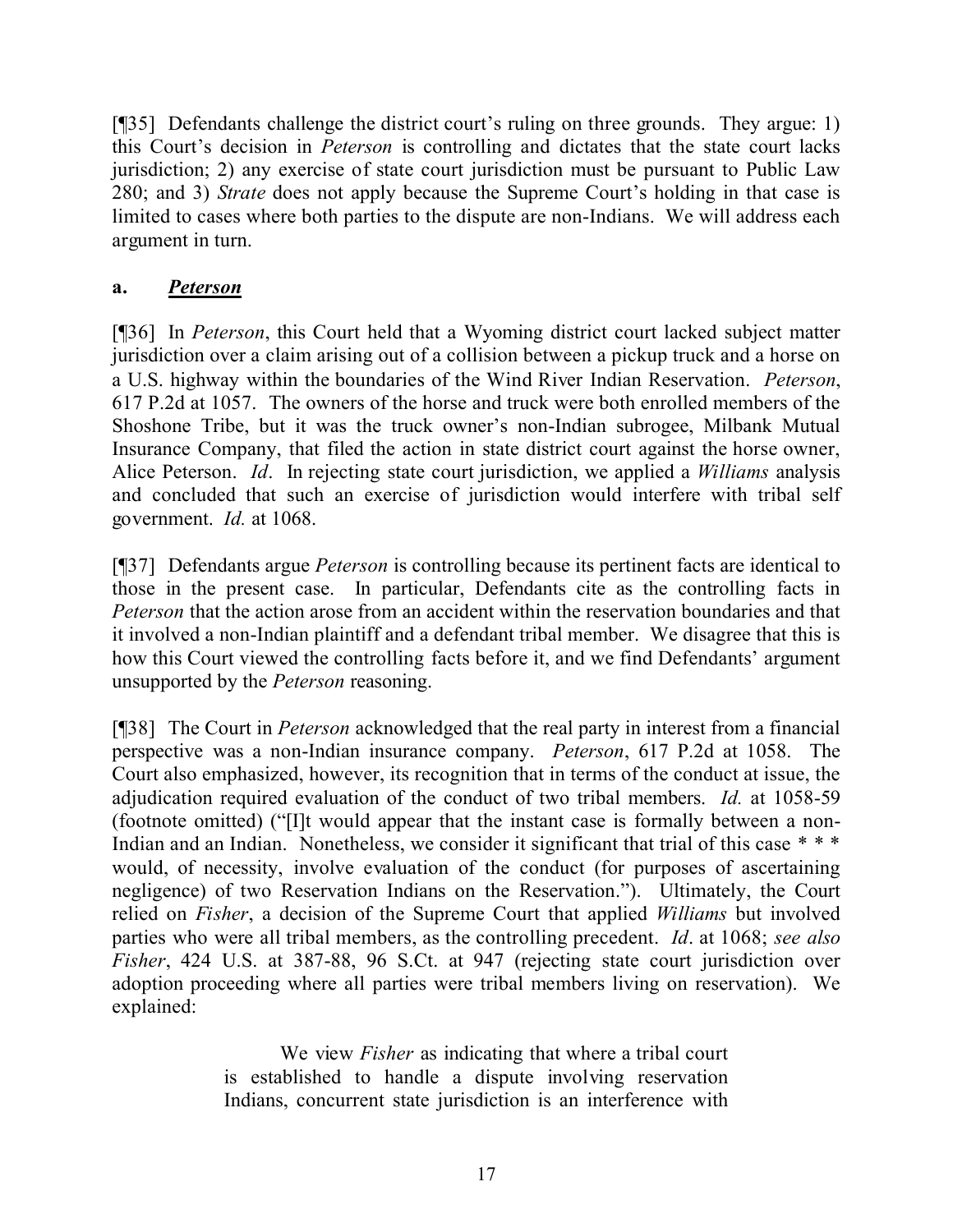tribal self-government. *Fisher* is applicable to the case at bar because, as discussed in the section of this opinion titled, "A PRELIMINARY ISSUE MILBANK'S RIGHTS AS A SUBROGEE," trial of the case in a Wyoming court would necessarily involve evaluation of the conduct of two Indians arising out of activities taking place on the reservation.

#### *Peterson*, 617 P.2d at 1068.

[¶39] We find it clear that the Court in *Peterson* treated the action before it as one involving two tribal members and their on-reservation conduct. That this was how the Court viewed the case was confirmed by our holding in *Boller*, a case in which we upheld a district court's jurisdiction over an action brought by a non-Indian bank against a tribal member to foreclose on mortgaged fee land located on the reservation. *Boller*, 829 P.2d at 260. In upholding the district court's jurisdiction, we rejected the argument that *Peterson* was controlling and distinguished it on grounds that: "(1) both parties in the *Peterson* case were enrolled Indians, \* \* \* and (2) the entire incident in *Peterson* took place within the interior boundaries of the Reservation." *Id*. at 264.

[¶40] The case now before this Court involves a non-Indian plaintiff's action against two tribal members. Additionally, the record shows, and Defendants do not dispute, that the state highway on which the accident in the present case occurred is the same type of right-of-way (federally granted pursuant to 25 U.S.C. §§ 323-328) that the Supreme Court held in *Strate* to be the equivalent of non-Indian fee land. *See Strate*, 520 U.S. at 454-55, 117 S.Ct. at 1413-14. Thus, instead of a jurisdictional question involving an accident between two tribal members on reservation land, as in *Peterson*, the present case requires that we consider whether a state court may exercise jurisdiction over a non-Indian's action against two tribal members for injuries sustained in an accident that occurred within the reservation but on non-Indian fee land. *Peterson* is not controlling.<sup>3</sup>

<sup>&</sup>lt;sup>3</sup> Defendants also cite the Court's statement in *Peterson* that "in the case at bar, a federal regulation, *supra*, provides for tribal court jurisdiction when the defendant in a civil action is an Indian," as authority for the tribal court's exclusive jurisdiction in this case. *See Peterson*, 617 P.2d at 1068-69. This argument fails because the referenced federal regulation defines the jurisdiction of a Court of Indian Offenses. *See* 25 C.F.R. § 11.100. A Court of Indian Offenses operates only in those areas where a tribal court has not been established. *See* 25 C.F.R. § 11.102 ("It is the purpose of the regulations in this part to provide adequate machinery for the administration of justice for Indian tribes in those areas of Indian country where tribes retain jurisdiction over Indians that is exclusive of State jurisdiction but where tribal courts have not been established to exercise that jurisdiction."). The Wind River Reservation no longer operates a Court of Indian Offenses and instead operates its own court, the Shoshone and Arapaho Tribal Court. *See Shoshone & Arapaho Law & Order Code* § 1-3-1 (Nov. 1, 2004) ("There is hereby established a Shoshone and Arapaho Tribal Court to handle all matters of a judicial nature within the jurisdiction of the Shoshone and Arapaho Tribes as provided in this Code.").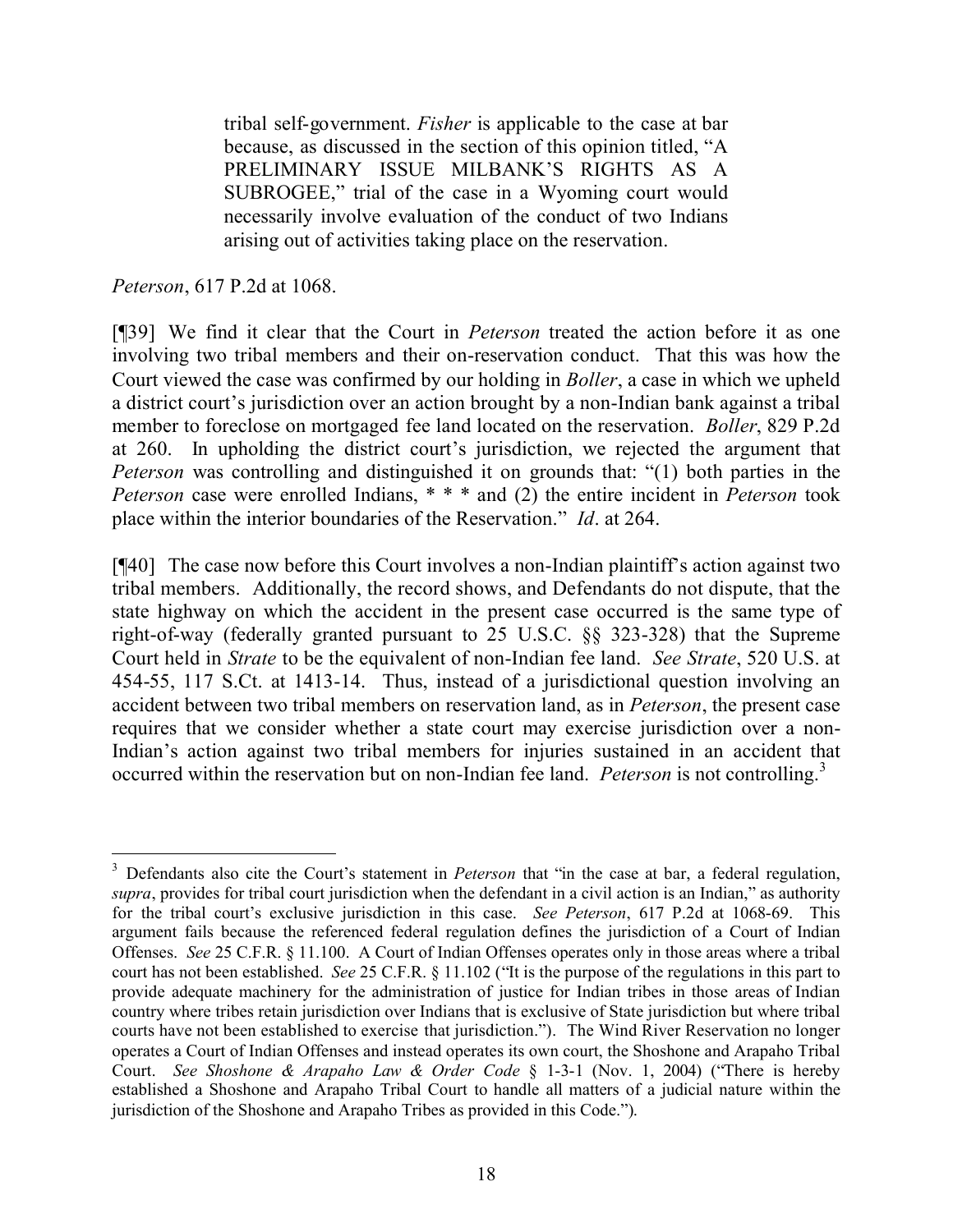## **b. Public Law 280**

[¶41] Defendants next argue that because Wyoming has not formally elected to exercise jurisdiction over actions arising in Indian country pursuant to Public Law 280, the district court erred in asserting jurisdiction. We disagree that Public Law 280 has any application in this matter.

[¶42] Public Law 280 was enacted in 1953 and is a statute that delegated to first five, and then six states "jurisdiction over most crimes and many civil matters throughout most of the Indian country within their borders." Felix Cohen, *Cohen's Handbook of Federal Indian Law* § 6.04[3][a] at 537 (Neil Jessup Newton ed. 2012) (footnotes omitted). The Act offered any other state the option to accept the same jurisdiction, which, with regard to civil actions, would have entailed a grant of jurisdiction over civil actions involving Indians and would have given certain state laws the same force and effect in Indian country. *Id.* at 537, 539.

[¶43] Public Law 280 is a much broader span of jurisdiction than that allowed under *Williams*. *See Washington v. Confederated Bands and Tribes of the Yakima Indian Nation*, 439 U.S. 463, 470-74, 99 S.Ct. 740, 746-47, 58 L.Ed.2d 740 (1979) (comparing state jurisdiction permitted under *Williams* analysis with that provided pursuant to Public Law 280). The Supreme Court has described the purpose of Public Law 280 as follows:

> Congress, we are told, passed Pub.L. 280 not as a measure to benefit the States, but to reduce the economic burdens associated with federal jurisdiction on reservations, to respond to a perceived hiatus in law enforcement protections available to tribal Indians, and to achieve an orderly assimilation of Indians into the general population. That these were the major concerns underlying the passage of Pub.L. 280 cannot be doubted. *See Bryan v. Itasca County*, 426 U.S., at 379, 96 S.Ct., at 2106.

*Washington*, 439 U.S. at 498, 99 S.Ct. at 760.

[¶44] Public Law 280 was intended as an offer of broader jurisdiction to those states that chose to accept that burden. *See Williams*, 358 U.S. at 220, 79 S.Ct. at 271 (Public Law 280 "contemplates criminal and civil jurisdiction over Indians by any State ready to assume the burdens that go with it."). It was not, however, intended to define the sole circumstances under which a state may exercise jurisdiction over matters arising on an Indian reservation. *Three Affiliated Tribes*, 467 U.S. at 150, 104 S.Ct at 2275. In *Three Affiliated Tribes*, the Supreme Court observed: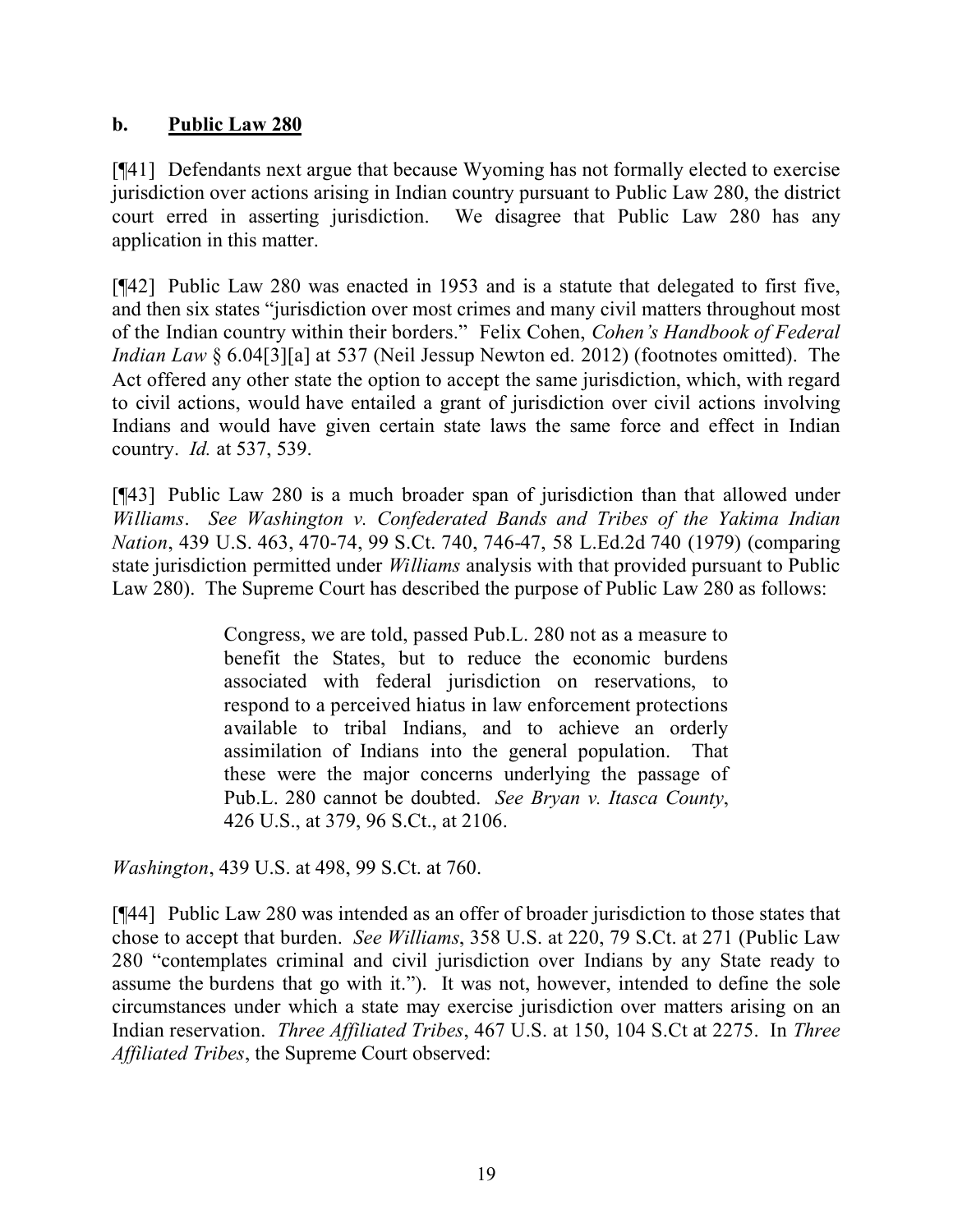This Court previously has recognized that Pub.L. 280 was intended to facilitate rather than to impede the transfer of jurisdictional authority to the States. *Washington v. Yakima Indian Nation*, 439 U.S., at 490, 99 S.Ct., at 756; *see also Bryan v. Itasca County*, 426 U.S., at 383–390, 96 S.Ct., at 2108-2111. Nothing in the language or legislative history of Pub.L. 280 indicates that it was meant to divest States of preexisting and otherwise lawfully assumed jurisdiction.

*Three Affiliated Tribes*, 467 U.S. at 150, 104 S.Ct at 2275 (footnote omitted).

[¶45] The analysis of the Washington Supreme Court is also instructive in illustrating that Public Law 280 did not displace the *Williams* analysis as a basis on which a state may exercise jurisdiction over a matter arising on an Indian reservation. In a dispute between a tribe and a non-Indian entity filed in state court, the Washington court addressed jurisdiction according to the following parameters:

> Washington State courts generally have jurisdiction over civil disputes in Indian country if either (1) the state has assumed jurisdiction pursuant to Public Law 280 or (2) asserting jurisdiction would not infringe on the rights of the tribe to make its own laws and be ruled by them. *Id*. at 784–87, 620 P.2d 525.

> Importantly, both sides agree that this dispute does not fall within the scope of the civil jurisdiction that Washington assumed pursuant to Public Law 280. Thus, the question is whether asserting jurisdiction in this case would infringe on the rights of the tribe.

*Outsource Serv. Mgmt*, ¶¶ 8-9, 333 P.3d at 382 (footnote omitted); *see also Powell v. Farris*, 620 P.2d 525, 526 (Wash. 1980) ("It is well settled that even without the jurisdiction conferred by Congress in Public Law 280, the state may exercise some jurisdiction over some reservation conduct.").

[¶46] Public Law 280 simply has no application in this case. Wyoming has not accepted jurisdiction pursuant to Public Law 280, and the law therefore does not dictate the parameters of Wyoming's jurisdiction. Instead, the limits on Wyoming's jurisdiction remain those established by *Williams*.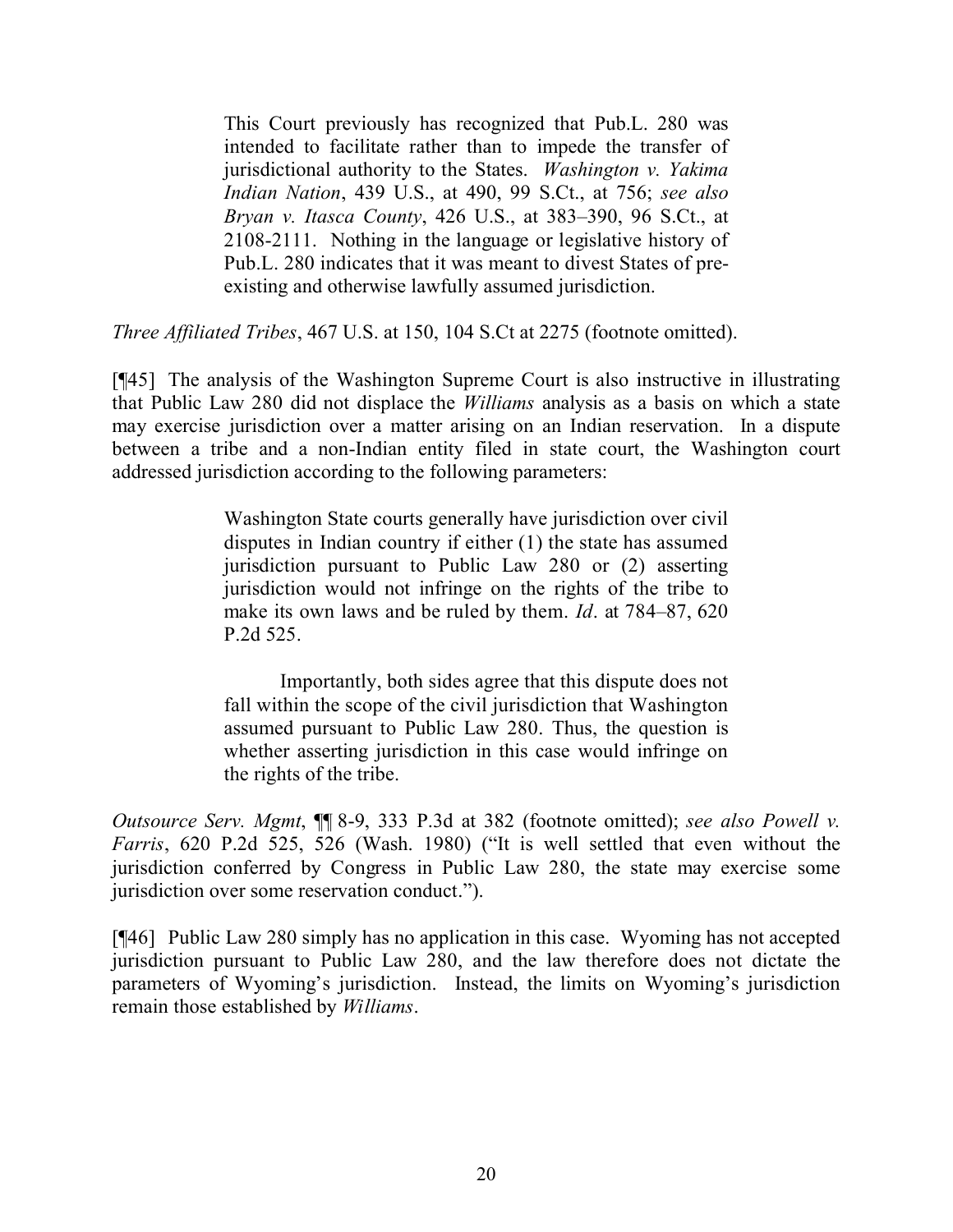## **c. Application of** *Williams and Strate*

[¶47] At the outset of this part of our discussion, we emphasize that the question we are answering is whether the state court may exercise subject matter jurisdiction over this matter. In answering that question, we are not called upon to address the tribal court's jurisdiction, and we do not do so. Our analysis will therefore focus on application of *Williams*, which instructs that a state court may exercise jurisdiction over a dispute between a tribal member and non-Indian, including one arising on the reservation, if that exercise of jurisdiction does not violate federal law or infringe on the right of reservation Indians to make their own laws and be ruled by them. *Williams*, 358 U.S. at 220, 79 S.Ct. at 270.

[¶48] That said, we also recognize, as we observed earlier in this opinion, that the tests for tribal and state court jurisdiction have overlapping considerations. *See Strate*, 520 U.S. at 459, 117 S.Ct. at 1416 (citing to *Williams* in holding that *Montana's* second exception applies only where tribal court jurisdiction is necessary "to protect tribal selfgovernment or to control internal relations"); *see also Cordova*, 971 P.2d at 537 (describing *Williams* and *Montana* analyses as "merely different formulations of the same underlying concept"). In reviewing tribal court jurisdiction, the Supreme Court has announced principles concerning the status of land, a tribe's regulatory interests, and the types of civil disputes that may impact tribal self government. Such considerations are equally relevant in determining whether a state court's exercise of jurisdiction will infringe on tribal self government—one of the questions that must be answered in a *Williams* analysis. Indeed, our Court has, in a prior *Williams* analysis of state court jurisdiction, relied on principles announced in the *Montana* line of cases. *See Boller*, 829 P.2d at 262-63 (looking to Supreme Court's reasoning in *Brendale v. Confederate Tribes and Bands of Yakima Indian Nation*, 492 U.S. 408, 109 S.Ct. 2994, 106 L.Ed.2d 343 (1989)). Thus, in deciding the present jurisdictional question, we adhere to the *Williams* analysis but also draw on principles from the *Montana* line of cases, and in particular, the Supreme Court's decision in *Strate*.

[¶49] In this case, there is no suggestion that the district court's exercise of jurisdiction is preempted by federal law or would otherwise violate federal law. The question we must answer under *Williams* then is whether the exercise of state jurisdiction will infringe on the tribe's right to make its own laws and be ruled by them. Based on the principles announced in *Strate*, we conclude state jurisdiction will not infringe on those rights.

[¶50] As we noted above, the record indicates that State Highway 789, the highway on which the accident occurred, is a state highway on a federally-granted right-of-way. Additionally, nothing in the right-of-way documents, the application, grant or tribal resolution granting the right-of-way, asserts a tribal right to continuing regulatory jurisdiction over the right-of-way. Based then on the holding in *Strate*, while Highway 789 is within the boundaries of the Wind River Indian Reservation, it is the equivalent of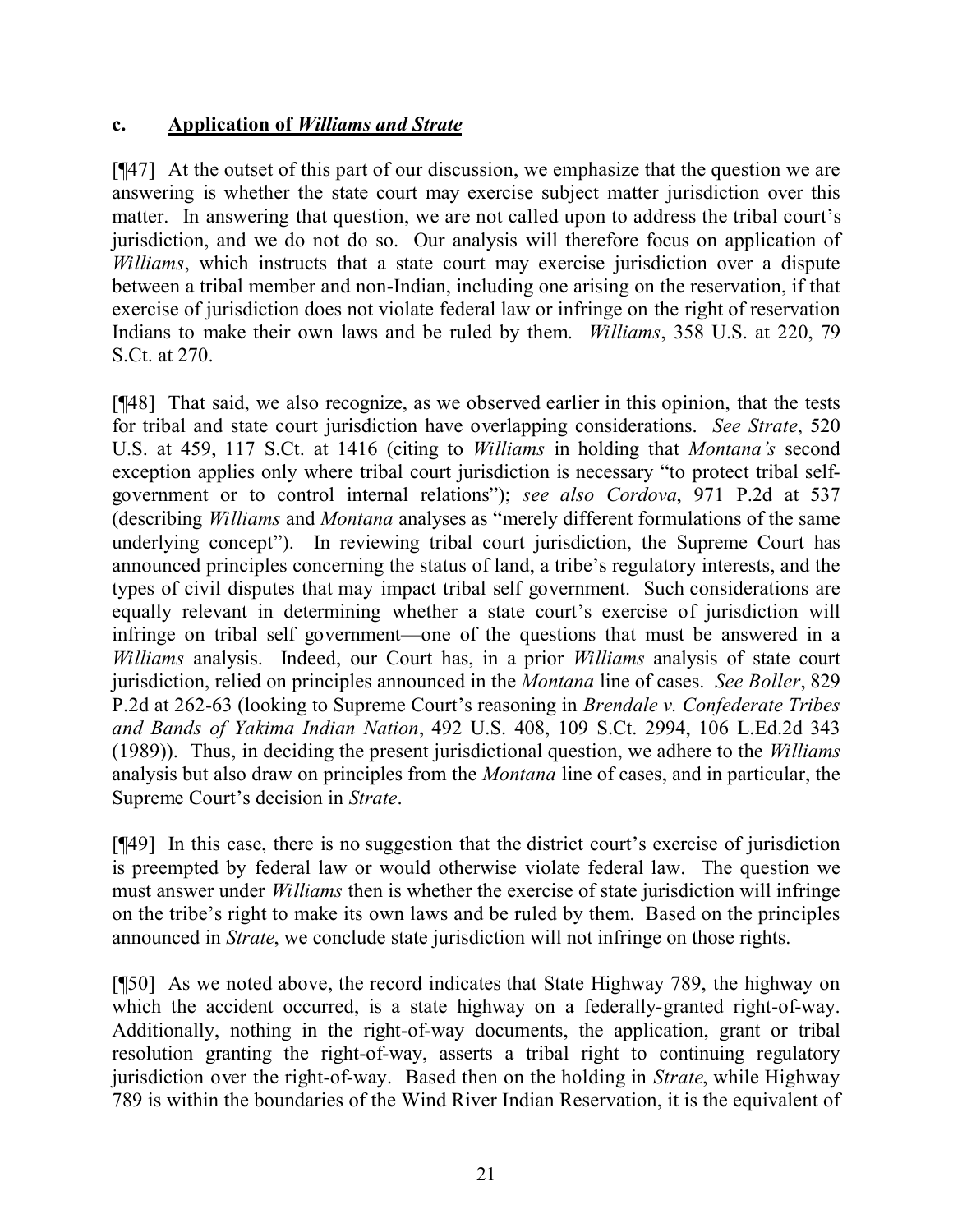non-Indian fee land, and the tribe has a limited role in regulating the highway. *Strate*, 520 U.S. at 455-56, 117 S.Ct. at 1414.

[¶51] Under such circumstances, the Supreme Court has held that "[n]either regulatory nor adjudicatory authority over the state highway accident at issue is needed to preserve 'the right of reservation Indians to make their own laws and be ruled by them.'" *Strate*, 520 U.S. at 459, 117 S.Ct. at 1416 (quoting *Williams*, 358 U.S. at 220, 79 S.Ct. at 271). It follows, given the limited tribal regulatory interest, that a state's exercise of civil adjudicatory jurisdiction over such an accident will not infringe on the tribe's right to self government. Defendants contest this extension of *Strate*, however, arguing the present case is distinguishable because Defendants are tribal members whereas all parties to the action in *Strate* were non-Indian. We disagree that this distinguishes the Supreme Court's reasoning and holding in *Strate*.

[¶52] Defendants' argument fails because it does not adequately account for the Supreme Court's emphasis on the tribe's diminished regulatory interest on a state highway. That the parties in *Strate* were non-Indians was certainly a significant fact in that it was the fact that raised the question of the tribal court's jurisdiction. The Supreme Court itself has, however, rejected the view that its *Strate* ruling applies only where all of the parties to the action are non-Indians. In *Hicks*, the Court, as in *Strate*, ruled against tribal court jurisdiction based on the tribe's lack of regulatory authority, but this time the plaintiff in the action was a tribal member. *Hicks*, 533 U.S. at 374, 121 S.Ct. at 2318. In so ruling, the Court relied on *Strate*, and the majority opinion, authored by Justice Scalia, responded to Justice Stevens' concurring opinion with the following observation:

> Justice STEVENS thinks *Strate* \* \* \* "merely concerned the circumstances under which tribal courts can exert jurisdiction over claims against nonmembers," *post,* at 2333, n. 3. But *Strate's* limitation on jurisdiction over nonmembers pertains to subject-matter, rather than merely personal, jurisdiction, since it turns upon whether the actions at issue in the litigation are regulable by the tribe.

*Hicks*, 533 U.S. at 367, 121 S.Ct. at 2314, n. 8.

[¶53] The Supreme Court has thus emphasized that its holding in *Strate* stemmed from the tribe's diminished regulatory role on a state highway and was not a product of the fact that both parties to the action were non-Indian. Other courts have similarly concluded that the fact of a tribal member being a party to the action does not change the outcome dictated by *Strate*. *See Nord v. Kelly*, 520 F.3d 848, 856-57 (8th Cir. 2008) (rejecting tribal court jurisdiction over action brought by tribal member against non-Indian for injuries sustained in vehicle accident on state highway on reservation); *Burlington Northern R.R. Co. v. Red Wolf*, 196 F.3d 1059, 1062 (9th Cir. 1999) (rejecting tribal court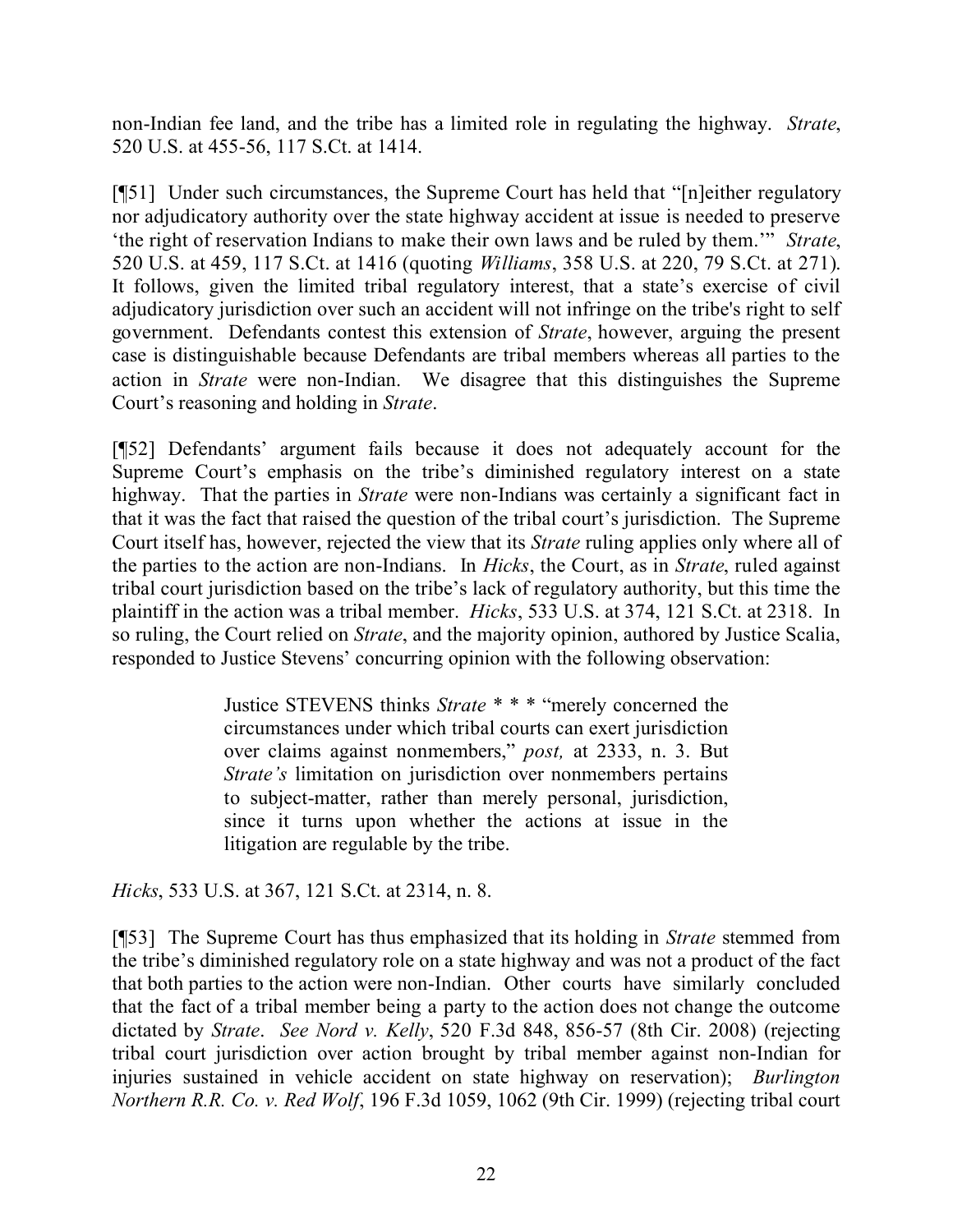jurisdiction over tribal members' action against non-Indian railroad for injuries sustained in train-vehicle collision on railroad's right-of-way on reservation); *Wilson v. Marchington*, 127 F.3d 805, 814-15 (9th Cir. 1997) (rejecting tribal court jurisdiction over tribal member's action against non-Indian arising from vehicle collision on U.S. highway on reservation and rejecting plaintiff's status as tribal member as a distinguishing factor); *Austin's Express, Inc. v. Arneson*, 996 F.Supp. 1269, 1272 (D. Mont. 1998) (rejecting tribal court jurisdiction over tribal member's action against non-Indians for injuries sustained in vehicle accident on federal highway on reservation).

[¶54] We are cognizant that the cases cited in the preceding paragraph differ from our present case in that the case before us concerns an action against defendant tribal members whereas in each of the cases cited above, the plaintiffs were tribal members and the defendants were non-Indians. For the reasons that follow, however, we find that the alignment of the parties is not material to our analysis and does not change the outcome dictated by the application of *Williams* and *Strate*.

[¶55] We begin with the Eighth Circuit's analysis in *Nord*, the reasoning of which we find particularly instructive. In *Nord*, a member of the Red Lake Band of Chippewa Indians filed an action in tribal court against two non-Indians for injuries sustained in a vehicle accident that occurred on a state highway on the Red Lake Reservation. *Nord*, 520 F.3d at 851. In ruling against tribal court jurisdiction, the court rejected an argument that *Strate* should not apply because the plaintiff was a tribal member. *Id*. at 856. It reasoned:

> The only distinguishing fact is that *Strate* involved a non-Indian plaintiff whereas the injured plaintiff in this case is a member of the Red Lake Band, but this distinction is insignificant. The Court in *Strate* expressly cautioned against reading the second *Montana* exception in isolation to apply to the personal health and welfare of a few individual members. *See id*. at 457–58, 117 S.Ct. 1404 ("Undoubtedly, those who drive carelessly on a public highway running through a reservation endanger all in the vicinity, and surely jeopardize the safety of tribal members. But if *Montana's* second exception requires no more, the exception would severely shrink the rule."). "[A] tribe's inherent power does not reach beyond what is necessary to protect tribal self-government or to control internal relations." *Id*. at 459, 117 S.Ct. 1404 (internal marks omitted).

> We do not disagree with the Tribal Court's assertion that the Red Lake Band is unique in many respects and has long opposed intrusions on its land. *See, e.g.*, 28 U.S.C. § 1360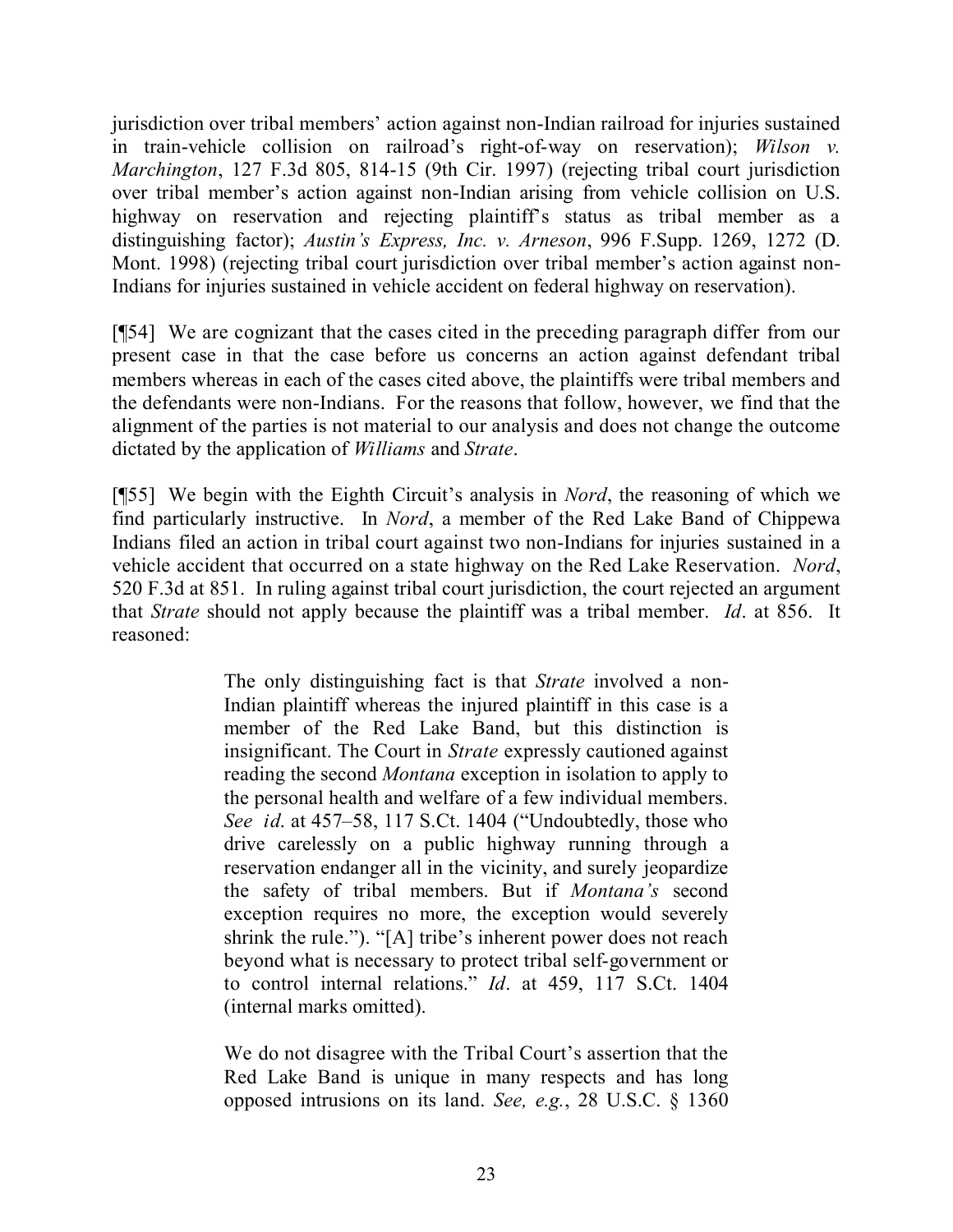(specifically exempting the Red Lake Band from legislation extending the state's civil jurisdiction over claims involving Indians); *County of Beltrami v. County of Hennepin*, 264 Minn. 406, 119 N.W.2d 25, 30 (1963) (noting that the Red Lake Band was excluded from the legislation at its own insistence). However, we cannot agree with the assertion that, contrary to the language of *Strate*, the Band's ability to regulate and to exercise adjudicatory authority over nonmembers on the highway is important to its tribal sovereignty. The Band exercised its sovereignty by consenting to a right-of-way that permitted the State to construct and maintain a public highway on its reservation, without specifically reserving any regulatory or adjudicatory authority over nonmembers using the highway. Again, as long as the highway remains part of the State's highway system, the Red Lake Band has lost its "right of absolute and exclusive use and occupation, [which] implies the loss of regulatory jurisdiction over the use of the land by others." *Strate*, 520 U.S. at 456, 117 S.Ct. 1404 (internal marks omitted).

*Nord*, 520 F.3d at 856-57.

[¶56] In *Nord*, the fact that a tribal court was being asked to provide a forum for redress of a tribal member's injuries did not change the application of *Strate*. This decision emphasizes that when a court is considering the question of subject matter jurisdiction, the focus must remain on the impact to the tribe's right to self government, not on the impact to a single member. *See also Wilson*, 127 F.3d at 815 (rejecting plaintiff's status as tribal member as a basis to distinguish *Strate*: "If the possibility of injuring multiple tribal members does not satisfy the second *Montana* exception under *Strate,* then, perforce, Wilson's status as a tribal member alone cannot."). The Washington Supreme Court has explained this emphasis on tribal rather than member interest in considering state court jurisdiction:

> The purpose of limiting state court jurisdiction for matters arising on Indian reservations is to protect the rights of Indians to "'make their own laws and be ruled by them.'" *Id*. at 786–87, 620 P.2d 525 (quoting *Williams v. Lee*, 358 U.S. 217, 220, 79 S.Ct. 269, 3 L.Ed.2d 251 (1959)). Thus, when asked whether state courts have jurisdiction in a case that occurs on a reservation, we carefully consider the interests and authority of the tribe. *Id.* at 787, 620 P.2d 525. Normally, the tribe's interest in self-governance is a separate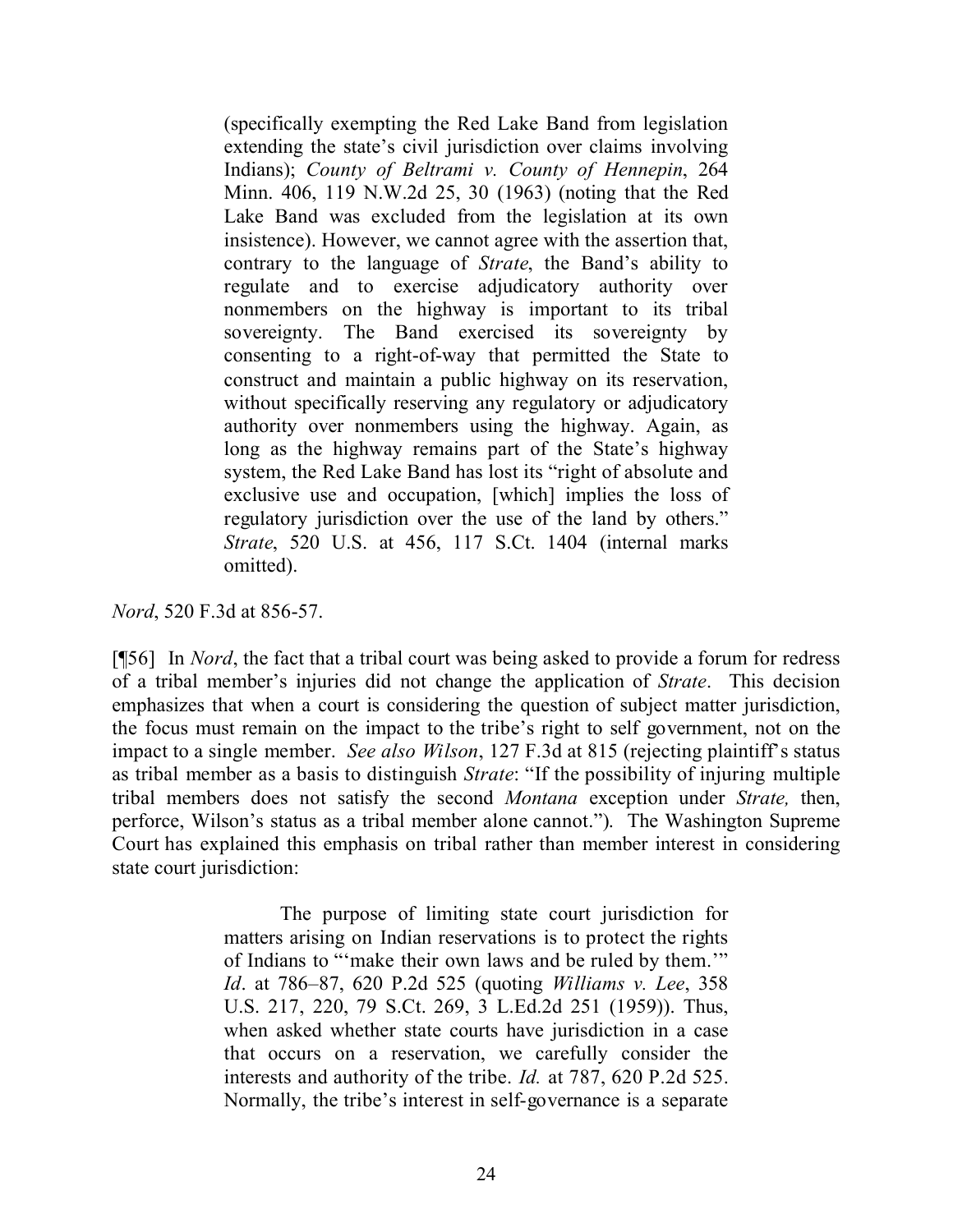interest than those of the parties. For example, if two parties on a reservation had a dispute in an area of the law regulated by the tribe but chose to file in state court, the state court would have to consider the separate question of the tribe's interest in governing the matter. *Id*. Even if the parties had agreed to state court jurisdiction, the state court may find that jurisdiction is nonetheless inappropriate because it would infringe on the tribe's right to govern the matter.

*Outsource Mgmt. Serv.*, ¶ 10, 333 P.3d at 382-83.

[¶57] Given this required focus, we are unable to discern a reason to treat the jurisdictional question differently in the case before us based solely on the basis that Plaintiff is a non-Indian and Defendants are tribal members. Regardless of the alignment of the parties, the adjudication is directed at a dispute between a non-Indian and two tribal members over an accident occurring on a state highway over which the Northern Arapaho Tribe has limited regulatory authority. This is not an exercise of jurisdiction over internal tribal or reservation affairs, and Defendants have not identified how the district court's exercise of jurisdiction over this action will infringe on the Northern Arapaho Tribe's right to make its own laws and be ruled by them on the reservation. *See Plains Commerce*, 554 U.S. at 330, 128 S.Ct. at 2720 (assigning burden of proving tribal interest to party asserting that interest). The Tribe retains authority, as the Supreme Court observed in *Strate*, to patrol the highway and detain non-Indian motorists that violate state laws governing the highway. It also retains the authority to enforce member violations of the Tribe's own rules, as occurred in this case. *See* ¶ 4 (noting that the responding BIA officer cited Gary C'Hair for a violation of the Shoshone and Arapaho Law and Order Code). The district court's adjudication of this civil action will in no way infringe on the Tribe's exercise of these powers or on its right to make its own laws and be ruled by them on the reservation. We therefore conclude, pursuant to *Williams*, that the district court properly asserted subject matter jurisdiction over Plaintiff's action.

[¶58] Our holding finds support in a federal district court decision rejecting tribal court jurisdiction over a similar case in which it was a tribal member against whom the action was brought. *See Tejesova v. Bone*, 2007 WL 1160059, \* 3 (W.Dist. N.C. 2007). In *Tejesova*, a non-Indian living on the reservation brought an action against a tribal member living on the reservation for injuries sustained in a vehicle collision on a federal highway on the reservation. *Id*. The court rejected tribal court jurisdiction. *Id*. In so holding, the court found *Strate* controlling because the "Plaintiff 'suffered [her] injuries on U.S. Highway [441], which, as a federal highway within the reservation, is neither tribal land nor controlled by members of the Tribes.'" *Id.* (quoting *Smith v. Salish Kootenai College*, 434 F.3d 1127, 1135 (9th Cir. 2006)).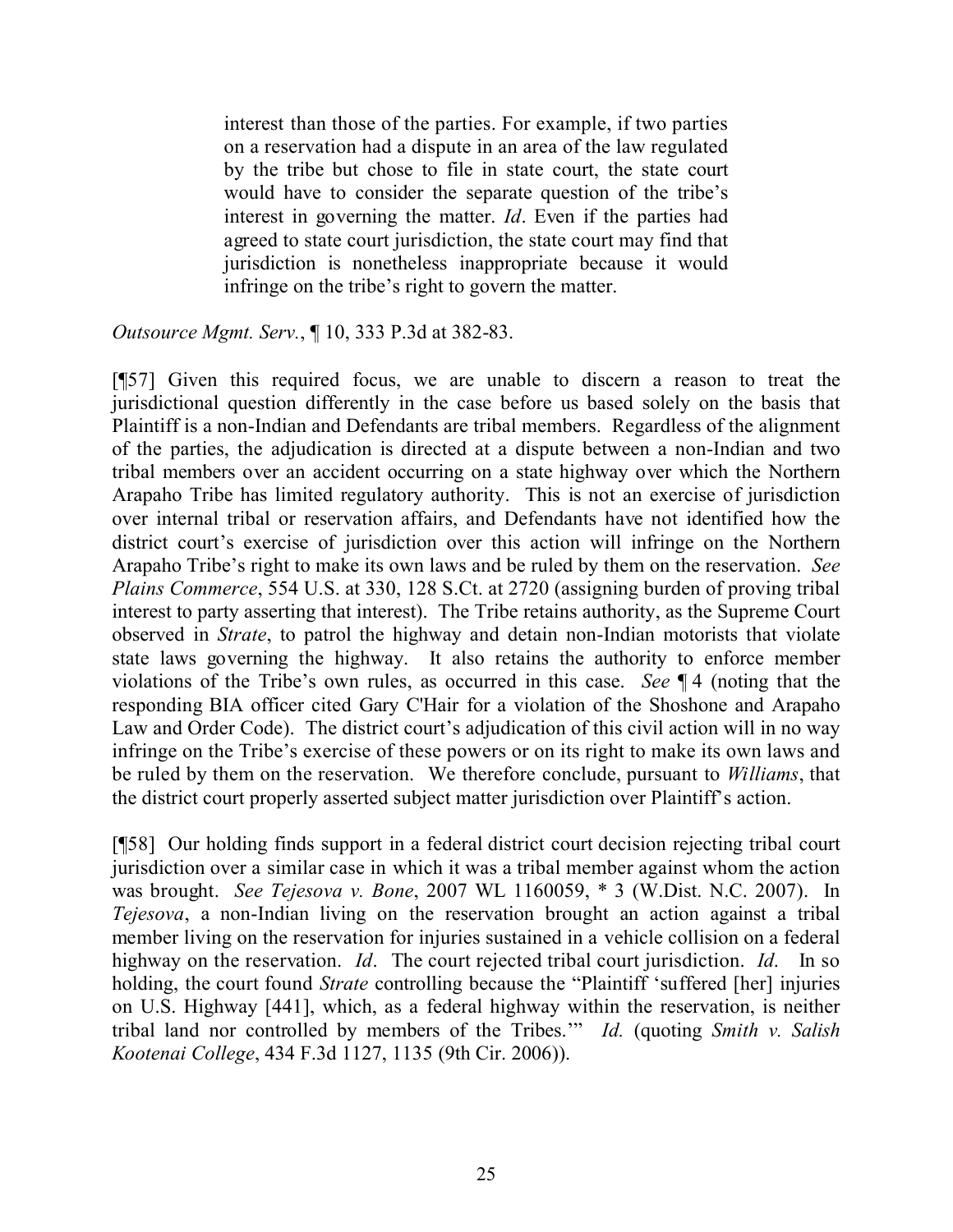[¶59] We also recognize, however, that our holding in this matter differs from the conclusion that other courts have reached in addressing this same question. *See Winer v. Penny Enter., Inc.*, 674 N.W.2d 9, 2004 ND 21 (N.D. 2004); *Hinkle v. Abeita*, 2012- NMCA-074, 283 P.3d 877 (N.M. Ct. App. 2012). While both of these cases are factually on point, we find neither decision persuasive.

[¶60] In *Winer*, the North Dakota Supreme Court ruled against state court jurisdiction over an action brought by a non-Indian against tribal members for damages resulting from a vehicle accident occurring on a state highway within the boundaries of the Spirit Lake Indian Reservation. *Winer*, ¶ 1, 674 N.W.2d at 10. In so holding, the court rejected application of the principles announced in *Strate* because: 1) *Strate* analyzed a tribal court's jurisdiction rather than a state court's jurisdiction; and 2) *Strate* involved only non-Indian parties and no other court had applied it to an action where the defending party was a tribal member. *Id.*, **[1** 16-17, 674 N.W.2d at 15-16. Having rejected application of *Strate*, the court found its own state precedent to be controlling and based on that precedent, it concluded state court jurisdiction would infringe on the tribe's right to govern itself. *Id.*, ¶ 22, 674 N.W.2d at 17.

[¶61] The *Winer* analysis is plainly at odds with our own analysis. First, we believe the concern with applying *Strate* to a state court analysis is simply misplaced. As we noted above, the *Montana* and *Williams* analyses overlap considerably, and we thus see no reason to refrain from applying the *Strate* principles in examining state court jurisdiction. With regard to whether the *Strate* holding can apply where a tribal member is the defending party, we obviously interpret *Strate* differently. On this point, however, we note that *Winer* was a split decision, with one justice specially concurring and two justices dissenting. The dissenting justices found the alignment of the parties did not change the applicability of *Strate* and would have upheld state court jurisdiction based on the tribe's lack of regulatory authority over the state highway. *Id.*, ¶¶ 28, 32-34, 674 N.W. 2d at 18-19. The specially concurring justice preferred a purely state-law analysis, and based on state law, he agreed with the result reached by the majority opinion. *Id.*, ¶¶ 25-26; 674 N.W.2d at 17. Notably, though, he opined that the dissent's interpretation of *Strate* appeared to be a logical interpretation of the law. Thus, based on the split decision, a majority of the North Dakota court in fact appears to have agreed with our interpretation of *Strate*.

[¶62] Finally, we also part ways with the *Winer* analysis because the analysis is one based primarily on state precedent. We have held that federal law governs our analysis of state versus tribal court jurisdiction, *Peterson*, 617 P.2d at 1060, and we do not share North Dakota's controlling state precedent.

[¶63] For these reasons cited above, we are not persuaded by the North Dakota court's decision in *Winer*. In *Hinkle*, the New Mexico Court of Appeals addressed a similar fact scenario with the same alignment of parties and reached the same result as *Winer*.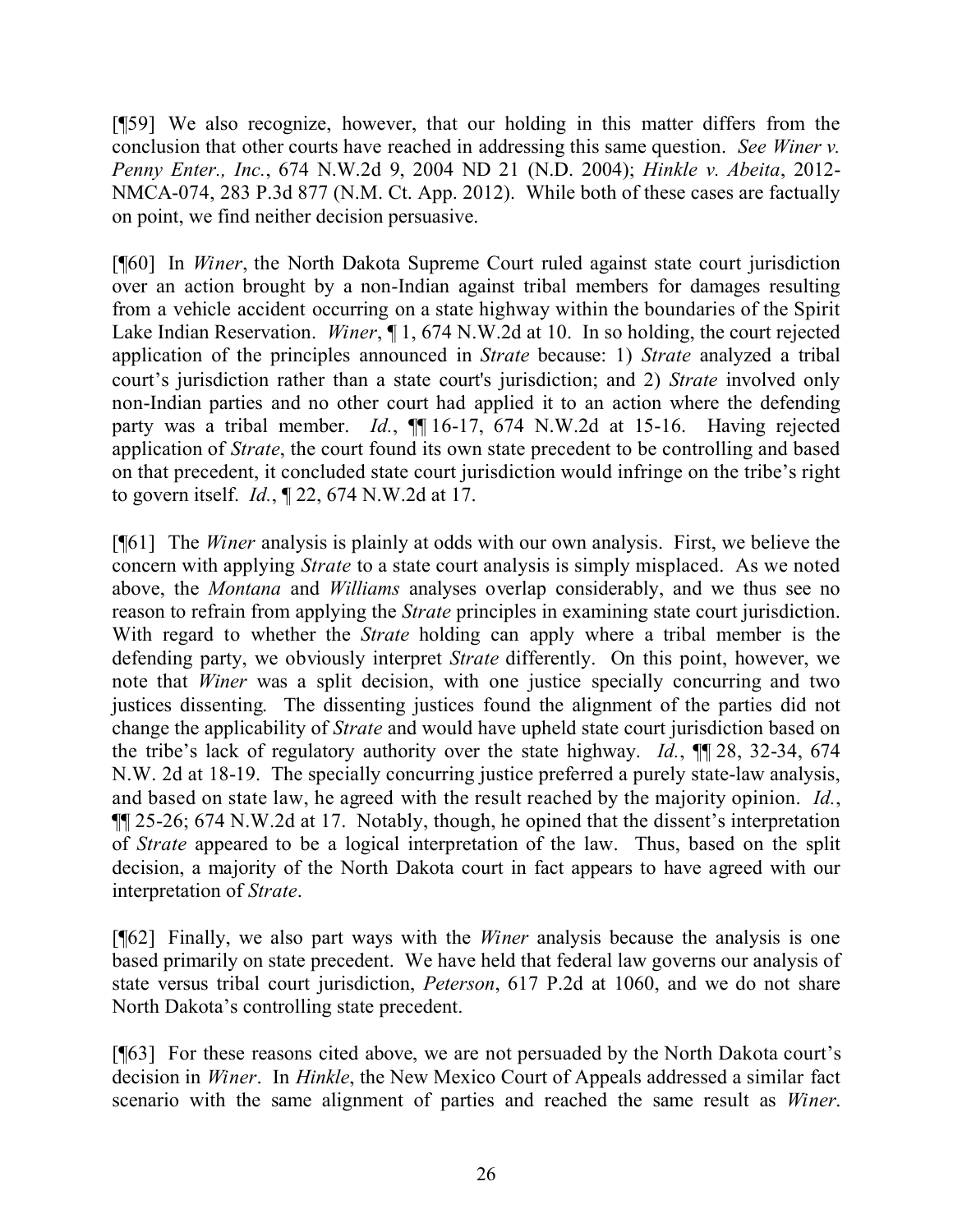Because the *Hinkle* decision approached the question similarly to the North Dakota court in *Winer*, albeit without the split decision, we find that decision likewise unpersuasive. *See Hinkle*, 283 P.3d 877. Moreover, in addition to relying on state law to reach its decision, the *Hinkle* court cited state precedent for affording broader tribal sovereignty under New Mexico law than that dictated by federal law. *Id*., ¶ 22 at 885. Again, that is not precedent we have in our state precedent and our approach has been to defer to federal law on these jurisdictional questions.

[¶64] Having concluded the district court properly asserted subject matter jurisdiction over this action, we turn to Defendants' argument that Plaintiff's action is barred by the applicable statute of limitations.

# **B. Statute of Limitations**

[¶65] Defendants contend that even if the district court has subject matter jurisdiction, Plaintiff's claim is barred by the two-year statute of limitations set by Section 1-8-6 of the Shoshone & Arapaho Law and Order Code (LOC). In support of this argument, Defendants cite to Wyoming's borrowing statute, the doctrine of lex loci delicti, and full faith and credit requirements. We conclude none of these provides a basis to apply the LOC two-year statute of limitations and uphold the district court's rejection of Defendants' statute of limitations argument.

## **1. Borrowing Statute**

[¶66] Wyoming's borrowing statute provides that "[i]f by the laws of the state or country where the cause of action arose the action is barred, it is also barred in this state." Wyo. Stat. Ann. § 1-3-117 (LexisNexis 2015). The district court concluded that because the Wind River Indian Reservation is neither a state nor a country, the borrowing statute did not provide a basis to apply the LOC two-year statute of limitations. We agree.

[¶67] The United States Supreme Court has described the status of tribes, observing that they are neither a state nor a nation:

> But it is nonetheless still true, as it was in the last century, that '(t)he relation of the Indian tribes living within the borders of the United States . . . (is) an anomalous one and of a complex character. . . . They were, and always have been, regarded as having a semi-independent position when they preserved their tribal relations; not as States, not as nations, not as possessed of the full attributes of sovereignty, but as a separate people, with the power of regulating their internal and social relations, and thus far not brought under the laws of the Union or of the State within whose limits they resided.'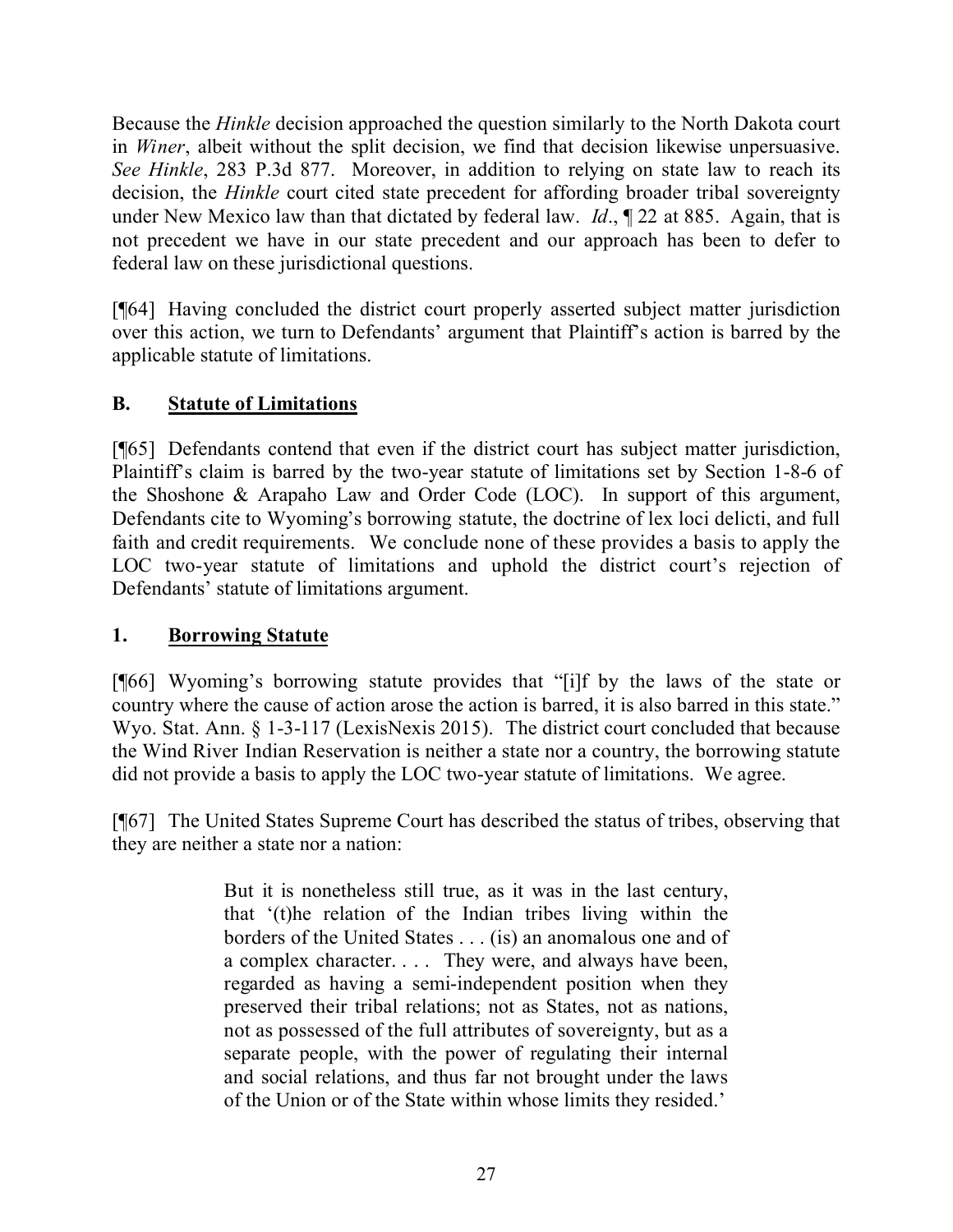*McClanahan*, 411 U.S. at 173, 93 S.Ct. at 1262-63 (quoting *United States v. Kagama*, 118 U.S. 375, 381-82, 6 S.Ct. 1109, 1112, 30 L.Ed. 228 (1886)); *see also Hicks*, 533 U.S. at 361-62, 121 S.Ct. at 2311 (quoting U.S. Dept. of Interior, Federal Indian Law 510, and n. 1 (1958)) ("'Ordinarily,' it is now clear, 'an Indian reservation is considered part of the territory of the State.'").

[¶68] Because the Wind River Indian Reservation is neither a state nor a country, there is no basis under the borrowing statute to apply the LOC statute of limitations.

# **2. Doctrine of Lex Loci Delicti**

[¶69] Defendants argue that if the borrowing statute does not apply, the doctrine of lex loci delicti mandates application of the LOC statute of limitations. We again disagree.

[¶70] Under the doctrine of lex loci delicti, "the law of the place where the tort or wrong has been committed, is the law that governs and is to be applied with respect to the *substantive phases* of torts or the actions therefor." *Boutelle v. Boutelle*, 2014 WY 147, ¶ 13, 337 P.3d 1148, 1153 (Wyo. 2014) (quoting *Jack v. Enterprise Rent-A-Car Co. of Los Angeles*, 899 P.2d 891, 894 (Wyo.1995)) (emphasis added). We have also observed:

> At common law, the limitation period of the forum jurisdiction, the lex fori, generally controlled the time within which causes of action had to be pursued, regardless of the fact that the cause itself in all its elements may have accrued outside the forum jurisdiction. Only when the limitation of action statute of the foreign jurisdiction in which the cause arose could be deemed substantive law rather than procedural would the foreign statute be applied by the forum court. *Parish v. B.F. Goodrich Co.*, 1975, 395 Mich. 271, 235 N.W.2d 570.

*Boutelle*, ¶ 9, 337 P.3d at 1152 (quoting *Duke v. Housen*, 589 P.2d 334, 341–42 (Wyo. 1979)); *see also Duke*, 589 P.2d at 342 (agreeing that but for Wyoming's borrowing statute dating back to territorial laws, the statute of limitations of the place where the action is brought, rather than where the cause of action arose would apply).

[¶71] Defendants have offered no reason that the LOC statute of limitations should be treated as substantive rather than procedural law. We therefore reject application of the doctrine of lex loci delicti, which as we noted above, calls only for application of the substantive law of the jurisdiction where the cause of action arose.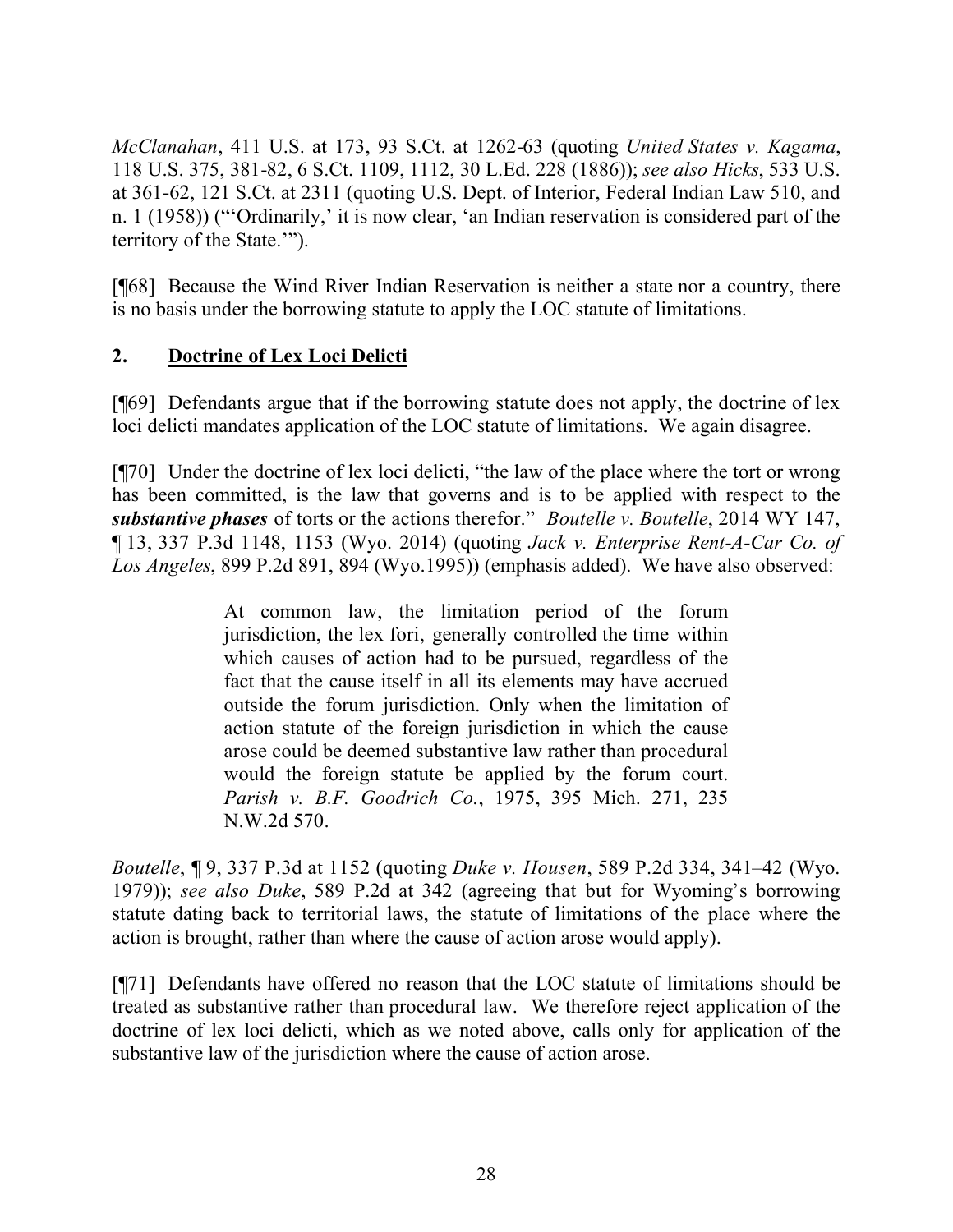## **3. Full Faith and Credit**

[¶72] As their final argument, Defendants argue that because Wyoming law requires that full faith and credit be afforded the Tribal Court's judgment, we must apply the LOC statute of limitations. This argument fails because the question before the Tribal Court was whether the LOC two-year statute of limitations barred Plaintiff's action in that forum. The Tribal Court was not asked to weigh in on the question whether the LOC statute of limitations would apply in the Wyoming court, and the question was not considered or answered by the Tribal Court. There is therefore no full faith and credit issue in this case.

## **CONCLUSION**

[¶73] The district court has subject matter jurisdiction over this action and properly concluded that Plaintiff's action was timely filed under Wyoming's four-year statute of limitations. Affirmed.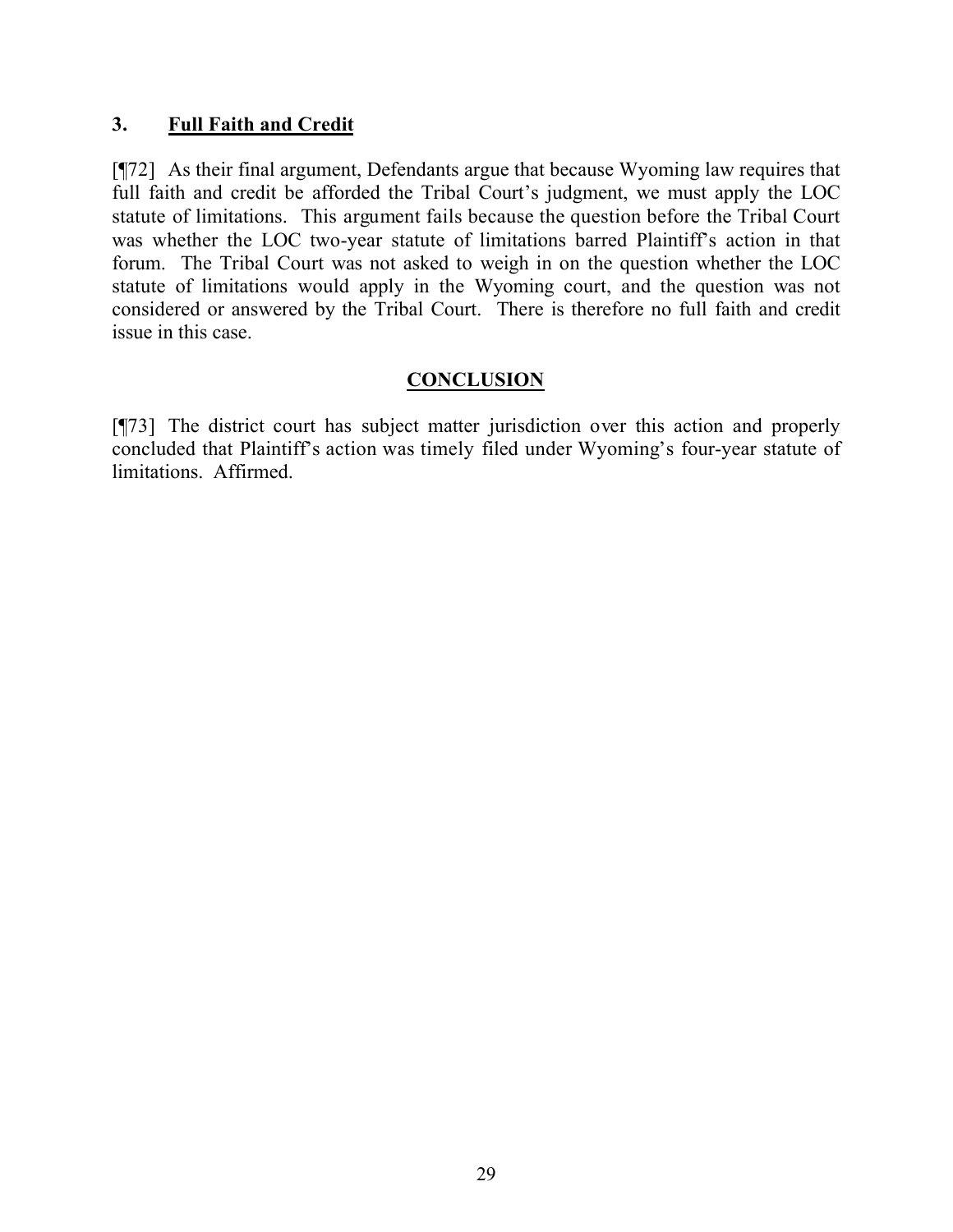### **BURKE, Chief Justice**, dissenting.

[¶74] I respectfully dissent. I would conclude that a Wyoming district court lacks subject matter jurisdiction over a tort action brought by a non-Indian plaintiff against enrolled tribal member defendants to recover damages for injuries sustained in a motor vehicle collision that occurred on a state highway within the boundaries of the Wind River Reservation. Consequently, I would reverse the decision of the district court.

[¶75] My principal departure from the majority's analysis arises from its conclusion that the status of the tribal member as a defendant is irrelevant. According to the majority, "the alignment of the parties is not material to our analysis and does not change the outcome." I disagree. "'[I]t is the membership status of the unconsenting party . . . that counts as the primary jurisdictional fact.'" *Smith v. Salish Kootenai College*, 434 F.3d 1127, 1131 (9th Cir. Mont. 2006) (quoting *Nevada v. Hicks*, 533 U.S. 353, 382, 121 S.Ct. 2304, 2322, 150 L.Ed.2d 398 (2001) (Souter, J., concurring)). The tribal membership of the defendants in this case is critical to the jurisdictional analysis.

[¶76] The foundation on which this decision should rest is *Williams v. Lee*, 358 U.S. 217, 79 S.Ct. 269, 3 L.Ed.2d 251 (1959). In that case, a non-Indian plaintiff sued a tribal member in state court to collect a debt incurred on the reservation. *Id*., 358 U.S. at 217- 18, 79 S.Ct. at 269. The Supreme Court set forth this test: "Essentially, absent governing Acts of Congress, the question has always been whether the state action infringed on the right of reservation Indians to make their own laws and be ruled by them." *Id*., 358 U.S. at 220, 79 S.Ct. at 271. It concluded: "There can be no doubt that to allow the exercise of state jurisdiction here would undermine the authority of the tribal courts over Reservation affairs and hence would infringe on the right of the Indians to govern themselves." *Id*., 358 U.S. at 223, 79 S.Ct. at 272.

[¶77] We applied *Williams* in *State ex rel. Peterson v. District Court of the Ninth Judicial Dist.*, 617 P.2d 1056 (Wyo. 1980). Factually, *Peterson* is very similar to the present case. It involved a suit commenced in state court against a tribal member to recover damages arising from an accident that occurred on a state highway within the boundaries of the reservation. The procedural posture of *Peterson* was unusual and underscores the importance of the issue presented in this case. In *Peterson*, the defendant tribal member filed a petition for a writ of prohibition requesting that this Court invoke its original jurisdiction under Article 5, Section 3 of the Wyoming Constitution. We granted the petition "to prevent the district court from exercising subject-matter jurisdiction forbidden to it by federal law and to prevent the petitioner from having to defend this action in the state court system, as well as in the tribal court system." *Id*., 617 P.2d at 1057.

[¶78] Recognizing that the issue of subject matter jurisdiction in the case was a question of federal law, we proceeded to review the analysis set forth in *Williams* and "later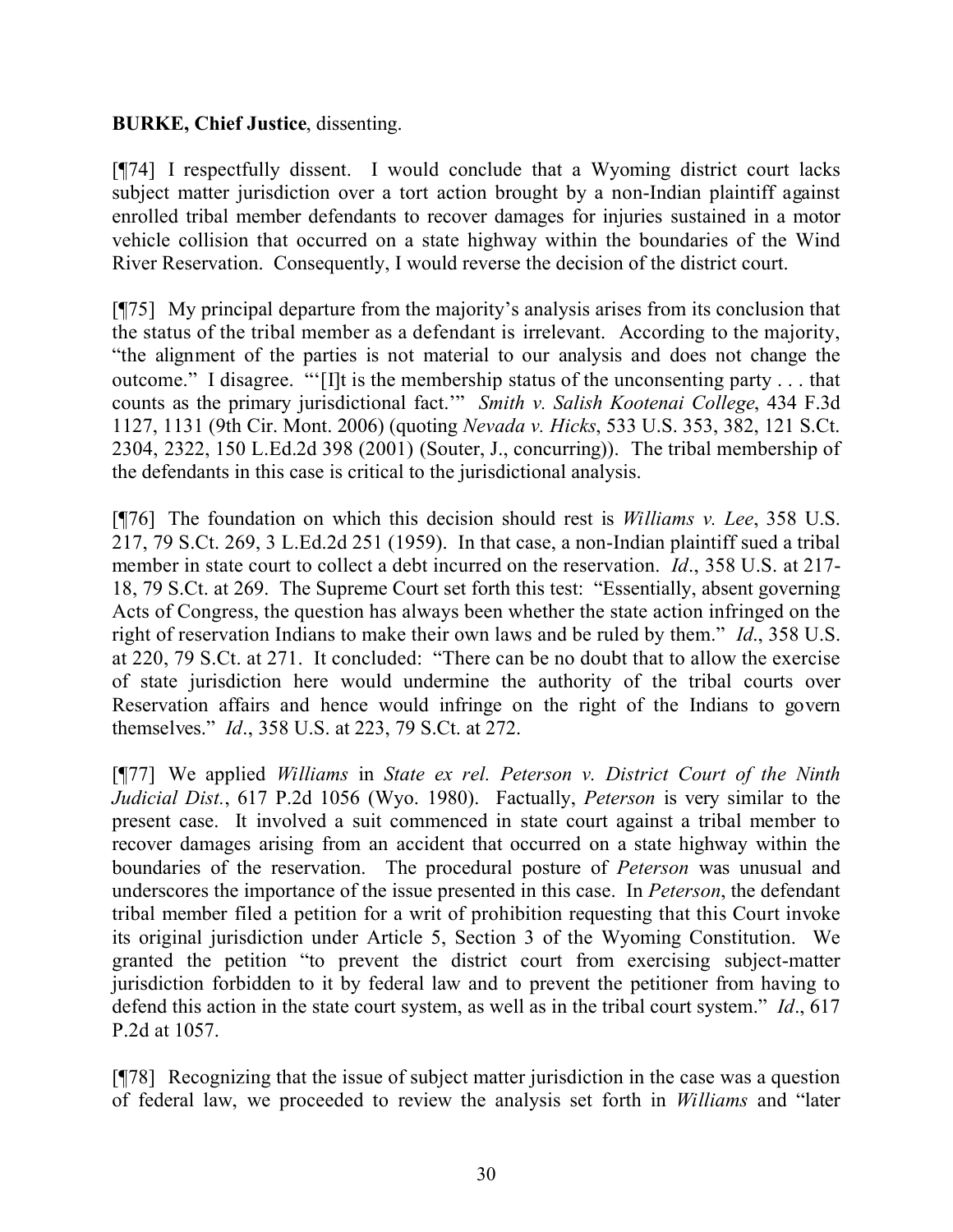decisions which give flesh to the *Williams* skeleton." *Id*., 617 P.2d at 1063. We interpreted *Fisher v. District Court*, 424 U.S. 382, 96 S.Ct. 943, 47 L.Ed.2d 106 (1976), to mean that "where a tribal court is established to handle a dispute involving reservation Indians, concurrent state jurisdiction is an interference with tribal self-government." *Peterson*, 617 P.2d at 1068. Ultimately, we were "persuaded by [our] review of United States Supreme Court cases" that the tribal court had jurisdiction over the case, and the state district court did not. *Id*., 617 P.2d at 1069. The same conclusion should be reached in this case.

[¶79] I am unconvinced by the majority's effort to distinguish this case from *Peterson* based on the identity of the plaintiff. All of the parties in *Peterson* agreed that the plaintiff, a non-Indian insurance company, was the real party in interest, and we acknowledged that the case was "formally between a non-Indian and an Indian." *Id*., 617 P.2d at 1058. The majority did find it "significant" that the case "would, of necessity, involve evaluation of the conduct (for purposes of ascertaining negligence) of two Reservation Indians on the Reservation." However, close review of the cases we cited in *Peterson* reveals that the identity of the plaintiff was not the deciding factor.

[¶80] In *Williams*, 358 U.S. 217, 79 S.Ct. 269, the plaintiff was "not an Indian." The defendant was a tribal member. In *Fisher*, 424 U.S. at 383, 96 S.Ct. at 944, "all parties [were] members of the Tribe." As for *Kennerly v. District Court*, 400 U.S. 423, 91 S.Ct. 480, 27 L.Ed.2d 507 (1971), we observed in *Peterson* that "[w]e are not told whether the [plaintiff] grocer was also Indian." *Peterson*, 617 P.2d at 1064. However, we said it was "worthwhile to consider [*Kennerly*] in detail since it illustrates how stringently the United States Supreme Court protects reservation Indians from the exercise of state court jurisdiction when the cause of action arises on a reservation *and involves Indian defendants*." *Id*. (emphasis added). Despite the differing or unknown identities of the plaintiffs in these three cases, the results were the same: the state courts lacked jurisdiction. The result in *Peterson* would have been the same regardless of the identity of the plaintiff. "It is immaterial that respondent [plaintiff] is not an Indian." *Williams*, 358 U.S. at 223, 79 S.Ct. at 272. It does matter, however, if the defendant is a tribal member. In all of the cases just referenced, the defendant was a tribal member, and in all of those cases it was determined that the state court lacked subject matter jurisdiction.

[¶81] The United States Supreme Court, in *Nevada v. Hicks*, 533 U.S. 353, 121 S.Ct. 2304, recognized that the tribal status of the defendant is key to the jurisdictional analysis. Justice Souter, joined by Justices Kennedy and Thomas, wrote:

> [I]t is undeniable that a tribe's remaining inherent civil jurisdiction to adjudicate civil claims arising out of acts committed on a reservation depends in the first instance on the character of the individual over whom jurisdiction is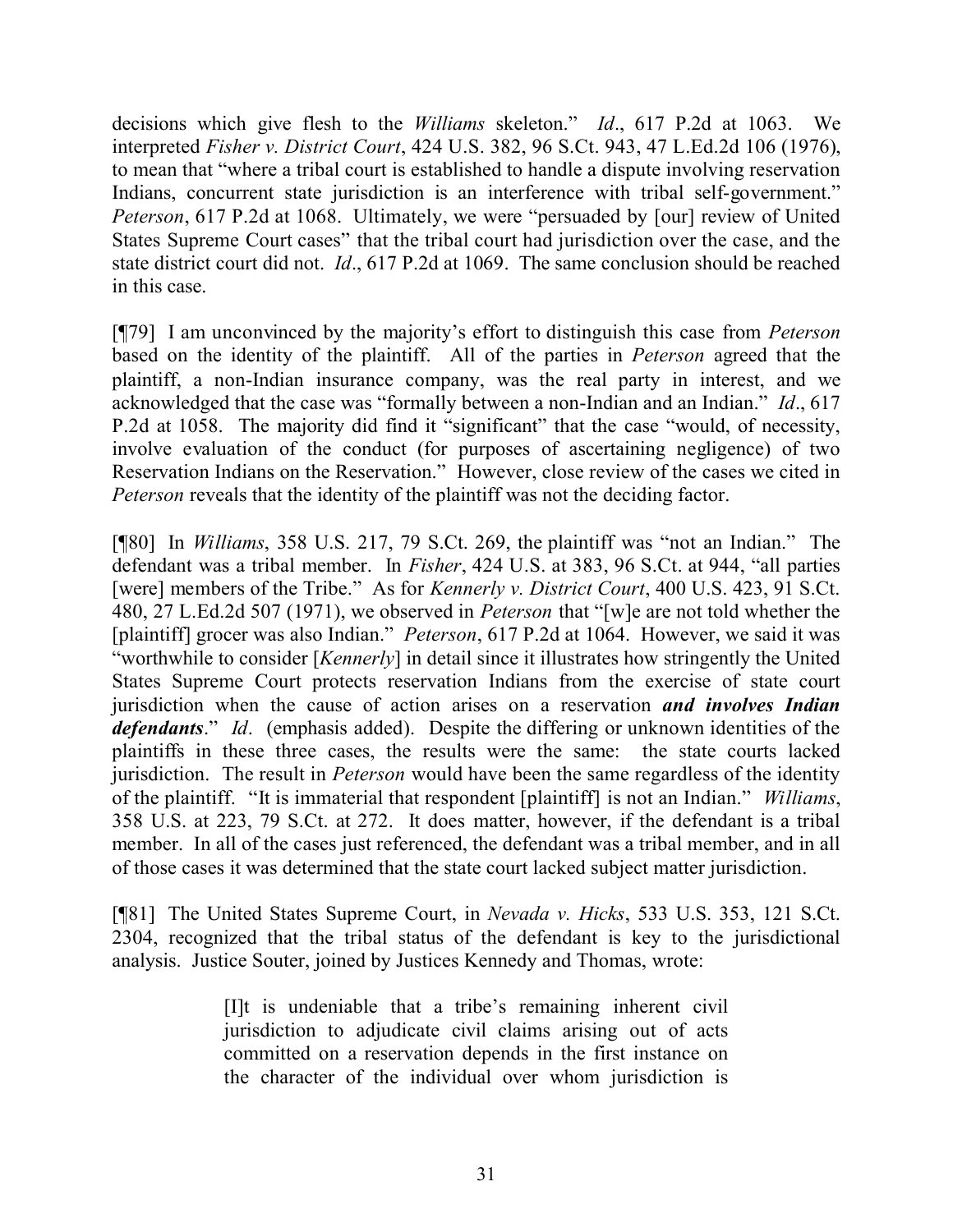claimed. . . . It is the membership status of the unconsenting party . . . that counts as the primary jurisdictional fact.

*Id.*, 533 U.S. at 381-82, 121 S.Ct. at 2322 (Souter, J., concurring). Justice O'Connor, joined by Justices Stevens and Breyer, placed the holding in perspective:

> Today, the Court finally resolves that *Montana v. United States,* 450 U.S. 544, [101 S.Ct. 1245,] 67 L.Ed.2d 493 (1981), governs a tribe's civil jurisdiction over nonmembers regardless of land ownership. *Ante*, at 4-6. This is done with little fanfare, but the holding is significant because we have equivocated on this question in the past. . . . Given the facts of *Montana*, it was not clear whether the status of the persons being regulated, or the status of the land where the hunting and fishing occurred, led the Court to develop *Montana*'s jurisdictional rule and its exceptions.

*Id.*, 533 U.S. at 387, 121 S.Ct. at 2324-25 (O'Connor, J., concurring in part and concurring in the judgment). The unconsenting parties in our case are the defendants, who are both tribal members.

[¶82] It is true that *Hicks* concerned tribal jurisdiction and the *Montana* test. But as the majority notes, *Williams* and *Montana* analyses are "merely different formulations of the same underlying concept." *Cordova v. Holwegner*, 971 P.2d 531, 537 (Wash. Ct. App. 1999). Whether determining state court jurisdiction over Indian defendants or tribal court jurisdiction over non-Indians for actions arising within the boundaries of a reservation, the tribal status of the defendant is the "primary jurisdictional fact."

[¶83] Our decision in *Boller v. Key Bank*, 829 P.2d 260 (Wyo. 1992), does not undermine that conclusion. In *Boller*, we upheld state court subject matter jurisdiction over a foreclosure action brought by a non-Indian bank against a tribal member. *Id*., 829 P.2d at 264. According to the majority, "we rejected the argument that *Peterson* was controlling and distinguished it on grounds that: '(1) both parties in the *Peterson* case were enrolled Indians, \* \* \* and (2) the entire incident in *Peterson* took place within the interior boundaries of the Reservation.' *Id*. at 264." That analysis is only partially accurate. The *Boller* court distinguished *Peterson* on both the "law and facts." *Boller*, 829 P.2d at 264. While we did set forth the factual distinction provided above, the more significant distinction was a legal one. "The [*Peterson*] court held that Congress had not granted jurisdiction to the state and that such grant was necessary for state jurisdiction. This case concerns fee patented land for which Congress *has* granted jurisdiction to the state through the General Allotment Act." *Boller*, 829 P.2d at 264 (emphasis in original). In this case, as in *Peterson*, Congress has not granted jurisdiction to the state courts.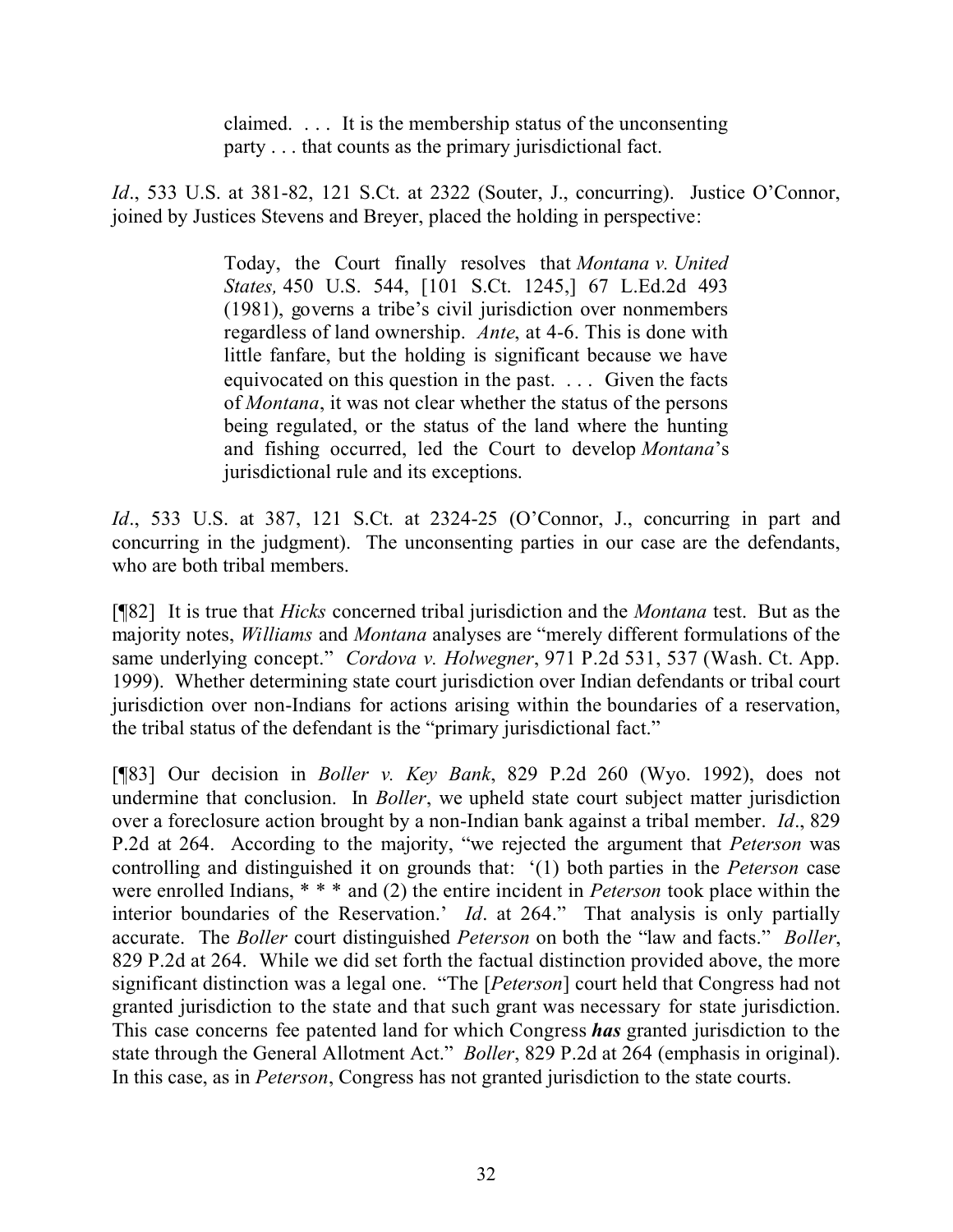[¶84] I would follow *Williams* and *Peterson* to conclude that the state court lacks jurisdiction in the case before us. The majority relies instead on *Montana v. United States*, 450 U.S. 544, 101 S.Ct. 1245, 67 L.Ed.2d 493 (1981) and *Strate v. A-1 Contractors*, 520 U.S. 438, 117 S.Ct. 1404, 137 L.Ed.2d 661 (1997). I am convinced that these cases are inapplicable here. The question before us is whether the state court has subject matter jurisdiction over a suit against two defendants who were enrolled tribal members when the accident occurred within the boundaries of the reservation. contrast, *Montana* concerned "the sources and scope of the power of an Indian tribe to regulate hunting and fishing by non-Indians on lands within its reservation owned in fee simple by non-Indians." *Id.*, 450 U.S. at 547, 101 S.Ct. at 1249.

[¶85] The limitations of *Montana* are highlighted repeatedly in *Strate*. The Court in *Strate* specified that neither party to the litigation was an Indian. *Id.*, 520 U.S. at 442, 117 S.Ct. at 1407. It stated the narrow question before it: "This case concerns the adjudicatory authority of tribal courts over personal injury actions against defendants who are not tribal members." *Id*. Its holding was equally narrow: "[T]ribal courts may not entertain claims against nonmembers arising out of accidents on state highways, absent a statute or treaty authorizing the tribe to govern the conduct of nonmembers." *Id.*, 520 U.S. at 442, 117 S.Ct. at 1408. Moreover, it reiterated the significant but limited nature of its decision in *Montana*: "*Montana v. United States* . . . is the pathmarking case concerning *tribal civil authority over nonmembers*." *Strate*, 520 U.S. at 445, 117 S.Ct. at 1409 (emphasis added).

[¶86] The majority also misapplies *Strate* to reach a conclusion about the status of the highway where the accident occurred. In *Strate*, as in the case before us, the accident took place on a state highway within the boundaries of the reservation. In *Strate*, the Supreme Court concluded that the highway was the equivalent of alienated, non-Indian land. Critical to that conclusion, however, was the fact that none of the parties were tribal members. As the court observed, "civil authority of Indian tribes and their courts with respect to non-Indian fee lands generally 'does not extend to the activities of nonmembers of the tribe.'" *Strate*, 520 U.S. at 453, 117 S.Ct. at 1413 (quoting *Montana*, 450 U.S. at 565, 101 S.Ct. at 1258). Accordingly, it ruled that "The right-of-way North Dakota acquired for the State's highway renders the 6.59-mile stretch equivalent, *for nonmember governance purposes*, to alienated, non-Indian land." *Strate*, 520 U.S. at 454, 117 S.Ct. at 1413 (emphasis added; footnote omitted).

[¶87] The majority has ignored the significant limitation explicitly stated in *Strate*. It never explains how it makes the leap from the Supreme Court's characterization of the state highway as alienated non-Indian land "for nonmember governance purposes" to its conclusion that the state highway is "non-Indian fee land." Instead of recognizing and applying the limitation set forth in *Strate*, the majority essentially concludes that the highway where the accident took place in this case is also equivalent to alienated non-Indian land for purposes of governing tribal members. The limitation placed on the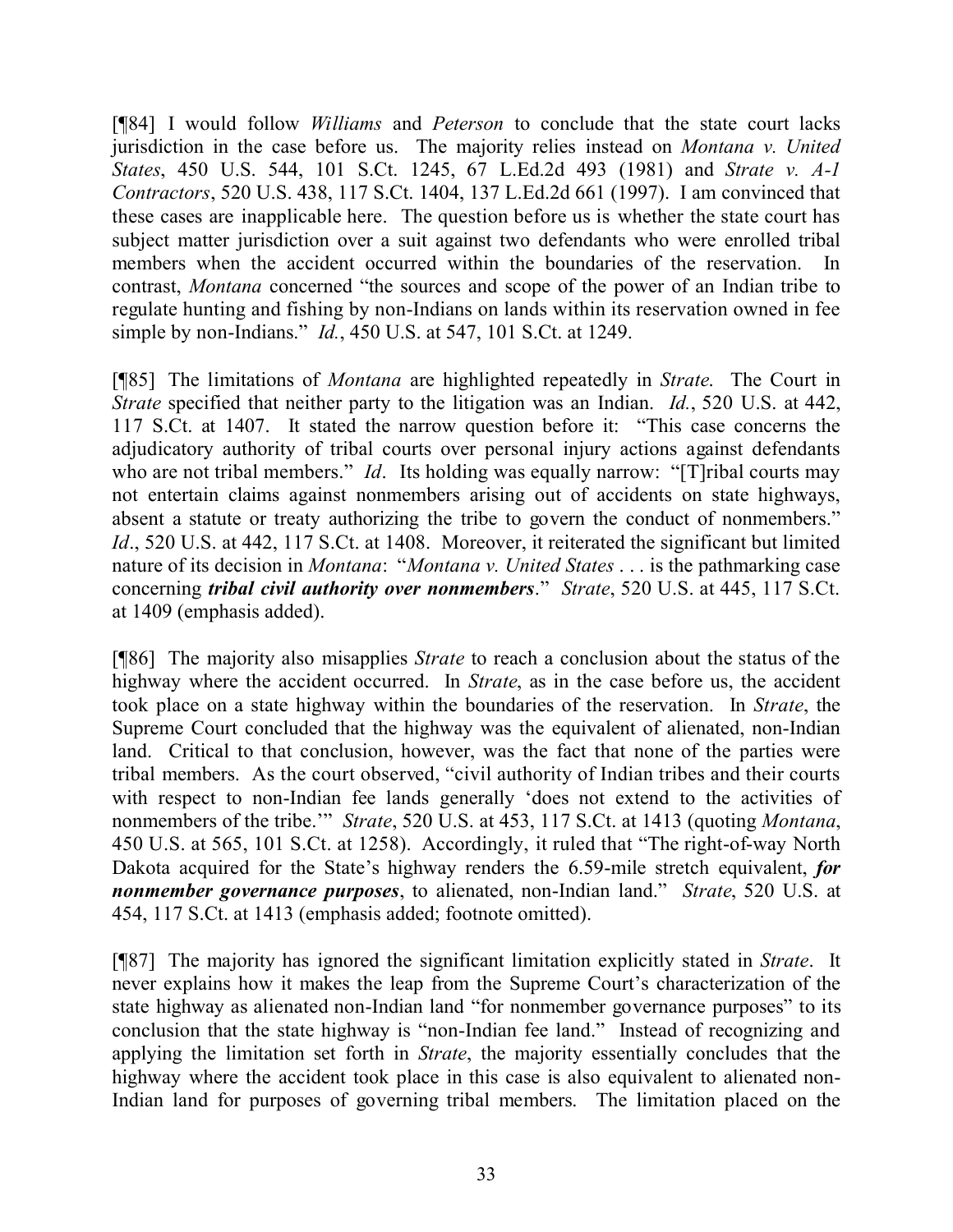highway designation in *Strate* is significant and must be taken into account in our jurisdictional analysis. In this case, the defendants are tribal members. The defendants are the parties being regulated. They are the non-consenting parties. Here, we are resolving jurisdictional issues relating to tribal member governance. Tribal regulation of non-member conduct at issue in *Strate* is not present here. The question before us is the extent of state court jurisdiction over Indian defendants. *Williams* provides the correct perspective for our case. *Montana* and *Strate* do not.

[¶88] I also take issue with the majority's assertion that "Other courts have similarly concluded that the fact of a tribal member being a party to the action does not change the outcome dictated by *Strate*." In all four of the cases cited for that proposition, the courts rejected tribal court jurisdiction over actions against non-Indian defendants. One of the cases explicitly recognizes the significance of the membership status of the defendant. In *Nord v.* Kelly, 520 F.3d 848, 851 ( $8<sup>th</sup>$  Cir. Minn. 2008), the plaintiff was a tribal member, and the defendants were non-Indian. The court followed *Strate* and ruled that the tribal court lacked jurisdiction, noting that "[t]he dispute in *Strate* arose out of an accident between two non-Indians, whereas here, one party [the plaintiff] was a member. We find this to be a distinction without a difference, however, because in either case, the question is whether the tribe has jurisdiction over the nonmember [defendant]." *Nord*, 520 F.3d at 854 n.3. The *Nord* court found the identity of the plaintiff "insignificant." *Id*., 520 F.3d at 856.

[¶89] The majority relies on *Tejesova v. Bone*, 2007 WL 1160059, \* 1 (W.Dist. N.C. 2007), in which a non-Indian brought an action in federal district court against a tribal member for injuries sustained in a vehicle collision on a federal highway on the reservation. The defendant moved to dismiss, claiming that the plaintiff had failed to exhaust her remedies in Tribal Court. The district court denied the motion, ruling that the tribal court lacked jurisdiction. *Id*. at \* 5. The court's analysis is not persuasive. Its decision is internally inconsistent.

[¶90] Noting that the question of tribal court jurisdiction is a question of federal law, the *Tejesova* court set forth its understanding of the United States Supreme Court's precedent on the question:

> The [Supreme] Court's recent cases . . . demonstrate that there are two facts courts look to when considering a tribal court's civil jurisdiction over a case in which a nonmember is a party. **First, and most important, is the party status of the nonmember; that is, whether the nonmember party is a plaintiff or a defendant. . . .** *It is the membership status of the unconsenting party, not the status of real property, that counts as the primary jurisdictional fact.* The Court has repeatedly demonstrated its concern that tribal courts not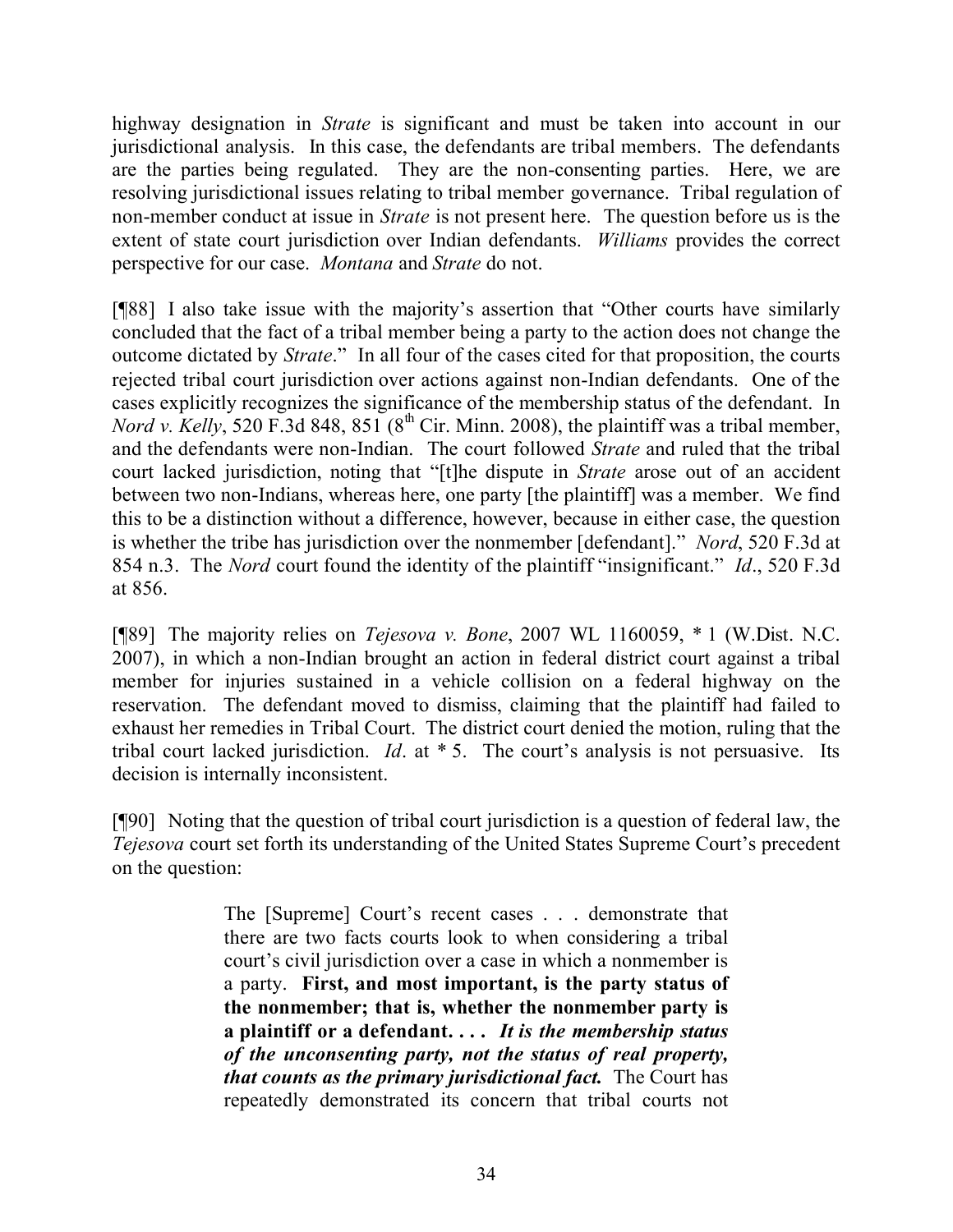require defendants who are not tribal members to defend [themselves against ordinary claims] in an unfamiliar court. Second, the Court has placed some store in whether or not the events giving rise to the cause of action occurred within the reservation.

*Tejesova*, 2007 WL 1160059, \* 3 (quoting *Smith*, 434 F.3d at 1131) (bracketed material and omissions as in *Tejesova*; emphasis added). In the remainder of the opinion, however, the court ignored the primary jurisdictional fact that the unconsenting party, the defendant, was a tribal member. The court's sole reference to party status is contained in one sentence: "Here, the Plaintiff is a nonmember and so the Court looks to the second factor, that is, 'whether the cause of action brought by these parties bears some direct connection to tribal lands.'" *Tejesova*, 2007 WL 1160059, \* 3.

[¶91] The court focused almost exclusively on the location of the accident even though it recognized that the Supreme Court has placed only "some store" in that factor. Essentially, the court failed to follow its own understanding of applicable federal law.<sup>4</sup> Although the court recognized that the party status of the "unconsenting party" was the "primary jurisdictional fact," it failed to apply that fact in its analysis. It looked only at the status of the plaintiff.

[¶92] Shortly after *Tejesova* was decided, the Cherokee Supreme Court had the opportunity to apply *Tejesova* to an accident on the same highway within the reservation. In *Crow v. Parker*, 6 Cher. Rep. 33 (N.C. Cherokee Sup. Ct. 2007), the plaintiff was a tribal member. The defendant was a non-member who sought dismissal claiming that the tribal court lacked subject matter jurisdiction. The Cherokee Supreme Court rejected the *Tejesova* analysis. The Court described the *Tejesova* decision as "an outlier." *Crow*, 6 Cher. Rep. 33, ¶ 36. It concluded that, under *Strate*, tribal status of the defendant was the determining factor: "Thus, the contention . . . that this case differs from *Strate* because the Plaintiff in this case is an enrolled member of the EBCI is without merit inasmuch as it is the status of the non-member as a party defendant which triggers the *Strate* inquiry." *Id.* Ultimately, the Cherokee Supreme Court held that the tribal court lacked subject matter jurisdiction because the defendant was a nonmember.

[¶93] The decision in *Tejesova* is also directly contrary to two appellate court decisions from other jurisdictions. Both are factually indistinguishable from the case before us. Both rejected the application of *Montana* and *Strate* to these facts, and instead relied on

 $\overline{a}$ 

<sup>&</sup>lt;sup>4</sup> After the court denied the motion to dismiss, the tribe moved to intervene so it could "submit additional" evidence and argument showing that this case should be dismissed." *Tejesova*, 2008 WL 162137, \* 1 (quoting the motion to intervene). The court denied that motion, but granted the tribe's request to certify the denial of intervention for interlocutory appeal. *Id*. at \* 2. The parties resolved the case by settlement while the appeal was pending, effectively preventing the tribe from pursuing its appeal. *Tejesova*, 2008 WL 2074077, at  $*$  1.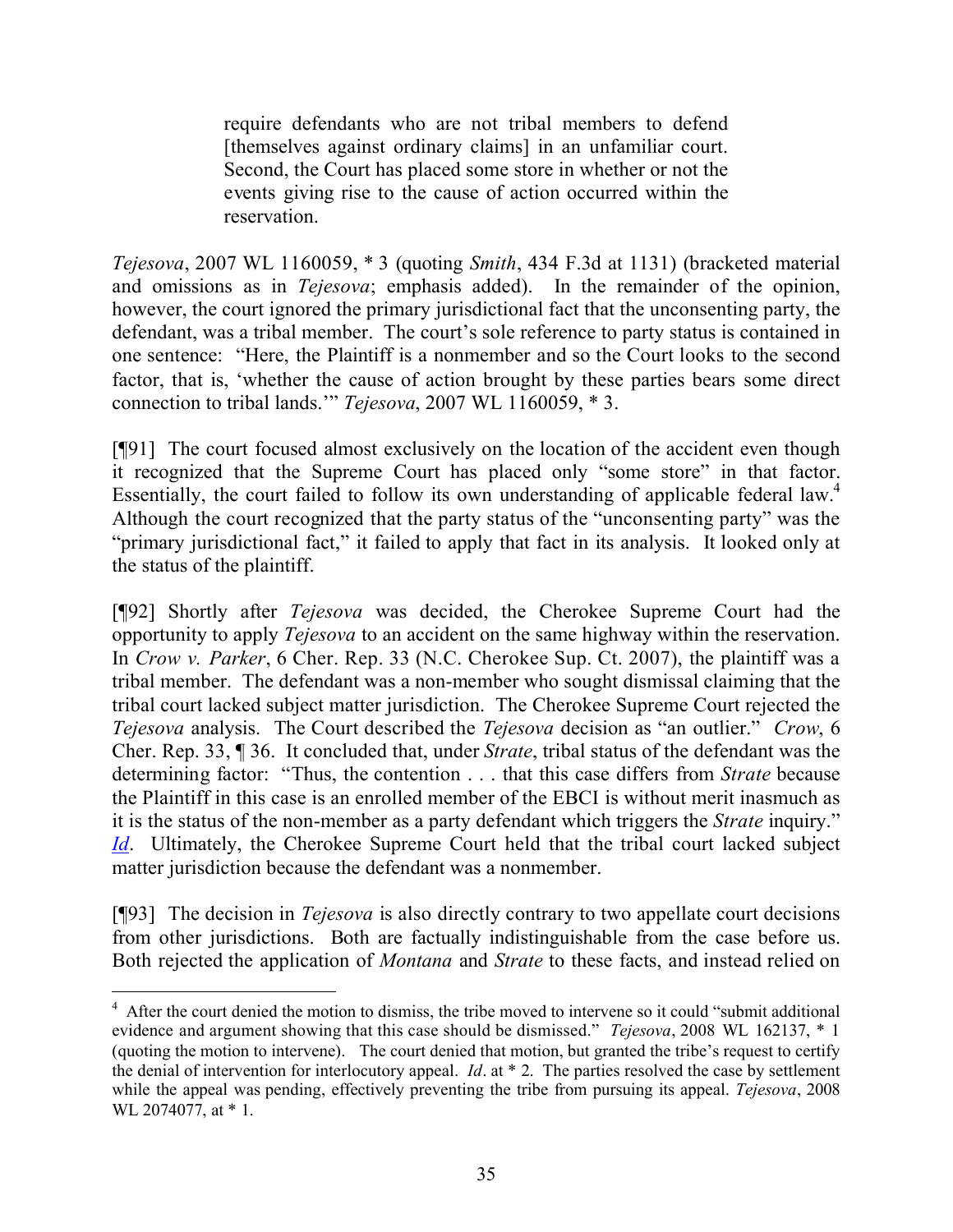*Williams* to conclude that state courts lack jurisdiction over actions by non-Indian plaintiffs against Indian defendants when the action arose within a reservation. I find these decisions far more persuasive than *Tejesova*.

[¶94] In *Winer v. Penny Enterprises, Inc.*, 674 N.W.2d 9, 10 (N.D. 2004), the court held that "the district court correctly ruled it lacked subject-matter jurisdiction over this action brought by a non-Indian plaintiff against Indian defendants for damages resulting from a motor vehicle accident occurring on a state highway within the exterior boundaries of the Spirit Lake Indian Reservation." The court addressed the relevance of *Strate*:

> We are not convinced that *Strate* heralds a new analysis for determining whether a state court has jurisdiction over an action brought against an Indian arising from conduct occurring within the exterior boundaries of an Indian reservation. In W. Canby, Jr., *American Indian Law in a Nutshell*, 175-76 (3rd ed. 1998), the author offered the following observations about the Supreme Court's decision in *Strate*:

> > *Strate* involved only nonmembers on both sides, but it phrased the question for decision as whether a tribal court could "entertain a civil action against" nonmembers when the claim arose on a state right-ofway. *Strate*, 117 S.Ct. at 1407. It also described tribal interests very narrowly. Consequently, one court of appeals has held that a tribal court could not entertain an action by a *tribal member* against a nonmember when the claim arose on a state highway within the reservation. *Wilson v. Marchington*, 127 F.3d 805 (9th Cir. 1997), cert. denied, 523 U.S. 1074, 118 S. Ct. 1516, 140 L. Ed. 2d 669 (1998). The state accordingly had jurisdiction. If the tribal member were the defendant, however, *Williams v. Lee* would require the action to be brought in tribal court. It is not yet clear whether *Strate* forecasts erosion of that rule for nonfee lands and state rights-of-way.

We believe *Strate* does not govern this case for several reasons. Foremost, *Strate* analyzed a tribal court's jurisdiction, rather than a state court's jurisdiction, involving an action between non-Indians. When stating the highway right-of-way was equivalent to alienated, non-Indian land, the Court was careful to limit its description as applicable only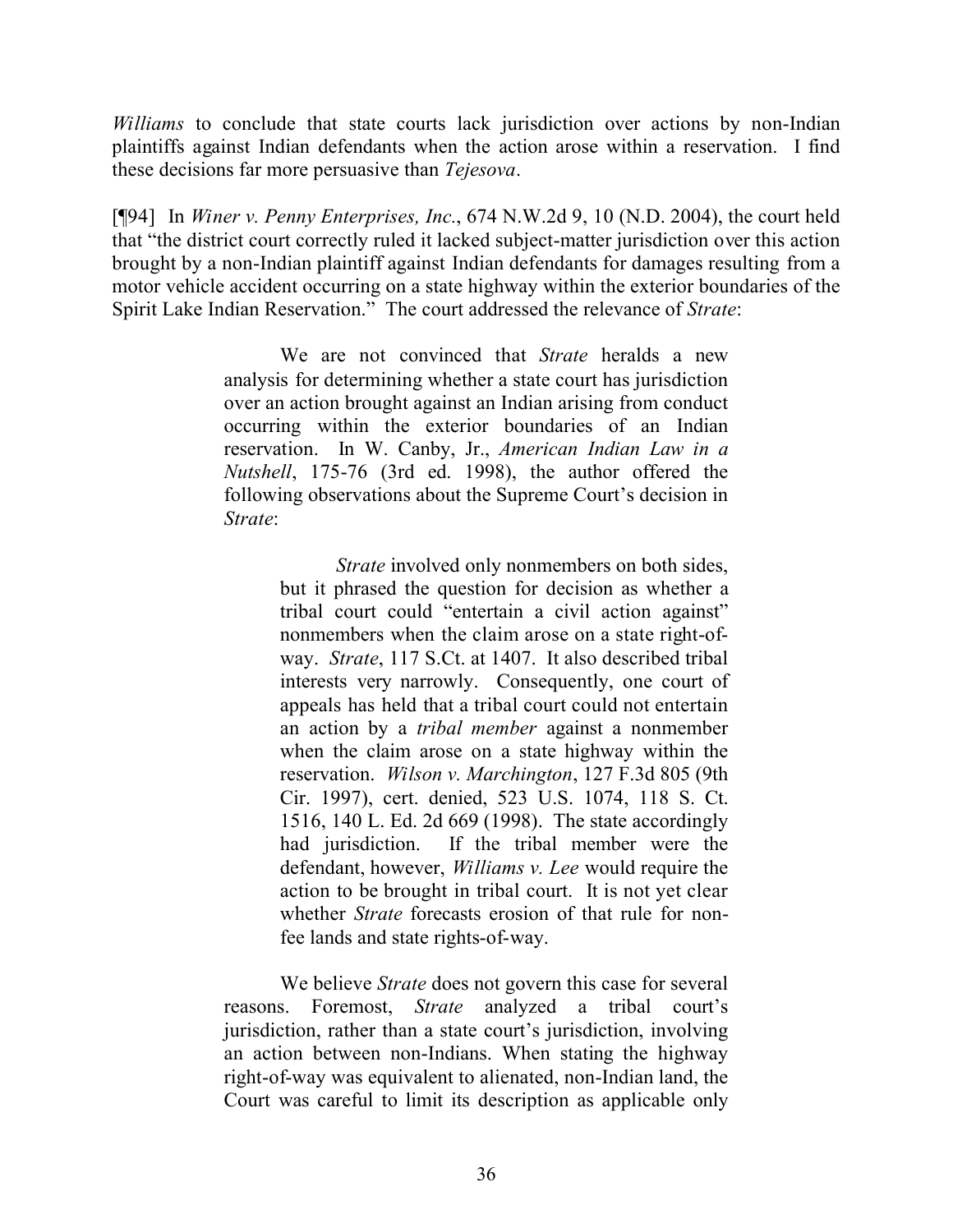for "nonmember governance purposes." *Strate*, 520 U.S. at 454. *See also Strate*, at 456 (stating "we therefore align the right-of-way, *for the purpose at hand*, with land alienated to non-Indians") (emphasis added). Tribal court jurisdiction is dependent upon application of the *Montana* test, which governs an "Indian tribe['s] regulatory authority over nonmembers." *Nevada v. Hicks*, 533 U.S. 353, 358, [121 S.Ct. 2304,] 150 L.Ed.2d 398 (2001). Since *Strate* was decided, the Supreme Court has even noted that the "ownership status of land, in other words, is only one factor to consider in determining whether [tribal] regulation of the activities of nonmembers is 'necessary to protect tribal selfgovernment or to control internal relations.'" *Hicks*, at 360. *Williams v. Lee* is "the seminal United States Supreme Court decision concerning state civil-adjudicatory authority in Indian country," Conference of Western Attorneys General, American Indian Law Deskbook, 154 (2nd ed. 1998), and state court jurisdiction was not an issue in *Strate*. The interests implicated when a non-Indian is sued are "very different from those present" when a non-Indian sues an Indian in state court over an incident occurring in Indian country. *Three Affiliated Tribes I*, 467 U.S. at 148. The United States Supreme Court has "formulated a comprehensive pre-emption inquiry in the Indian law context which examines not only the congressional plan, but also 'the nature of the state, federal, and tribal interests at state, an inquiry designed to determine whether, in the specific context, the exercise of state authority would violate federal law.'" *Three Affiliated Tribes II*, 476 U.S. at 884 (quoting *White Mountain Apache Tribe v. Bracker*, 448 U.S. 136, 145, [100 S. Ct. 2578,] 65 L.Ed.2d 665 (1980).

Moreover, all of the cases relied upon by Winer which have applied the *Strate* analysis have involved situations testing tribal court jurisdiction over non-Indian defendants where the conduct occurred on a right-of-way. *See Burlington N. R.R. Co. v. Red Wolf*, 196 F.3d 1059, 1062 (9th Cir. 1999); *Wilson v. Marchington*, 127 F.3d 805, 807 (9th Cir. 1997); *Chiwewe v. Burlington N. & Santa Fe Ry. Co.*, 239 F. Supp. 2d 1213, 1215 (D. Ct. N.M. 2002); *Austin's Express, Inc. v. Arneson*, 996 F. Supp. 1269, 1271 (D. Ct. Mont. 1998). We have not found any case wherein the *Strate* analysis has been used to determine whether a state court has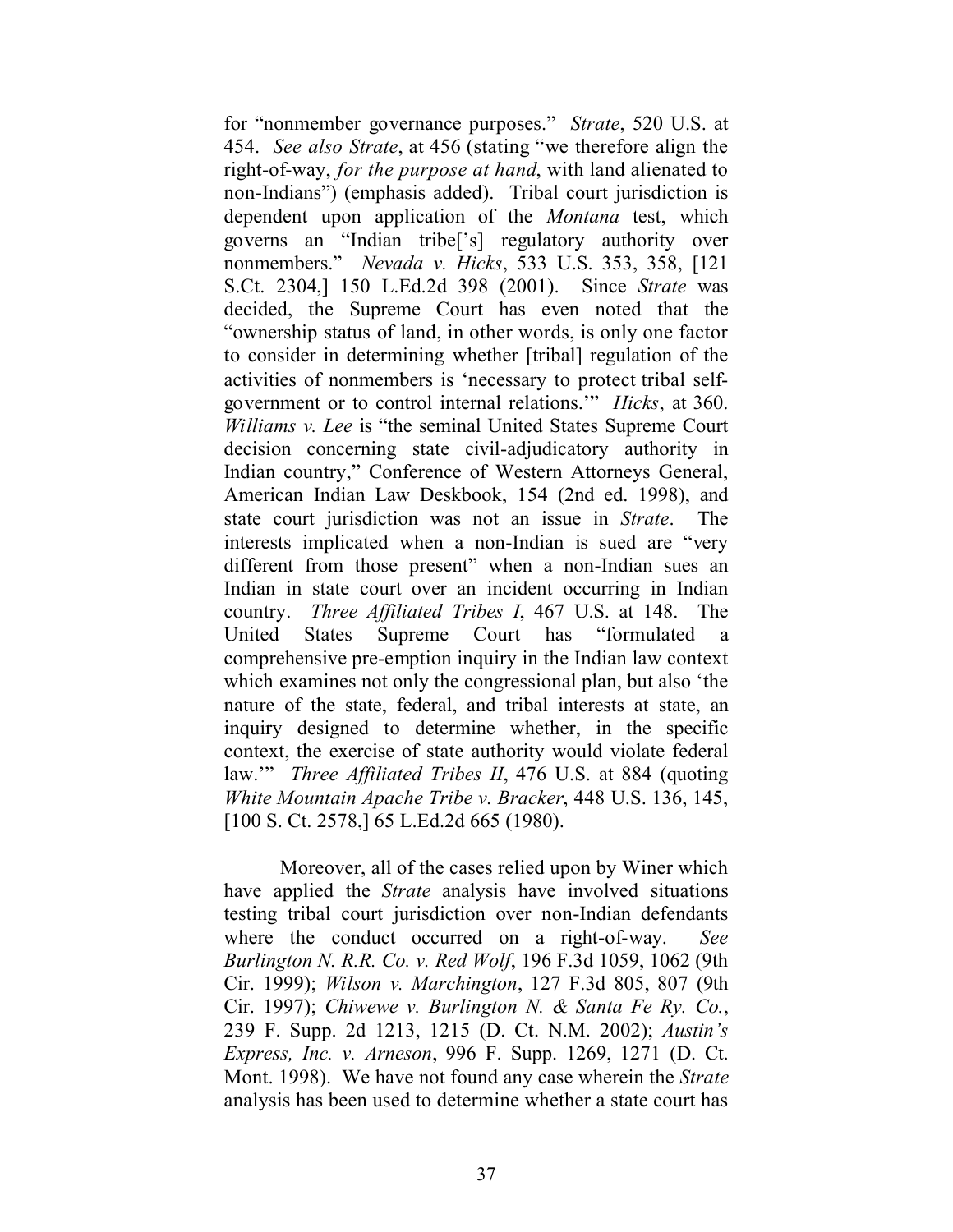jurisdiction over a tort action brought against an Indian arising on a right-of-way within the exterior boundaries of a reservation. Rather, courts have refused to apply *Strate* beyond the context in which it was decided. *See Williams v. Board of County Comm'rs*, 1998 NMCA 90, 125 N.M. 445, 963 P.2d 522, 526 (N.M. Ct. App. 1998) (summarily rejecting plaintiff's argument that *Strate* "dictates that a state court must consider the merits of his claims" because "*Strate* addressed tribal court jurisdiction" and "was independent of case law holding that Indian nations may not be sued in state courts").

If *Strate* signals a drastic departure from the state court jurisdictional principles enunciated in *Williams v. Lee* and its progeny, it is well hidden in the *Strate* decision. *Strate* is distinguishable from the situation in this case, and until the United States Supreme Court declares otherwise, we conclude Strate does not govern our analysis here.

*Winer*, 674 N.W.2d at 14-16 (emphasis in original).

[¶95] In *Hinkle v. Abeita*, 283 P.3d 877, 878 (N.M. Ct. App. 2012), a non-Indian plaintiff's claim against an enrolled member of the Pueblo involved a motor vehicle accident that occurred on a state highway within the boundaries of the Pueblo. The issue was whether the state court had subject matter jurisdiction. The court noted that, over thirty years ago in *Hartley v. Baca*, 640 P.2d 941 (N.M. Ct. App. 1981), it "resolved the exact legal issue raised in this case on nearly identical facts." *Hinkle*, 283 P.3d at 878. However, subsequent United States Supreme Court decisions, particularly *Strate*, prompted the court to "revisit the issue to determine whether evolving federal Indian Law jurisprudence and recent precedent from our own Supreme Court now require a different result." *Hinkle*, 283 P.3d at 878. The court's comprehensive analysis of federal Indian Law jurisprudence is organized under the headings "The *Montana* Line of Cases Is Limited to Determining Tribal Court Jurisdiction" and "The [*Montana*] Rule Applies Only When the Unconsenting Party is a Nonmember." *Hinkle*, 283 P.3d at 880, 882. Based on its discussion of federal precedent, it concluded that the new developments "do not alter our analysis . . . and we hereby affirm the district court's decision to dismiss for lack of subject matter jurisdiction." *Id*., 283 P.3d at 878.

[¶96] The majority's suggestion that the decisions in *Winer* and *Hinkle* are distinguishable because they relied on state law to the exclusion of federal precedent is difficult to accept. Both relied upon federal precedent and state court decisions that